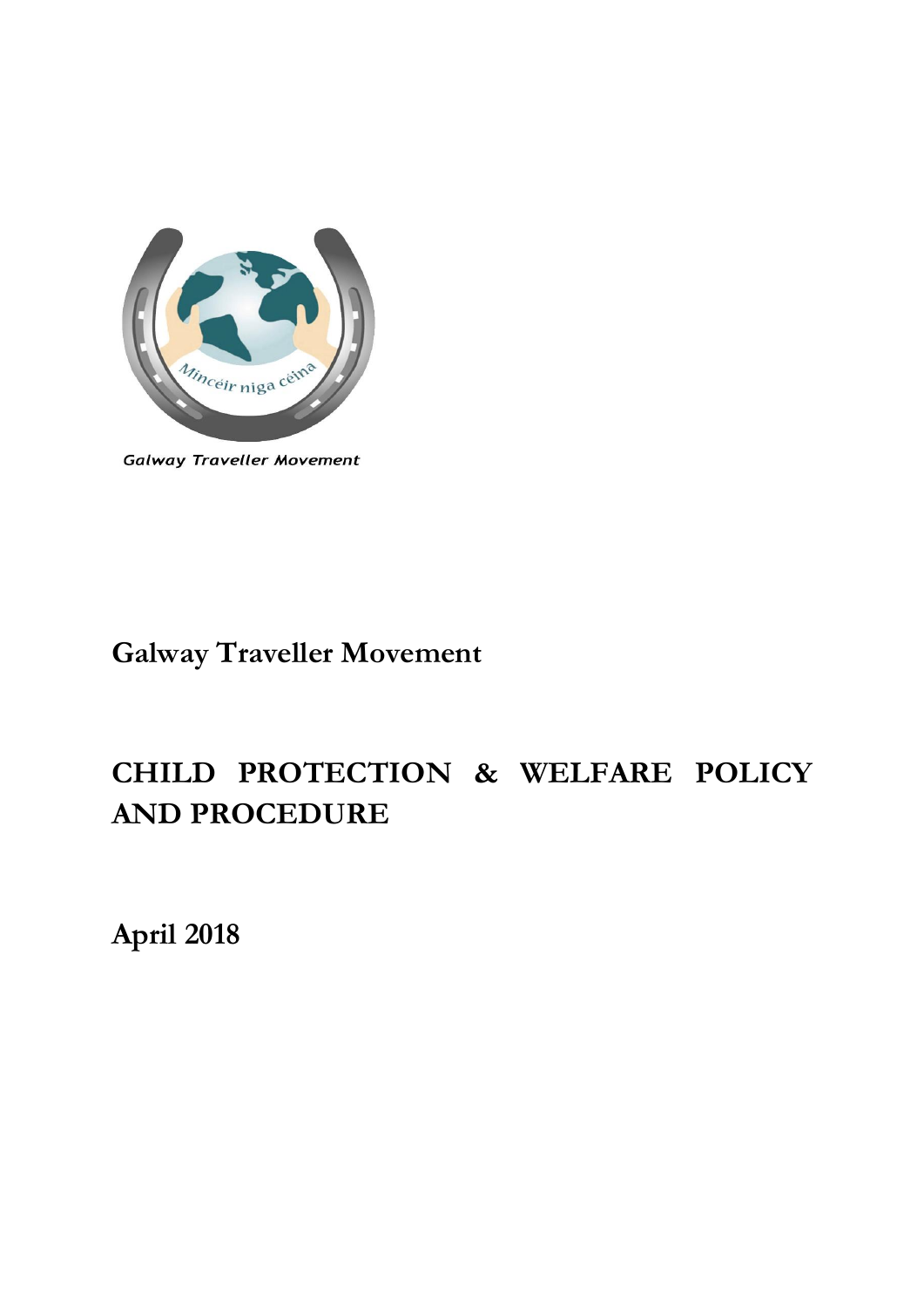## **CHILD PROTECTION & WELFARE POLICY AND PROCEDURE**

| Document Title:                      | <b>Child and Adult Protection</b> |
|--------------------------------------|-----------------------------------|
| Document Author:                     | <b>Galway Traveller Movement</b>  |
| Document Approved:                   | Margaret O' Riada                 |
|                                      | Martin Ward                       |
| Date the Document is Effective From: | November 2017                     |
| <b>Scheduled Review Date:</b>        | Annually.                         |
| <b>Number of Pages:</b>              | 45                                |

**Statement of Intent:**

The welfare of the child is paramount to Galway Traveller Movement (GTM). Therefore, we want to make sure that the children and adults involved in the GTM Project development work **(Carrowbrowne Afterschool Project, Tuam Road activity club, Summer/Easter Programmes, peer led primary healthcare programme outreach work, Local Traveller Action Groups, Young Traveller Action groups Social enterprises )** are protected and kept safe from harm while they are in our care. We do this by:

- Showing respect and dignity for the child's/adult Traveller culture.
- Working from intercultural, antibias, equality and human rights based approaches.
- Making sure that GTM staff and students are carefully selected, trained and supervised.
- Having procedures to recognise, respond to and report concerns about children's protection and welfare.
- Making sure all GTM staff are Garda vetted prior to engagement.
- Having clear codes of behaviour for management, staff and students.
- Having a procedure to respond to accidents and incidents.
- Giving parents/guardians, children and workers information about what we do and what to expect from us.
- Letting parents/guardians and children know how to voice their concerns or complain if there is anything they are not happy about. Having a procedure to respond to these complaints.
- Having a clear reporting procedure to be followed should a staff member have a concern about a child with regard to *Children First (2017) and The Children First Act 2015*
- Having a procedure to respond to allegations of abuse and neglect against staff members.
- Having a system where the policy and safeguarding statement is reviewed annually by the Management.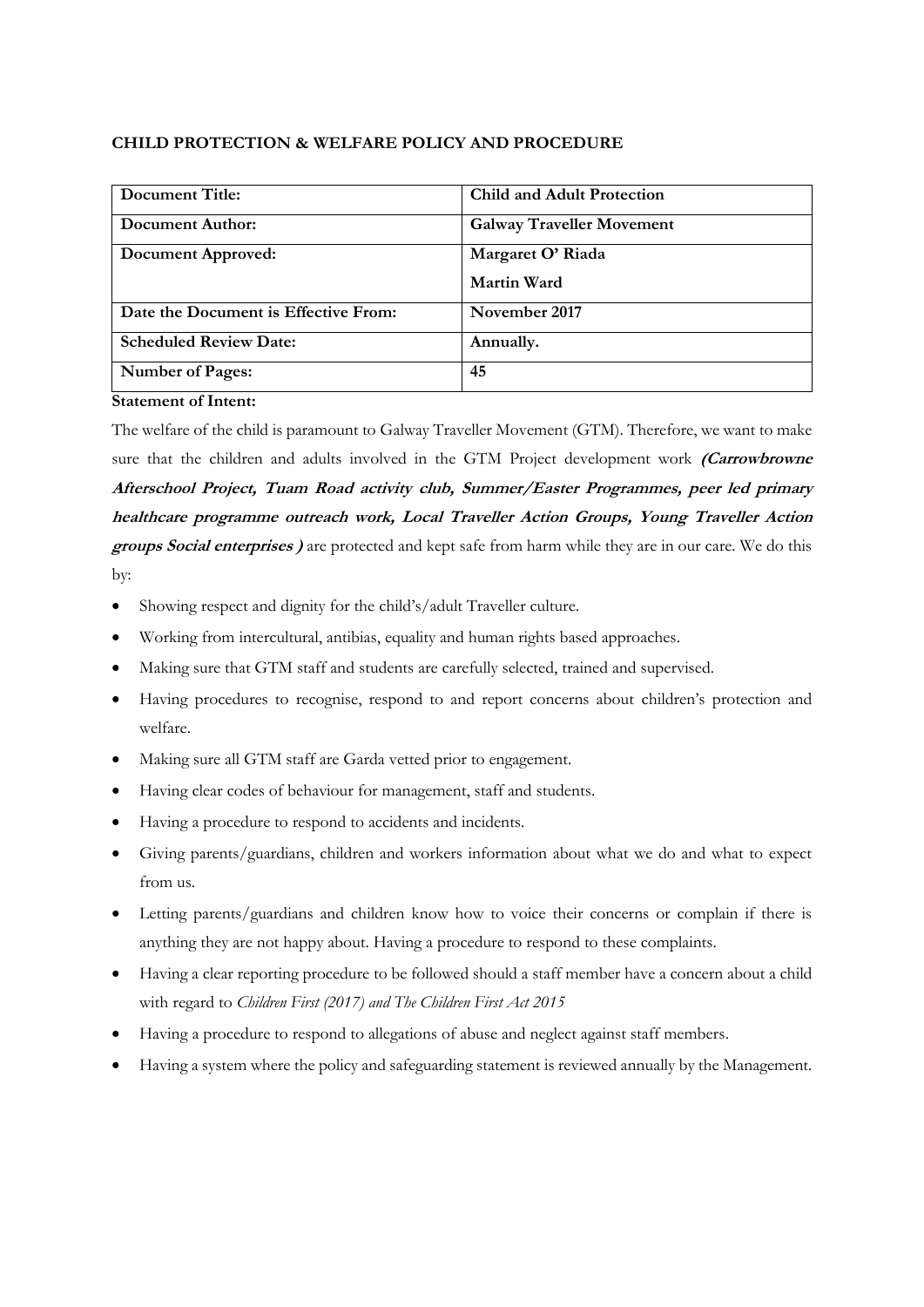# **Policy:**

*Children First: National Guidance for the Protection and Welfare of Children* published by the Department of Child and Youth Affairs in 2017 and *Our Duty to Care* form the basis of our services child protection policy and procedures.

Copies of these books are in the Manager's office and are available at the following <https://www.dcya.gov.ie/documents/publications/20171002ChildrenFirst2017.pdf> [https://www.dcya.gov.ie/documents/publications/ODTC\\_Full\\_Eng.pdf](https://www.dcya.gov.ie/documents/publications/ODTC_Full_Eng.pdf)

See also the Child protection and Welfare Practice Handbook available at [http://www.tusla.ie/uploads/content/CF\\_WelfarePracticehandbook.pdf](http://www.tusla.ie/uploads/content/CF_WelfarePracticehandbook.pdf)

- This policy is applicable at all times when children are in the care of the project, including outings.
- For the purpose of this policy, a "Child" means anyone who is under 18 .
- All staff and persons who work within the Organisation, must read and understand this policy and procedures and the Child Safeguarding Statement and it will be part of a new staff member's induction training. Clarification on any point may be sought from the Designated Liaison Person or manager.

# **Our Statutory Obligations**

One of the main objectives of the Children First Act 2015 is to ensure that GTM programmes keep children safe from harm. We will prevent, as far as practicable, deliberate harm or abuse to the children availing of our programmes. While it is not possible to remove all risk, from GTM programmes, we have put in place policies and procedures to manage and reduce risk to the greatest possible extent.

The Act places specific obligations on us including the requirement to:

- Keep children **safe from harm** while they are using our programmes
- Carry out a **risk assessment** to identify whether a child or young person could be harmed while receiving our programmes
- Develop a **Child Safeguarding Statement** that outlines the policies and procedures which are in place to manage the risks that have been identified See APPENDIX 8
- Appoint a **relevant person** to be the first point of contact in respect of the Child Safeguarding Statement *See APPENDIX 7*

### **As part of the policy, our service will:**

- Appoint both a Designated Liaison Person (DLP) for dealing with child protection concerns and a Deputy Liaison Person.
- Provide induction training on the Child and Adult Protection Policy to all staff and students and ensure that they understand their obligations as a 'Mandated Person' under the Children First Act 2015.
- Maintain a list of persons in the service who are mandated persons under the Children First Act 2015 *see APPENDIX 10*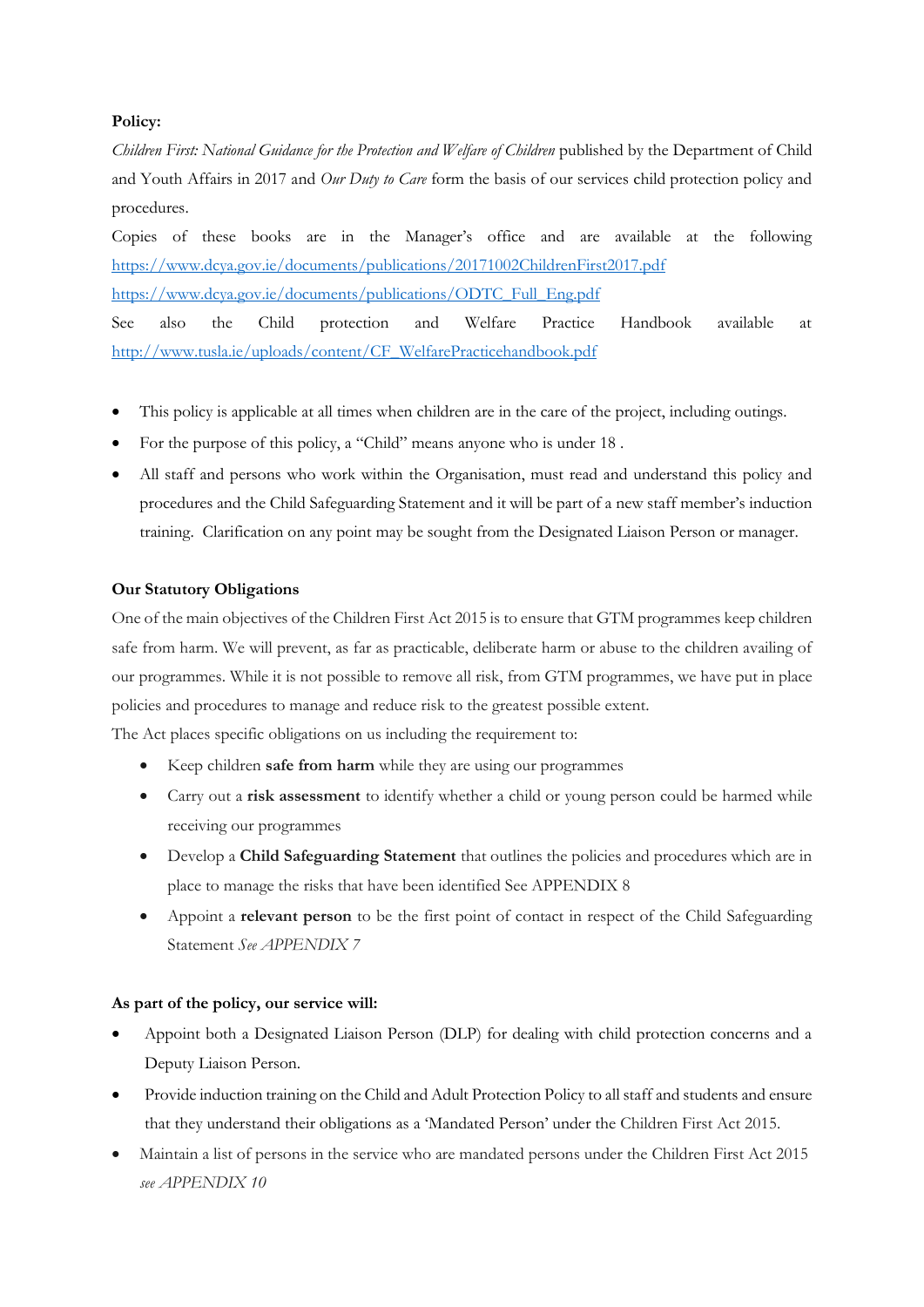- Ensure that all staff attends child protection training as appropriate.
- Provide supervision and support for staff and students in contact with children.
- Share information about the Child and Adult Protection Policy with families.
- This policy will be shared with parents/guardians on enrolment within our service.
- Work and co-operate with the relevant statutory agencies as required.

#### **The Designated Liaison Person:**

We will at all times have an appointed Designated Liaison Person and a Deputy Liaison Person in the event of the Designated Liaison Person being unavailable. We will endeavour to send the Designated Liaison Person(s) on any necessary or new training courses available.

**We have appointed a Designated Liaison Officer and a Deputy Designated Liaison Officer. Their details and contact details are displayed in the organisation.** 

#### **The Role of the Designated Liaison Persons is to:**

- Establish contact with the Duty Social Worker responsible for child protection in the organisations catchment area and ensure that the organisation's child protection policy and procedures are followed where **Criteria for Reporting: Definitions and Thresholds are reached or Reasonable Grounds for Concern** exist about individual children.
- Be accessible to all staff.
- Ensure that they are knowledgeable about child protection and welfare and that they undertake any training considered necessary to keep updated on new developments.
- Ensure the Child and Adult Protection Policy and procedures of the service are followed.
- Be responsible, as a mandated person, for reporting concerns about the protection and welfare of children to TUSLA – Child and Family Agency or An Garda Síochána.
- Ensure the appropriate information is included in the report to the Child and Family Agency and that the report is submitted in writing (under confidential cover) using the Standard Reporting Form *See Appendix 1*.
- To liaise with Tusla, the Child and Family Agency, An Garda Síochána and other agencies as appropriate.
- To provide information and advice on child protection and training within the organisation.
- Keep relevant people within the organisation informed of relevant issues, whilst maintain confidentiality.
- Ensure that an individual case record is maintained of the action taken by the service, the liaison with other agencies and the outcome.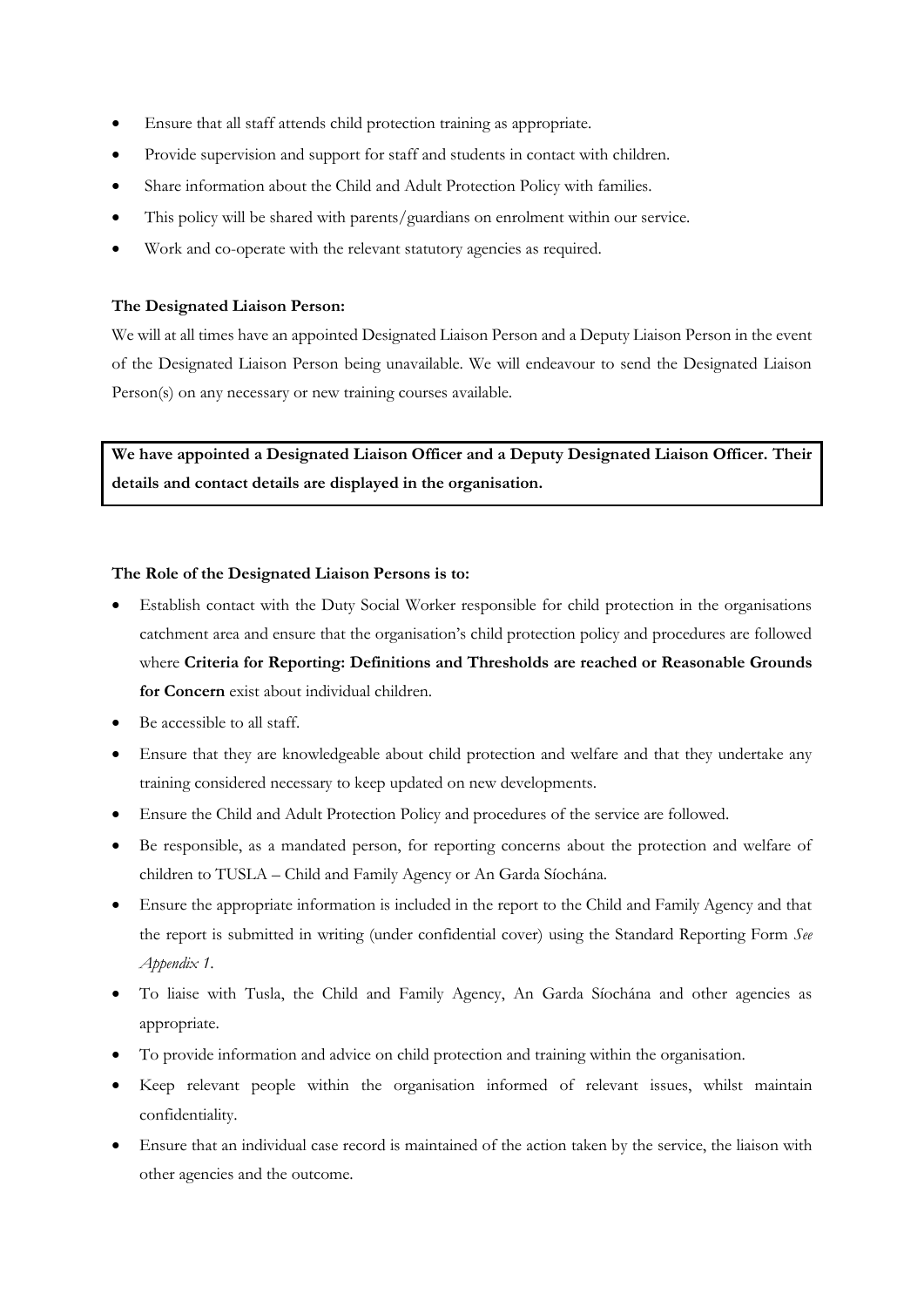- Maintain a central log or record of all child protection and welfare concerns in the service.
- Ensure appropriate information is available at the time of referral and that the referral is confirmed in writing, under confidential cover.

#### **Mandated Persons**

# **Children First 2017: Chapter 3 and Appendix 2 refers.**

# **All childcare staff are 'Mandated Persons' under The Children First Act 2015**

The Children First Act 2015 places a legal obligation on certain people, many of whom are professionals, to report child protection concerns at or above a defined threshold to Tusla - Child and Family Agency. These mandated persons must also assist Tusla, on request, in its assessment of child protection concerns about children who have been the subject of a mandated report.

Mandated persons are people who have contact with children and/or families and who, because of their qualifications, training and/or employment role, are in a key position to help protect children from harm. Mandated persons include professionals working with children in early years settings.

Mandated persons have two main legal obligations under the Children First Act 2015.

#### **These are:**

1. To report the harm of children above a defined threshold to Tusla;

2. To assist Tusla, if requested, in assessing a concern which has been the subject of a mandated report.

*See APPENDIX 5 Mandated Persons Responsibilities* (*Children First Act 2015)*

*See APPENDIX 9 List of Mandated Persons in Our Service*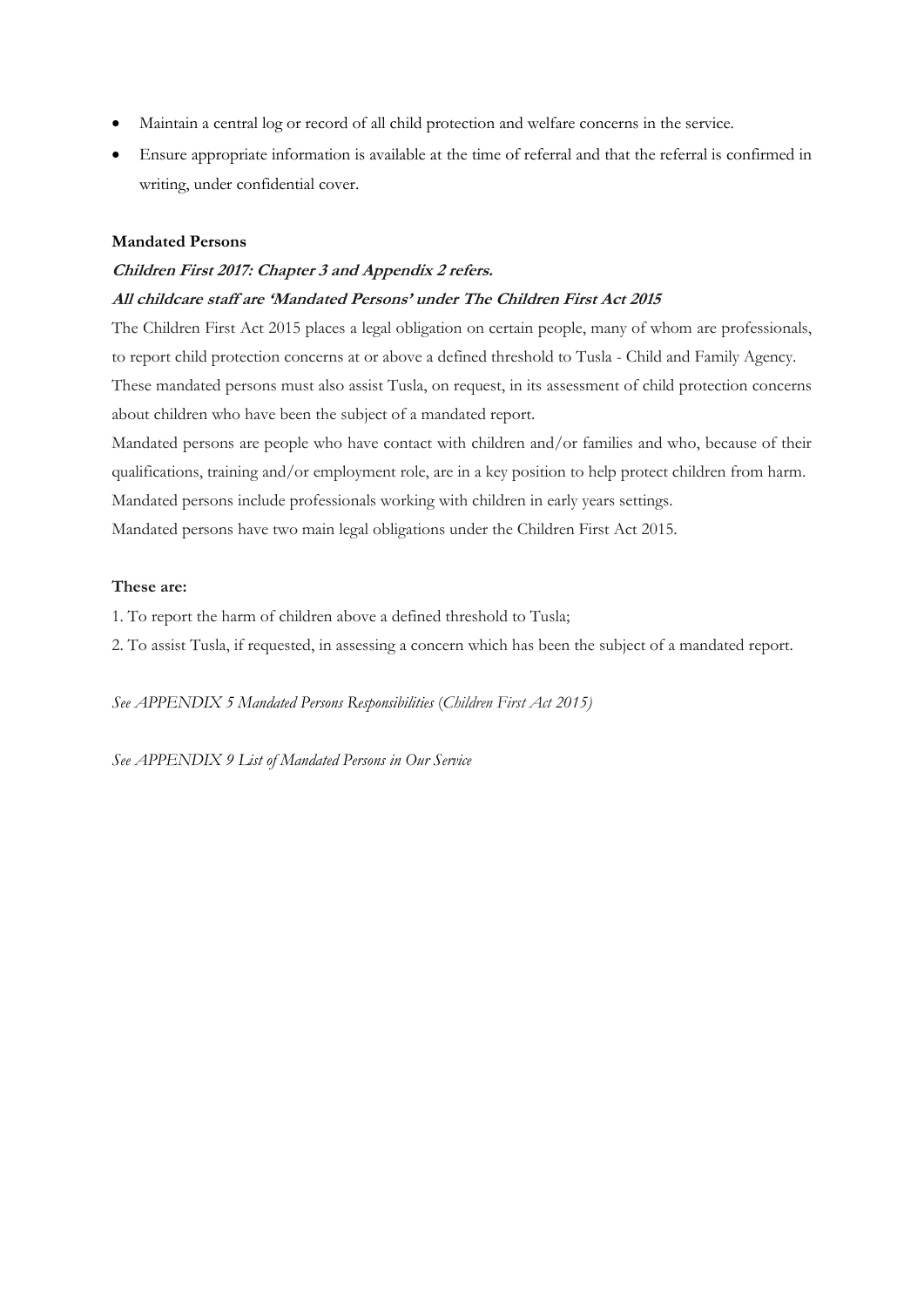#### **IMPORTANT NOTE**

**It is important to note that the statutory obligation of mandated persons to report under the Children First Act 2015 must be discharged by the mandated person and cannot be discharged by the Designated Liaison Person on their behalf. If you are a mandated person and also have the role of designated liaison person in your organisation, you must fulfil the statutory obligations of a mandated person. This means that if, as a designated liaison person, you are made aware of a concern about a child that meets or exceeds the thresholds of harm for mandated reporting, you have a statutory obligation to make a report to Tusla arising from your position as a mandated person. While mandated persons have statutory obligations to report mandated concerns, they may make a report jointly with another person, whether the other person is a mandated person or not. In effect, this means that a mandated person can make a joint report with a designated liaison person.**

#### **Criteria for Reporting: Definitions and Thresholds**

# **Chapter 3 Page 20 Children First – National Guidance for the Protection and Welfare of Children (2017)**

As a mandated person, under the legislation you are required to report any knowledge, belief or reasonable suspicion that a child has been harmed, is being harmed, or is at risk of being harmed. The Act defines harm as assault, ill-treatment, neglect or sexual abuse, and covers single and multiple instances. The four types of abuse are described in **APPENDIX 2**. The threshold of harm for each category of abuse at which mandated persons have a **legal** obligation to report concerns is outlined below.

**NEGLECT:** Neglect is defined as 'to deprive a child of adequate food, warmth, clothing, hygiene, supervision, safety or medical care'. The threshold of harm, at which you must report to Tusla under the Children First Act 2015, is reached when you know, believe or have reasonable grounds to suspect that a child's needs have been neglected, are being neglected, or are at risk of being neglected to the point where **the child's health, development or welfare have been or are being seriously affected, or are likely to be seriously affected.**

**EMOTIONAL ABUSE/ILL-TREATMENT:** Ill-treatment is defined as 'to abandon or cruelly treat the child, or to cause or procure or allow the child to be abandoned or cruelly treated'. Emotional abuse is covered in the definition of ill-treatment used in the Children First Act 2015. The threshold of harm, at which you must report to Tusla under the Children First Act 2015, is reached when you know, believe or have reasonable grounds to suspect that a child has been, is being, or is at risk of being ill-treated to the point where **the child's health, development or welfare have been or are being seriously affected, or are likely to be seriously affected.**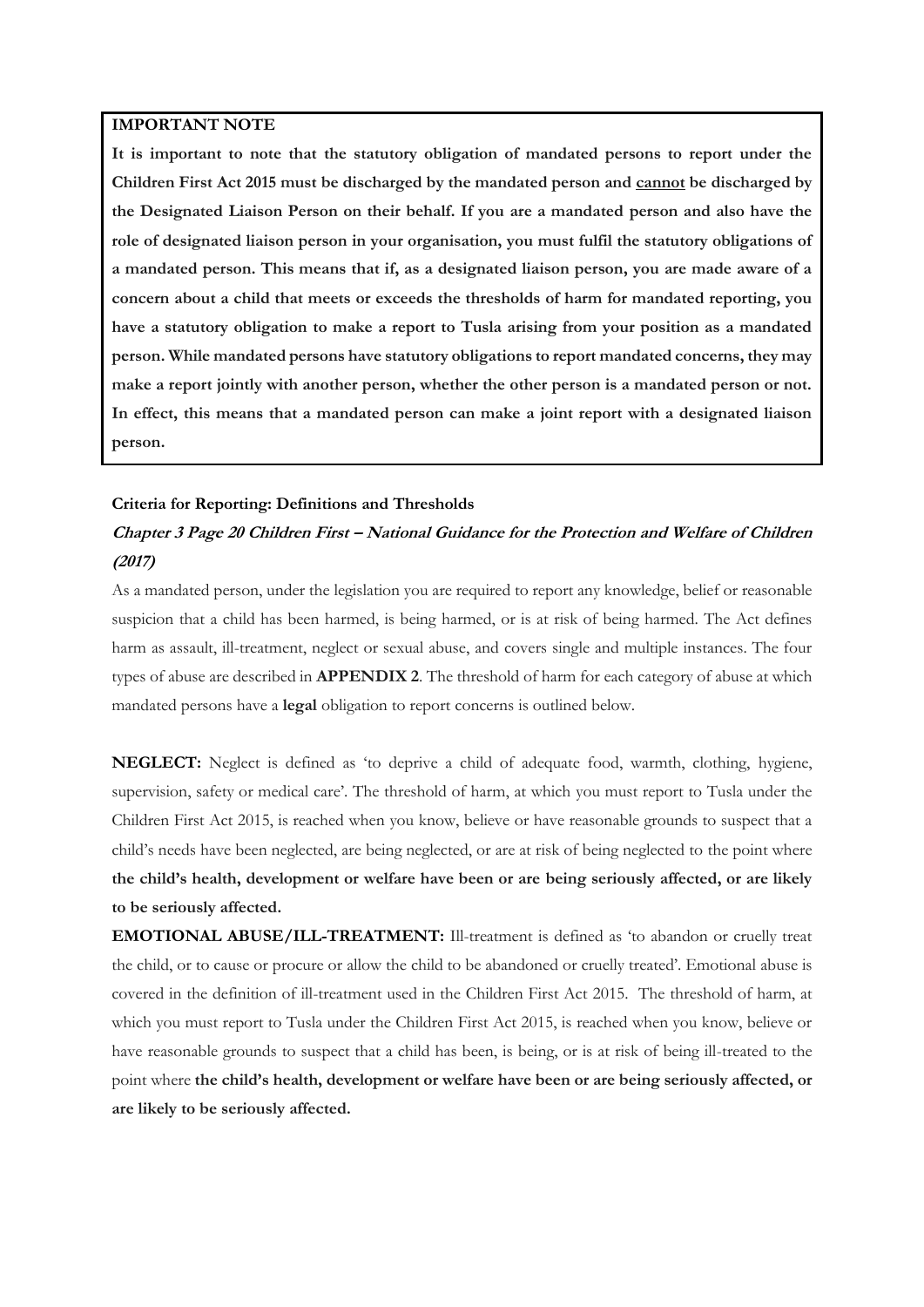**PHYSICAL ABUSE:** Physical abuse is covered in the references to assault in the Children First Act 2015. The threshold of harm, at which you must report to Tusla under the Children First Act 2015, is reached when you know, believe or have reasonable grounds to suspect that a child has been, is being, or is at risk of being

assaulted and that as a result **the child's health, development or welfare have been or are being seriously affected, or are likely to be seriously affected.**

**SEXUAL ABUSE:** If, as a mandated person, you know, believe or have reasonable grounds to suspect that a child has been, is being, or is at risk of being sexually abused, then you must report this to Tusla under the Children First Act 2015. Sexual abuse to be reported under the Children First Act 2015 [as amended by section 55 of the Criminal Law (Sexual Offences) Act 2017] is defined as an offence against the child, as listed in Schedule 3 of the Children First Act 2015. A full list of relevant offences against the child which are considered sexual abuse is set out in **Appendix 3 of Children First (2017).**

As all sexual abuse falls within the category of **seriously affecting a child's health, welfare or development**, you must submit all concerns about sexual abuse as a mandated report to Tusla. There is one exception, which deals with certain consensual sexual activity between teenagers, which is outlined on **page 23 Children First (2017).**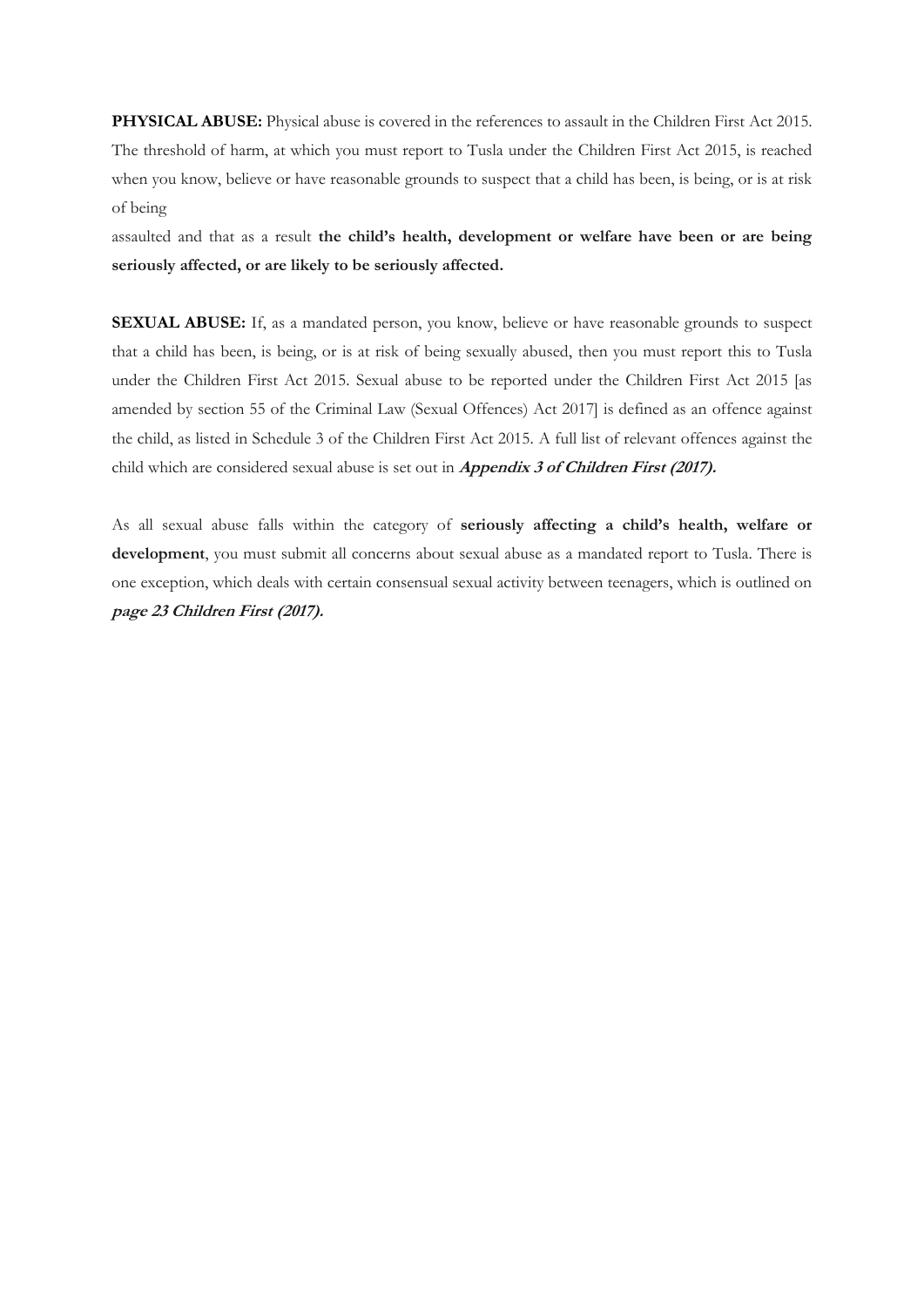The service endorses that the **Children First (2017)** *Guidelines* advise that the ability to recognise child abuse depends as much on a person's willingness to accept the possibility of its existence as it does on knowledge and information. It is important to note that child abuse is not always readily visible.

#### **Reasonable Grounds for Concern**

#### **Chapter 2, Page 06 Children First (2017)**

You should always inform Tusla when you have **reasonable grounds for concern** that a child may have been, is being, or is at risk of being abused or neglected. If you ignore what may be symptoms of abuse, it could result in ongoing harm to the child. It is not necessary for you to prove that abuse has occurred to report a concern to Tusla. All that is required is that you have reasonable grounds for concern. It is Tusla's role to assess concerns that are reported to it. If you report a concern, you can be assured that your information will be carefully considered with any other information available and a child protection assessment will be carried out where sufficient risk is identified.

Reasonable grounds for a child protection or welfare concern include:

- Evidence, for example an injury or behaviour, that is consistent with abuse and is unlikely to have been caused in any other way
- Any concern about possible sexual abuse
- Consistent signs that a child is suffering from emotional or physical neglect
- A child saying or indicating by other means that he or she has been abused
- Admission or indication by an adult or a child of an alleged abuse they committed
- An account from a person who saw the child being abused

The guiding principles on reporting child abuse or neglect may be summarised as follows:

1. The safety and well-being of the child must take priority over concerns about adults against whom an allegation may be made

2. Reports of concerns should be made without delay to Tusla

**If you think a child is in immediate danger and you cannot contact Tusla, you should contact the Gardaí without delay.**

#### **Recognising Concerns:**

Staff and students may at times be concerned about the general welfare and development of children they work with and they can discuss any concerns with their manager and/ Designated Liaison Person at any time. All staff and students should be familiar with the definitions of abuse and the signs and symptoms of abuse as outlined in *Children's First* (2017)

*See APPENDIX 2 TYPES OF CHILD ABUSE AND HOW THEY MAY BE RECOGNISED*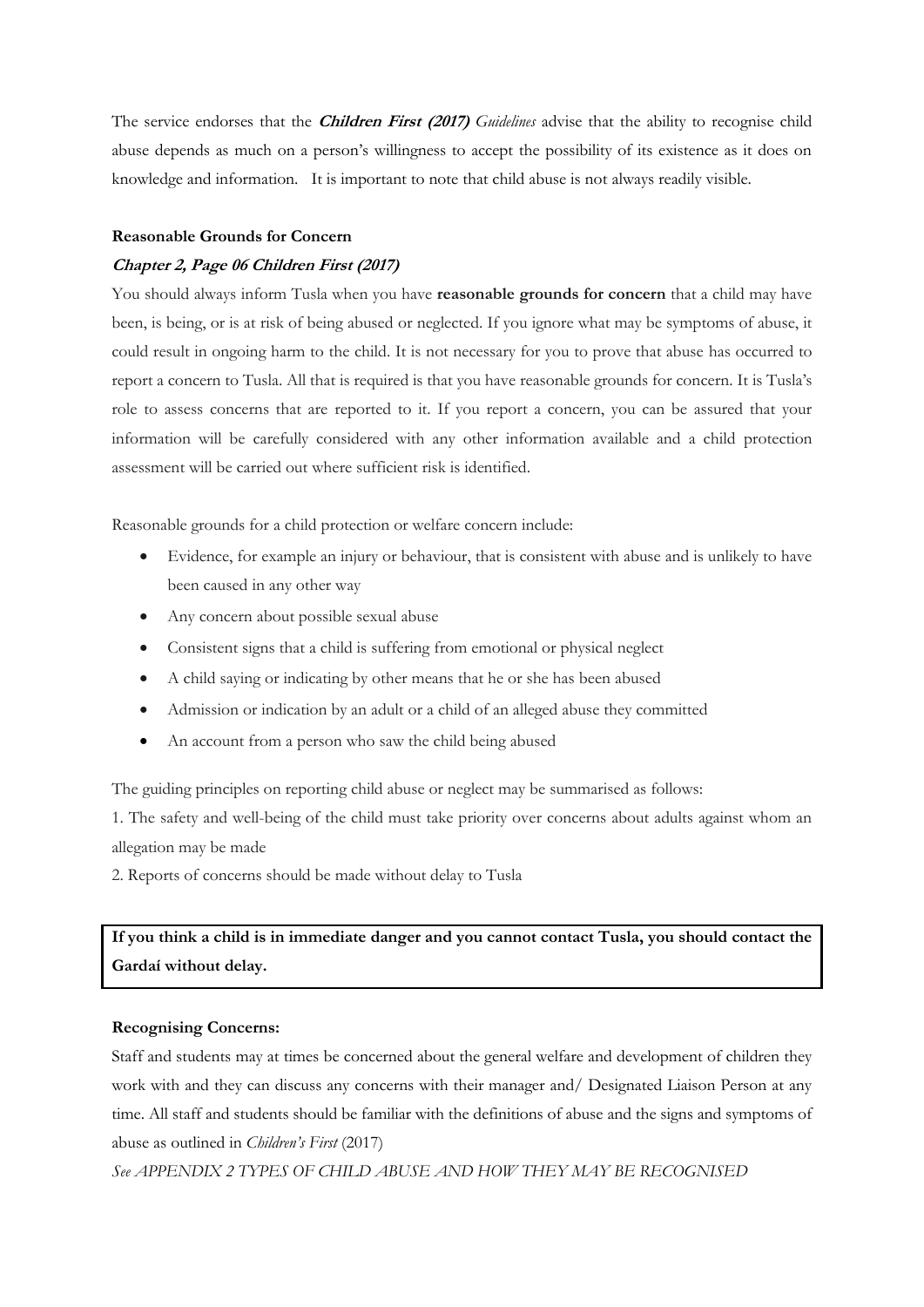#### **Disclosures of Abuse from a Child**

If, as a mandated person, you receive a disclosure of harm from a child, which is above the thresholds set out in **Criteria for Reporting: Definitions and Thresholds** you must make a mandated report of the concern to Tusla. **You are not required to judge the truth of the claims or the credibility of the child**. If the concern does not meet the threshold to be reported as a mandated concern you should report it to Tusla as a **reasonable concern**.

If you receive a disclosure of harm from a child, you may feel reluctant to report this for a number of reasons. For example, the child may say that they do not want the disclosure to be reported, or you may take the view that the child is now safe and that the involvement of Tusla may not be desired by either the child or their family. However, you need to inform Tusla of all risks to children above the threshold, as the removal of a risk to one child does not necessarily mean that there are no other children at risk. The information contained in a disclosure may be critical to Tusla's assessment of risk to another child either now or in the future. You should deal with disclosures of abuse sensitively and professionally. The following approach is suggested as best practice for dealing with these disclosures.

- React calmly
- Listen carefully and attentively
- Take the child seriously
- Reassure the child that they have taken the right action in talking to you
- Do not promise to keep anything secret
- Ask questions for clarification only. Do not ask leading questions
- Check back with the child that what you have heard is correct and understood
- Do not express any opinions about the alleged abuser
- Ensure that the child understands the procedures that will follow
- Make a written record of the conversation as soon as possible, in as much detail as possible
- Treat the information confidentially, subject to the requirements of Children First (2017) and legislation

### **Ongoing Support:**

Following a disclosure by a child, it is important that Child Care staff continue in a supportive relationship with the child. Disclosure is a huge step for many children.

### **Workers should continue to offer support, particularly through:**

- Maintaining a positive relationship with the child.
- Keeping lines of communication open by listening carefully to the child.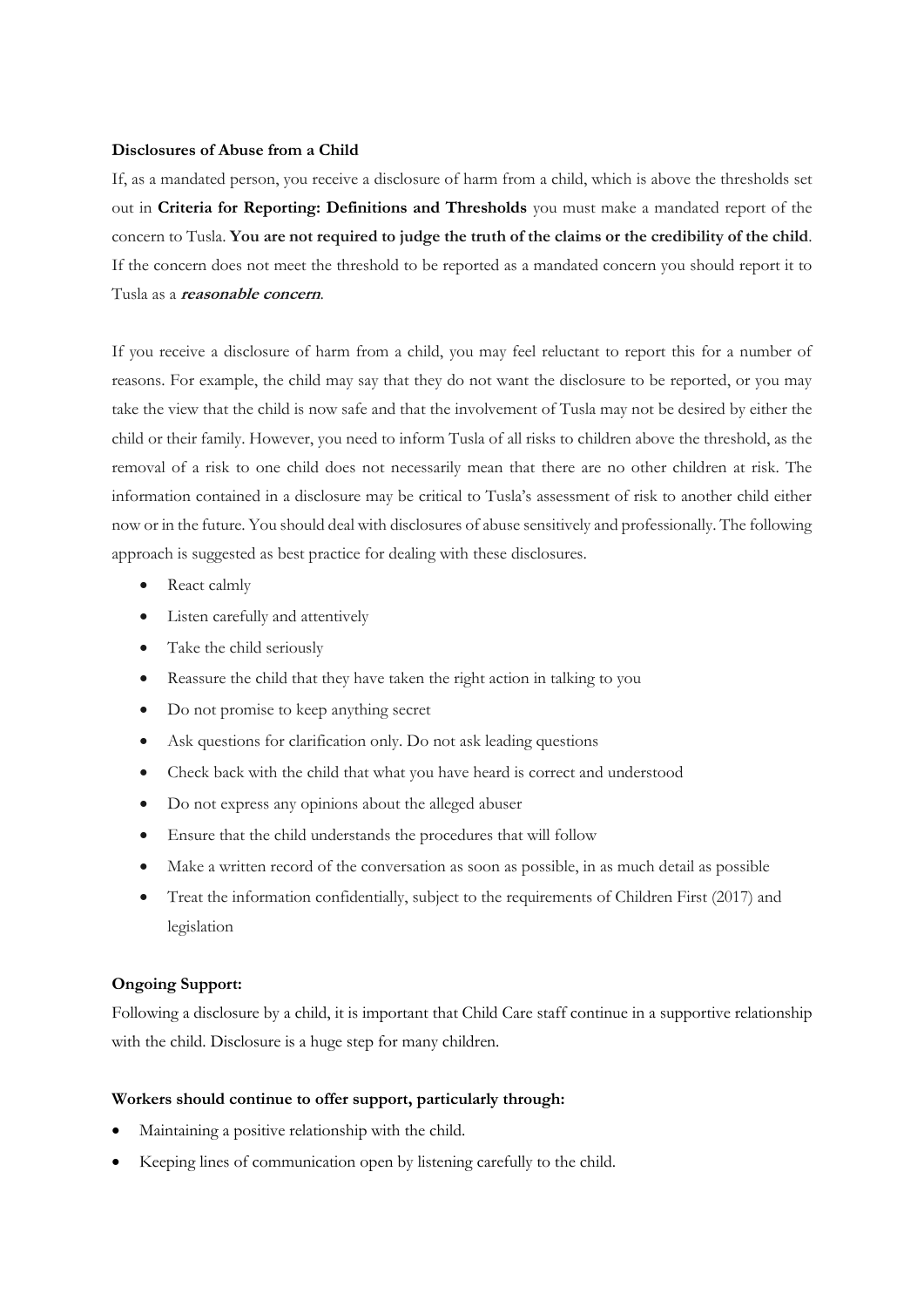- Continue to include the child in the usual activities.
- Any further disclosure should be treated as a first disclosure and responded to as in Reporting Procedures in this policy.

#### **Procedure when a referral is not made to the Child and Family Agency:**

# A suspicion which is not identified by **Criteria for Reporting: Definitions and Thresholds or Reasonable Grounds for Concern.**

- In this case, the concern and any informal consultation will be documented and kept confidentially and securely.
- The DLP will inform the member of staff or student who raised the concern that it is not being referred in writing, indicating the reasons. The DLP will advise the individual that they may make a report themselves **see Mandated Persons and Making a Mandated Report.** The provision of the *Protection for Persons Reporting Child Abuse Act, 1998* will apply.
- Persons reporting suspected child abuse/neglect should not interview child or child's parents/guardians in any detail about alleged abuse. This may be more appropriately carried out by TUSLA Duty Social Worker or An Garda Síochána.
- If staff, students or volunteers have any concerns these should be discussed immediately with the Designated Liaison Person.

### **Making a Mandated Report**

### **Chapter 3, Page 24 Children First (2017)**

Section 14 of the Children First Act 2015 requires mandated persons to report a mandated concern to Tusla 'as soon as practicable'.

### **You should:**

- Submit a report of a mandated concern to Tusla using the required report form, on which you should indicate that you are a mandated person and that your report is about a mandated concern.
- Include as much relevant information as possible as this will aid effective and early intervention for the child and may reduce the likelihood of Tusla needing to contact you for further information. You can find the report form and contact details on the Tusla website [\(www.tusla.ie\)](http://www.tusla.ie/). *See also APPENDICIES 1 and 4*
- Post or submit electronically the mandated report form to Tusla.
- Not report the same concern more than once. However, if you become aware of any additional information, a further report should be made to Tusla. In addition, you are not required to make a report where the sole basis for your knowledge, belief or suspicion of harm is as a result of becoming aware that another mandated person has made a report to Tusla about the child.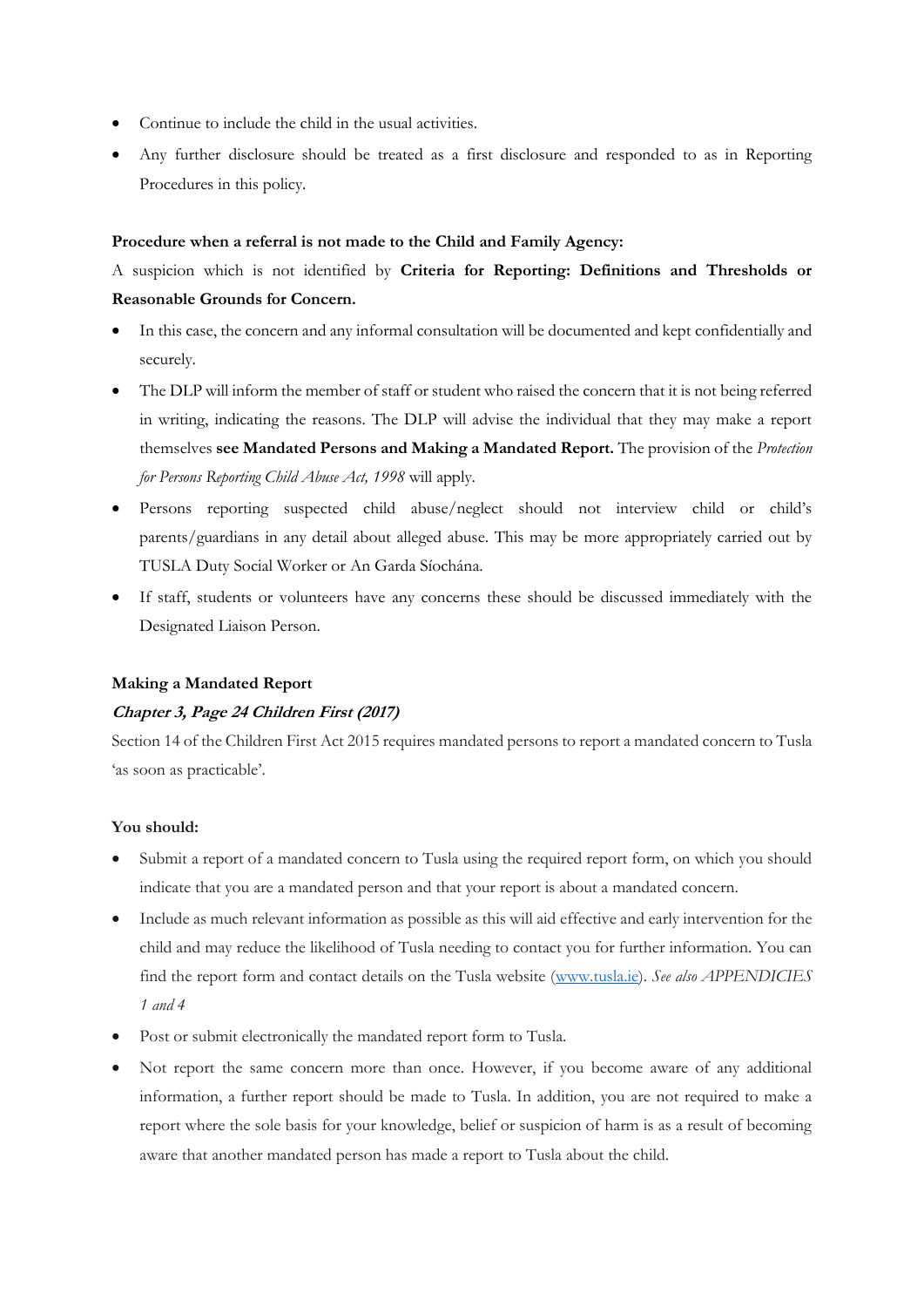**NOTE: If you feel the concern may require urgent intervention to make the child safe, section 14(7) of the Children First Act 2015 allows you to alert Tusla of the concern in advance of submitting a written report. You must then submit a mandated report to Tusla on the report form within three days. A mandated person who makes a report to an authorised person is protected from civil liability under the Protections for Persons Reporting Child Abuse Act 1998. Details on how Tusla deals with concerns received can be found in Chapter 5 of Children First (2017)Under no circumstances should a child be left in a situation that exposes him or her to harm or risk of harm pending intervention by Tusla. If you think the child is in immediate danger and you cannot contact Tusla, you should contact the Gardaí.**

### **Informing the Family That a Report is Being Made**

#### **Chapter 3, Page 25 Children First (2017)**

The Children First Act 2015 does not require you to inform the family that a report under the legislation is being made to Tusla. However, it is good practice to tell the family that a report is being made and the reasons for the decision.

It is not necessary to inform the family that a report is being made if by doing so the child will be placed at further risk or where the family's knowledge of the report could impair Tusla's ability to carry out a risk assessment. Also, you do not need to inform the family if you reasonably believe that by doing so it may place you at risk of harm from the family.

#### **Consequences of Non-reporting**

#### **Chapter 3, Page 2 Children First (2017)**

The Children First Act 2015 does not impose criminal sanctions on mandated persons who fail to make a report to Tusla. However, you should be aware that there are possible consequences for a failure to report. There are a number of administrative actions that Tusla could take if, after an investigation, it emerges that you did not make a mandated report and a child was subsequently left at risk or harmed.

The Criminal Justice (Withholding of Information on Offences against Children and Vulnerable Persons) Act 2012 requires that any person who has information about a serious offence against a child, which may result in charges or prosecution, must report this to An Garda Síochána. Failure to report under the Act is a criminal offence under that legislation. This obligation is **in addition to** any obligations under the Children First Act 2015.

#### **NOTE**

**Failure to report a child protection concern may invoke the Disciplinary Policy of this Project.**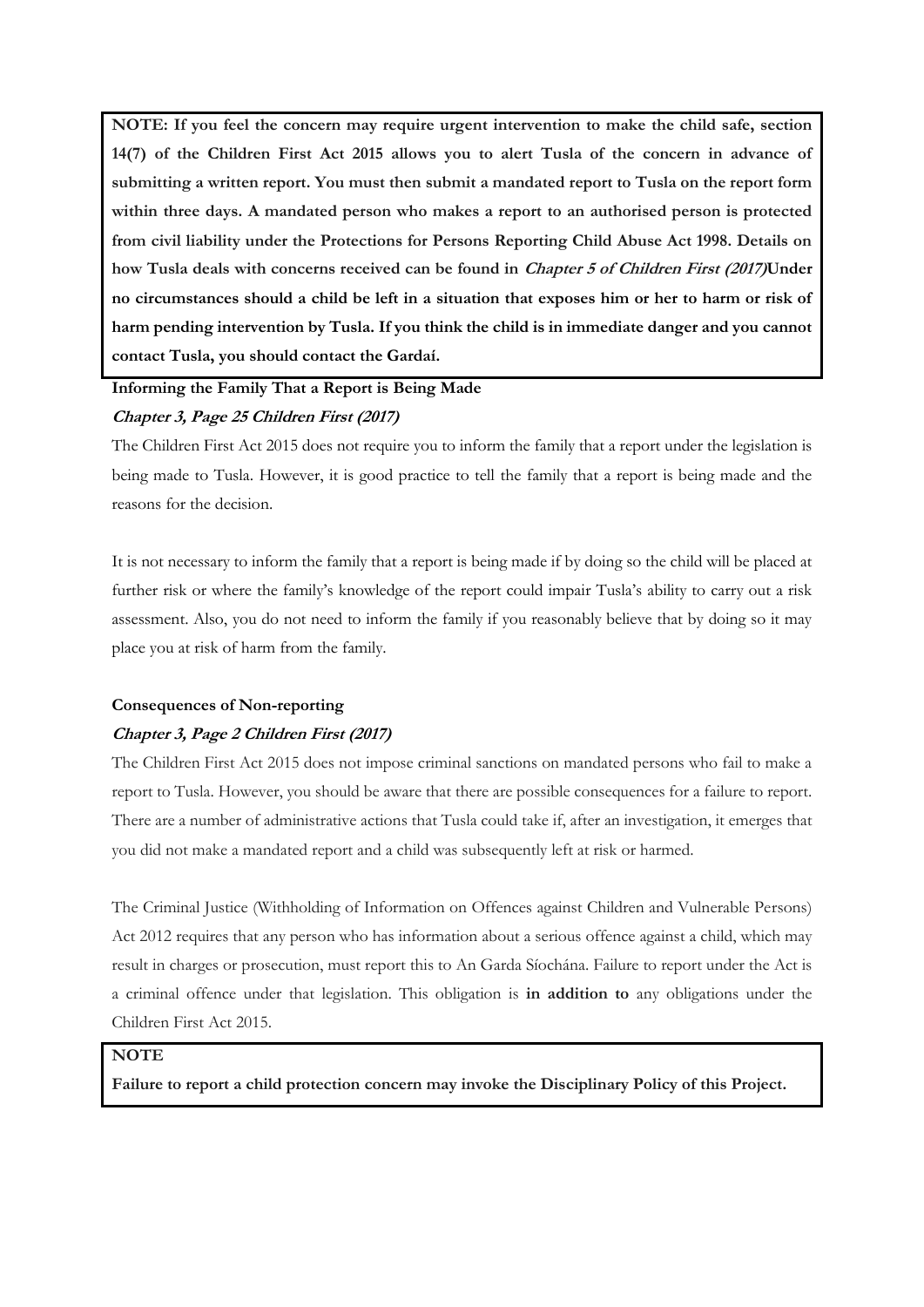#### **A concern could come to your attention in a number of ways:**

- A child tells you or indicates that he/ she is being abused. This is called a disclosure.
- An admission or indication from alleged abuser.
- A concern about a potential risk to children posed by a specific person, even if the children are unidentifiable.
- Information from someone who saw the child being abused.
- Evidence of an injury or behaviour that is consistent with abuse and unlikely to be caused in any other way.
- Consistent indication over a period of time that a child is suffering from physical or emotional neglect.
- An injury or behaviour which is consistent with abuse, but an innocent explanation is given.
- Concern about the behaviour or practice of a colleague

# **NOTE**

**All personnel are expected to consult Children First 2017 [Chapter 2, Page 07 Children First (2017)] and the Child Protection and Welfare Practice Handbook for detailed information on the signs and symptoms of abuse. See APPENDIX 2: TYPES OF CHILD ABUSE AND HOW THEY MAY BE RECOGNISED**

#### **The Reporting Procedure:**

**As a mandated person, you should be aware that the legal obligations under the Children First Act 2015 to report mandated concerns rest with you and not with the designated liaison person.**

Any member of staff who has a concern about a child in the service currently being abused, abused in the past, or likely to be at risk of abuse, is obliged to verbally relay their concern to the Designated Liaison Person as a matter of urgency. **See Criteria for Reporting: Definitions and Thresholds.**

- 1. The member of staff (mandated person), who has the concern should record in writing what the child has said, including as far as possible, the exact words utilised by the child.
- 2. The Member of staff (mandated person) must inform the Designated Liaison Person
- 3. Details must be recorded by the staff member (mandated person) on the TUSLA Standard Reporting Form, which is in the Forms Folder in the Office, which must then be signed by the person making the report. See Appendix 1 for Standard Reporting Form or [http://www.TUSLA.ie/services/child](http://www.tusla.ie/services/child-protection-welfare/concerns)[protection-welfare/concerns.](http://www.tusla.ie/services/child-protection-welfare/concerns) **See Making a Mandated Report**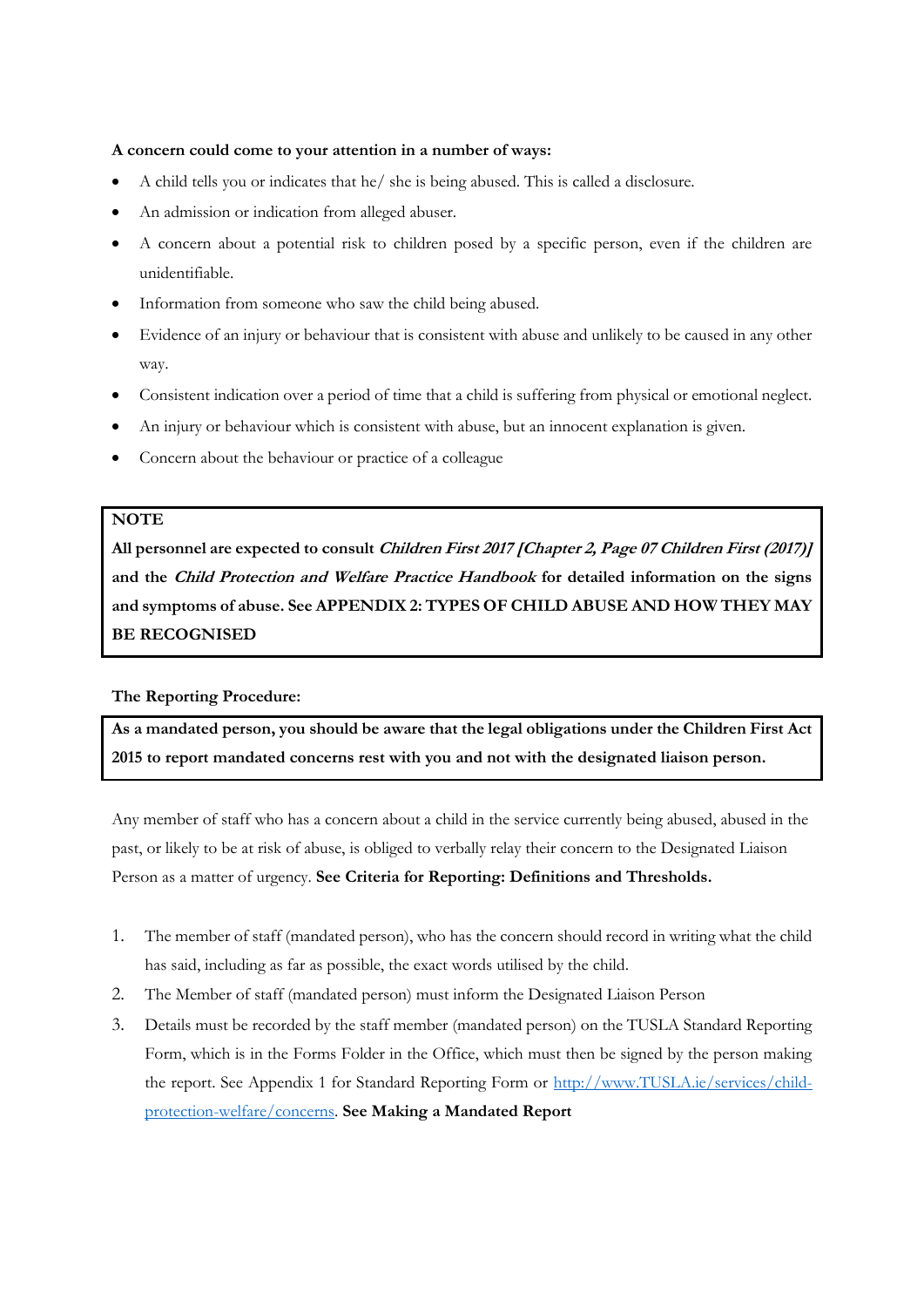- 4. Unless it would put the child at further risk to do so, the **Designated Liaison Person or Manager** will make every effort to contact the parents/guardians to discuss the concern made by the child. A written record will be kept of this meeting with the parents/guardians.
- *5.* The Designated Liaison Person will examine the **Criteria for Reporting: Definitions and Thresholds** or determine if **Reasonable Grounds for Concern** are present. **Remember as a mandated person, you should be aware that the legal obligations under the Children First Act 2015 to report mandated concerns rest with the mandated person and not with the designated liaison person.**
- 6. Immediate action must be taken to protect the child in question and indeed any other children who may be considered at 'risk'.
- 7. A child will never be interviewed regarding the concern by any staff. However, all comments made by the child will be noted.
- 8. Allegations against staff will be dealt with separately and the disciplinary procedure will be followed as necessary
- 9. In cases of emergency, where a child is deemed to be at immediate and serious risk and a Duty Social worker is unavailable, An Garda Síochána should be contacted. **Under no circumstances should a child be left in a dangerous situation pending TUSLA intervention.**
- 10. The service will take care to ensure that actions taken by them do not undermine or frustrate any investigations being conducted by TUSLA or An Garda Síochána. Close liaisons will be maintained with these authorities to achieve this.
- *11.* Where there are reasonable grounds a report should be made to TUSLA **See Making a Mandated Report**. Each area has a social worker on duty for a certain number of hours each day. The duty social worker is available to meet with, or talk on the telephone, to persons wishing to report child protection concerns. The Duty Social Worker will assess the information available. *See APPENDIX 4 Contact Details.*
- 12. Once a report is submitted, the duty social worker may need to speak with the person who had the initial concern.
- 13. In the event that the Designated Liaison Person makes a decision not to report to TUSLA, full details of the decision must be recorded including the reasons for not reporting plus any action taken. This report should be stored as confidential by the Designated Liaison Person in the child's records and kept by the service in a secure place. **Remember as a mandated person, you should be aware that the legal obligations under the Children First Act 2015 to report mandated concerns rest with the mandated person and not with the designated liaison person.**
- 14. Allegations or concerns should not be investigated by the Designated Liaison Person or a staff member but passed on to TUSLA /Garda to follow through.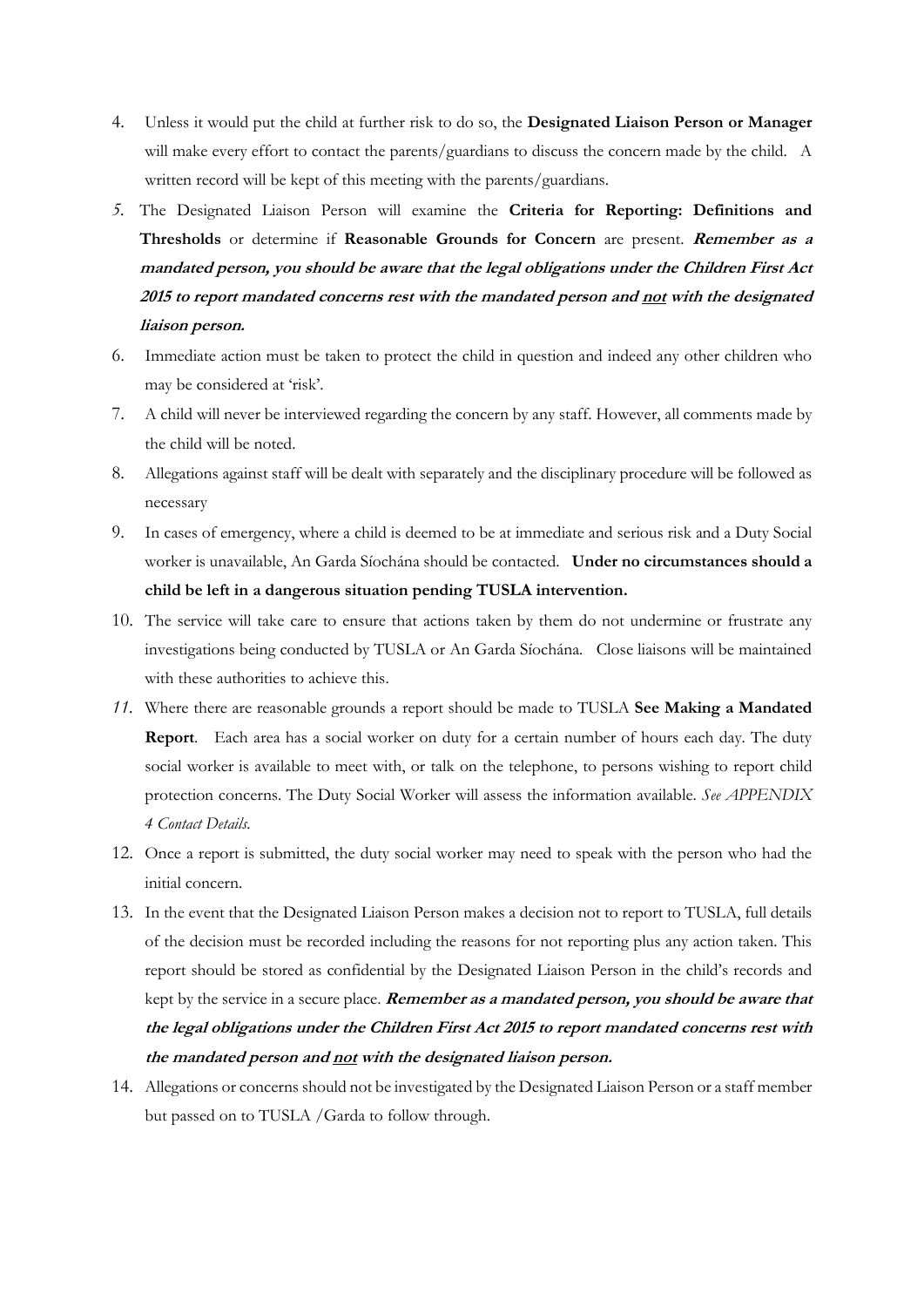#### **Dealing with a Retrospective Disclosure by an Adult of Abuse as a Child:**

#### **Chapter 3, Page 23 Children First (2017)**

Some adults may disclose abuse that took place during their childhood. Such disclosures may come to light when an adult attends counselling, or is being treated for a psychiatric or health problem. If you are, for example, a counsellor or health professional, and you receive a disclosure from a client that they were abused as a child, you should report this information to Tusla, as the alleged abuser may pose a current risk to children.

The reporting requirements under the Children First Act 2015 apply only to information that you, as a mandated person, received or became aware of since the Act came into force, whether the harm occurred before or after that point. However, if you have a reasonable concern about past abuse, where information came to your attention before the Act and there is a possible continuing risk to children, you should report it to Tusla under **Children First (2017)** Guidance.

#### **Confidentiality Statement:**

The Data Protection Acts 1988 and 2003 do not prevent the sharing of information on a reasonable and proportionate basis for the purposes of child protection. Tusla has the authority to share information concerning a child who is the subject of a risk assessment with a mandated person who has been asked to provide assistance. Tusla must only share what is necessary and proportionate in the circumstances of each individual case. Information that Tusla shares with the Mandated Person, if assisting it to carry out an assessment, must not be shared with a third party, unless Tusla considers it appropriate and authorises in writing that the information may be shared. Section 17 of the Children First Act 2015 makes it an offence for you to disclose information to a third party which has been shared by Tusla during the course of an assessment, unless Tusla has given you written authorisation to do so. If you fail to comply with this section, you may be liable to a fine or imprisonment for up to six months or both. This offence can also be applied to an organisation. *Chapter 3, Page 27 Children First (2017)*

#### **At this service:**

- Confidentiality is of the utmost importance and extends to all areas of our service. Confidentiality is about treating sensitive information that arises in a trusting relationship and doing so in a manner that is respectful, professional and purposeful.
- It is our policy to keep all personal information about our children, families, and staff private. Confidential and personal information about our children/parents/guardians will only be shared by the Manager and Designated Liaison Person in relation to child safety, in line with this Child Protection Policy. Any breach of confidentiality by any member of staff will lead to disciplinary action. (For further information see our Confidentiality Policy).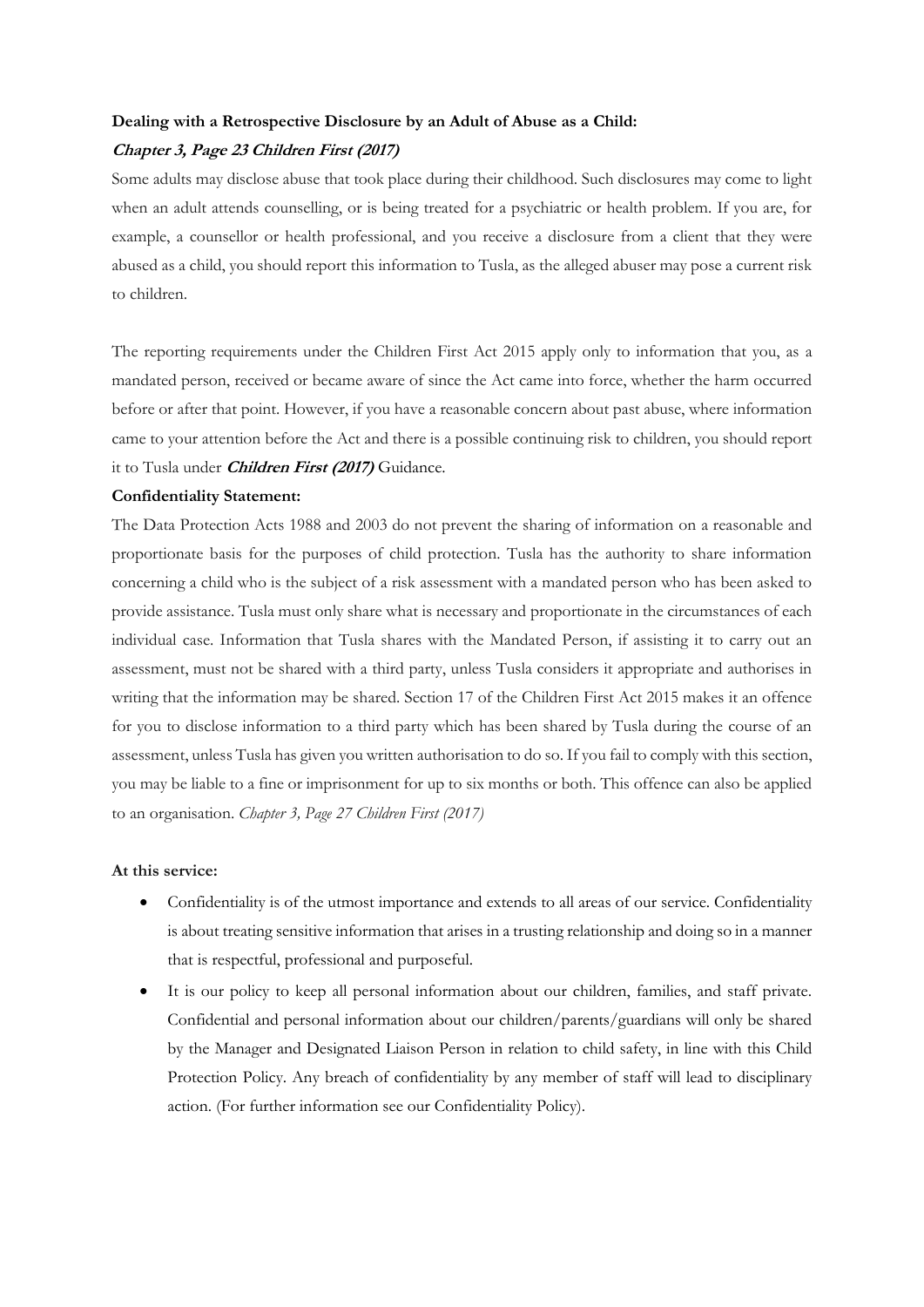#### **Allegations Against Staff:**

As the Manager is the designated liaison person the Board of Directors should deal with the HR investigation. It is required to separate these issues and manage them independently. Therefore, the Board of Directors may outsource this function to somebody with expertise outside the service. This allows the Manager to deal with TUSLA and the child's family.

# **Policy and Procedure on Response to Allegations of Abuse against Employees, Volunteers and Students:**

Child Protection is about promoting the welfare of children who attend a Child Care service/school. To this end it also encompasses the monitoring of professional practice within an organisation. An organisation has a legal and moral responsibility to respond to any allegation of abuse either verbal or physical of a child by a member of staff, student or volunteer. This procedure is in line with the guidance given in *Children First (2017)*

#### **Response to allegations of abuse against employees, volunteers, students**

Allegations of abuse may be made against adults working with children, employees, volunteers, students and childminders.

The following guidelines should be followed in the event of such an allegation of abuse against an employee during the execution of that employee's duties or where information about an employee in relation to a situation outside of the work context is reported.

Our first duty of care in this situation is to the child and our first priority is to ensure that no child is exposed to unnecessary risk.

- If an allegation is made against an employee or other person working within the service to another employee or other person, they must inform the Designated Liaison Persons verbally and simultaneously record what they have been told or what they may have observed. Action taken in reporting an allegation of child abuse against an employee should be based on an opinion formed reasonably and in good faith.
- The details of this concern must be recorded on the Standard Reporting Form, which is in the Forms Folder in the Office, which must then be signed by the person making the report and they will be reminded of the need for confidentiality in this matter.
- The manager will inform the member of staff that an allegation has been made against them. The disciplinary procedure for staff will be followed in this instance.

The manager must privately inform the employee, about whom the allegation is made, of the following:

• The fact that an allegation has been made against him/her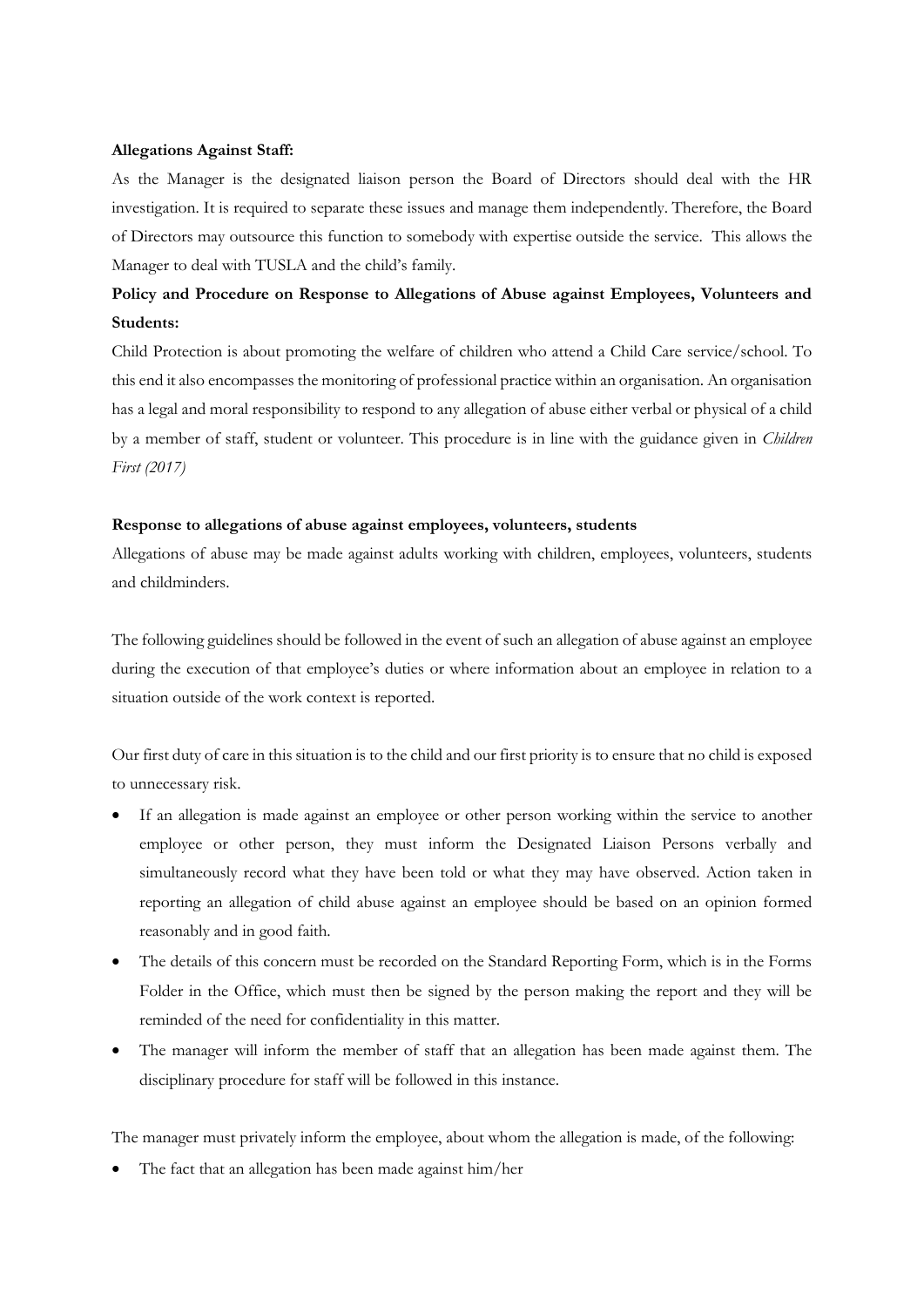- The nature of the allegation
- The employee should be afforded an opportunity to respond. The manager should note the response and pass on this information when making a formal report to TUSLA.
- The employee should also be informed of their right to an adjournment of the meeting until such time as they can seek appropriate representation (e.g. Union Rep. /Legal Rep.). The action will be guided by the agreed procedures (Disciplinary Procedure), the applicable employment contract and the rules of natural justice. While adhering to the principle of natural justice enshrined within our constitution in relation to the rights of the accused, the vulnerability of the alleged victim must be foremost in our mind, therefore any postponement must be afforded within a reasonable time frame that is 24 hours.
- The parents/guardians of the alleged victim must be informed immediately by the Designated Liaison Person.
- The name or any identifying information of the reporting adult will not be given to the staff member or other worker against whom the allegation has been made by the manager, pending TUSLA advice or consultation.
- When an allegation is received it will be assessed promptly and carefully.
- The manager may then ask the member of staff who the allegation has been made against to leave the premises immediately and they will be suspended on full pay until the matter has been fully investigated.
- However, all allegations may not require a worker to be sent home i.e. allegations of poor practice where increased levels of supervision may be sufficient until matter is sorted out. Poor practice will be dealt with under the Disciplinary Procedure as necessary.
- At this point in the process it will be necessary to decide whether a formal report should be made to TUSLA – this decision should be based on reasonable grounds for concern.
- If it is felt that there are grounds for concern all matters relating to the allegations, it should be reported to the Duty Social Worker.
- At this point the Disciplinary Procedure will be invoked. This will be a separate process and will be overseen by the manager, not the Designated Liaison Person.
- Should a staff member, following the investigation, be re-instated with no disciplinary action this should be taken as evidence that no blame/fault/suspicion attaches to them.
- Where the complaint is not upheld, management should ensure that the reputation and career prospects of the staff member concerned are not adversely affected by reason of the complaint having been brought against him/her. The staff member (who had the allegation made against them) should be offered counselling and any other support necessary to restore his/her confidence and morale.
- The staff member who made the complaint should be reassured that management appreciates that the complaint was made in good faith. If required management will ensure that the staff member receives support e.g. external counselling, if requested or warranted.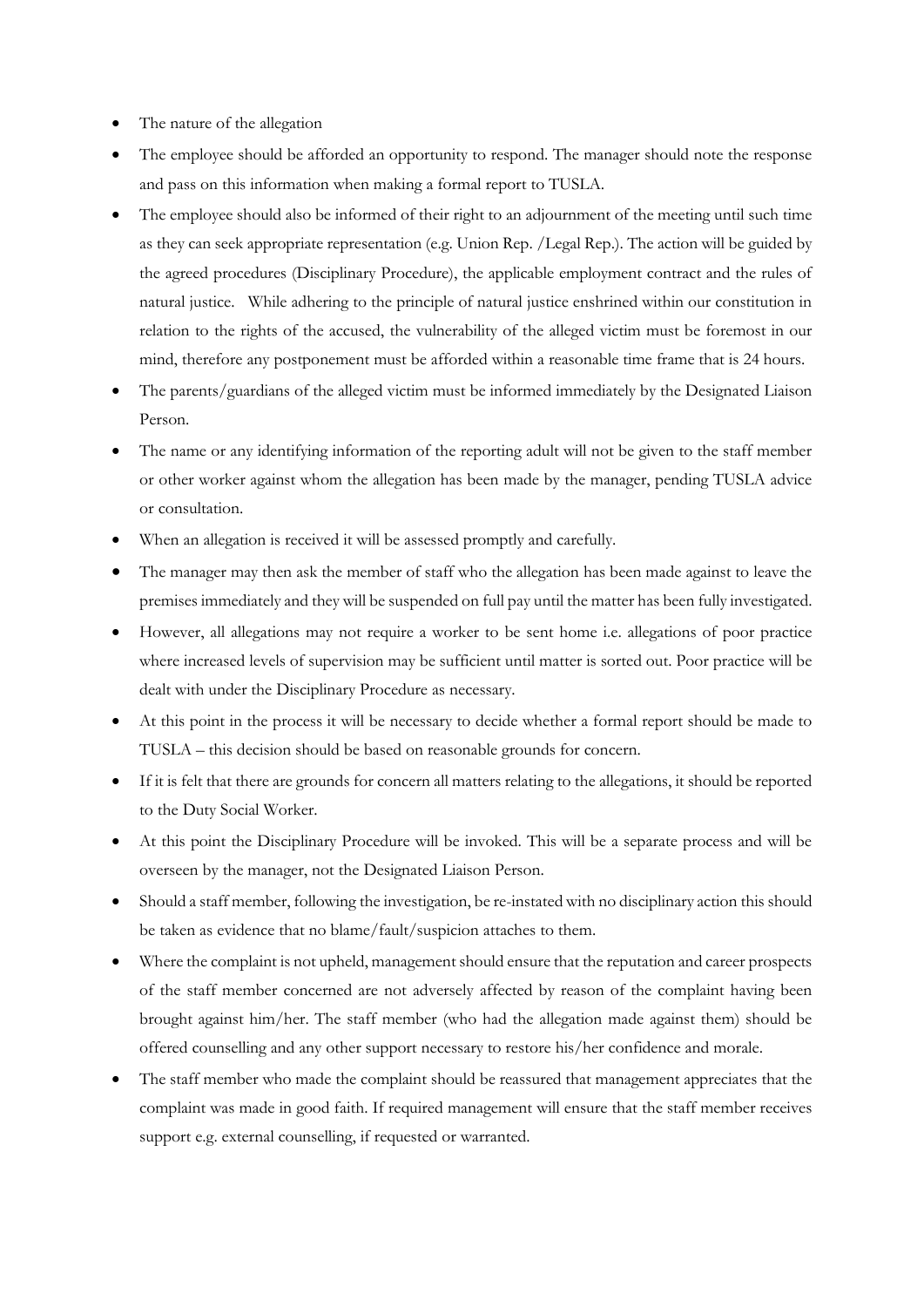## **Parents/Guardians and Allegations of Abuse or Neglect against Employees:**

- Parents/guardians have the right to contact the Tusla to report an allegation of abuse or neglect about the employee or service.
- Parents/guardians of children who are named in an allegation of abuse or neglect will be kept informed of actions planned and taken, having regard to the rights of others concerned.
- If there is any concern that a child may have been harmed, their parents/guardians will be informed immediately.

# **Record Keeping:**

- The service will conform to the provisions of the Data Protection Act 1998, the Data Protection (Amendment) Act 2003 and the new GDPR plus any future amendments.
- Under the Child Care Act 1991 (Early Years Services) Regulations 2016, accurate and up to date records in relation to children, staff and service provision must be kept. The Early Years inspectorate will have access to files for inspection purposes.
- Parents/guardians may have access to the files and records of their own children on request but may not have access to information about any other child.
- Only employees involved with a particular child should have access to confidential files and will be used to inform staff on how best to meet the needs of the child.
- Records are stored in compliance with the Child Care Act 1991 (Early Years Services) Regulations 2016 and Children First Act 2015.
- Where there are child protection or welfare concerns, observations/ records will be kept on an ongoing basis and information shared with Tusla as appropriate.
- These will be stored securely
- Procedures are in place for archiving records.
- All records are managed in line with our Data Protection Policy.
- We aim to ensure that all records are factual and written impartially.
- The service will only share information with other professionals or agencies, with consent from parents/guardians or without their consent in terms of legal responsibility in relation to a Child Protection issue.
- Records or reports should not be altered or adjusted, if there are new developments then a new record of this information should be completed.

*(For further information see our policies on Observations, Record Keeping and Data Protection)*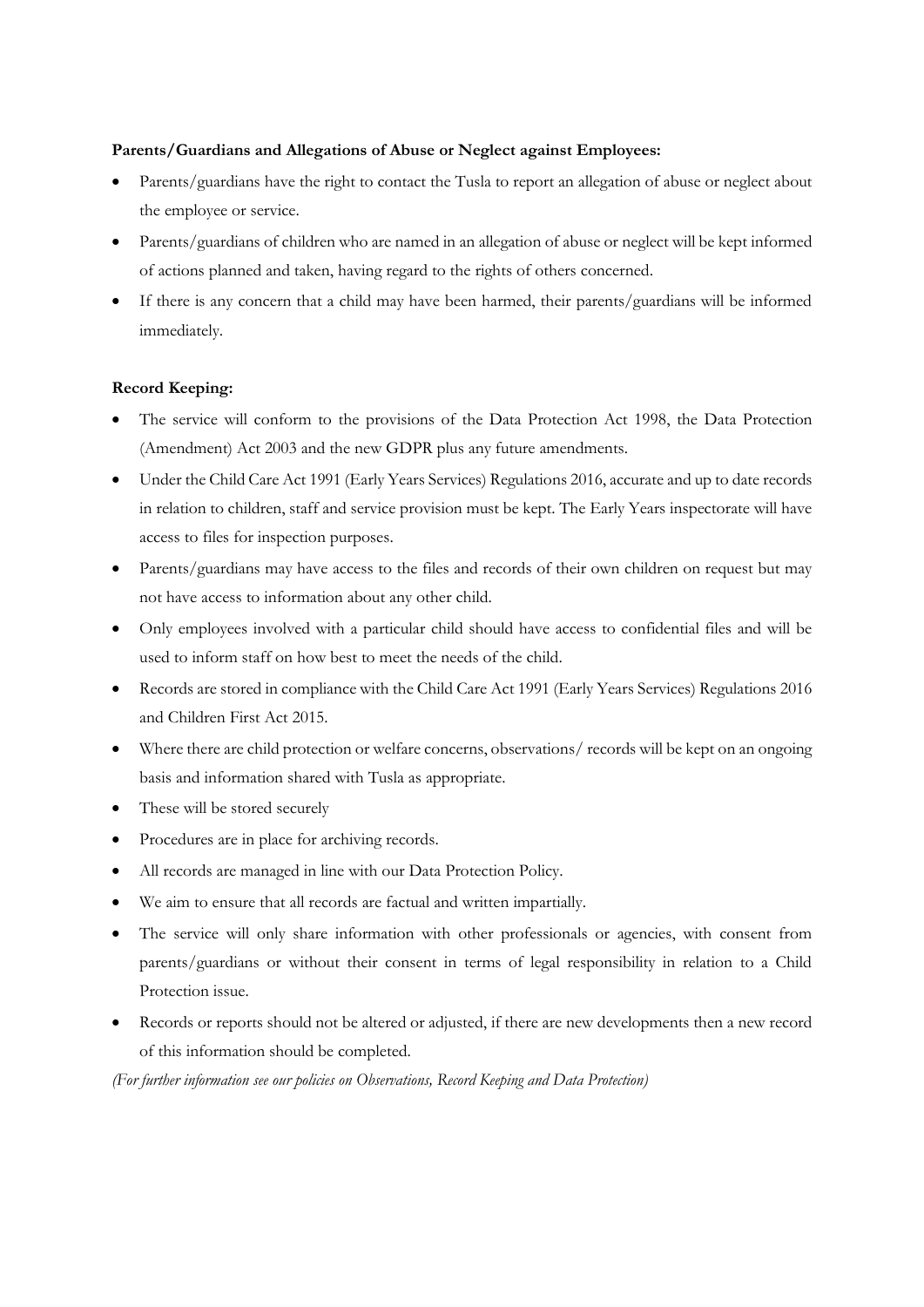#### **Code of Behaviour for Staff:**

For the protection of staff, volunteers and children this code of behaviour has been introduced to provide clarity on what is expected and what is not accepted, with respect to their behaviour as recommended in *Our Duty to Care.* Our code of behaviour is kept under regular review.

- We recognise that children have an equal right to our service provision in line with the *Equal Status Act* and the *National Disability Strategy*.
- Workers should be sensitive to the risks involved in participating in contact sports or other activities.
- While physical contact is a valid way of comforting, reassuring and showing concern for children, it should only take place when it is acceptable to all persons concerned.
- Workers should never physically punish or be in any way verbally abusive to a child, nor should they even tell jokes of a sexual nature in the presence of children.
- Workers should be sensitive to the possibility of developing favouritism, or becoming over involved or spending a lot of time with any one child
- Children should be encouraged to report cases of bullying to either a designated person, or a worker of their choice. Complaints must be brought to the attention of management.
- It is recommended that Child Care services develop a positive attitude amongst workers and children that respects the personal space, safety and privacy of individuals.
- It is not recommended that workers give lifts in their cars to individual children, especially for long journeys.

#### **Visitors/Students:**

Visitors - including inspectors, workmen, students etc. should never be left alone with the children. If they are going to address the children it is incumbent upon the Management to check their credentials and to ensure that the content of the address is appropriate. All students will be carefully supervised and monitored by the manager.

Secondary school pupils who come to the service for 'work experience' will also be carefully supervised and monitored but must not be left alone with the children.

#### **Under 18 years of age:**

If the service takes on a Transition Year student or student under 18 years, their parent will be required to complete and sign a Garda Parent/Guardian Consent Form. This form gives consent for the NVB to report any convictions to the service.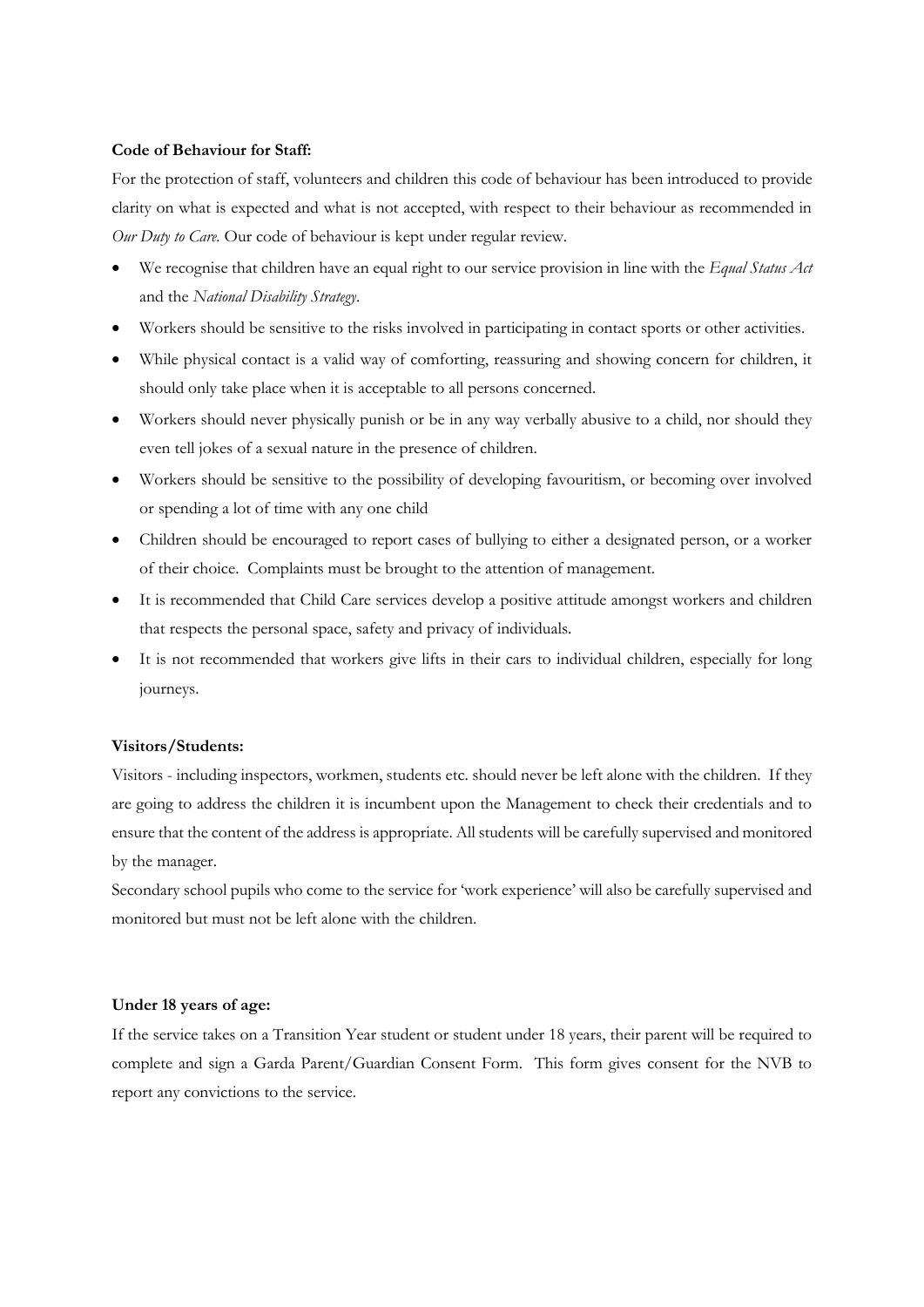### **We are committed to:**

- Valuing and respecting all children as individuals.
- Promoting and valuing cultural difference and human rights.
- Listening to children.
- Involving children in decision making s appropriate.
- Encouraging children to express themselves.
- Working in partnership with parents/guardians.
- Promoting Positive Behaviour.
- Valuing differences.
- Implementing and adhering to all relevant policies to keep children safe.

### **Working in a safe environment – Protection of Adults and Children**

Management will ensure a safe environment exists for staff and children by monitoring that all staff:

- Are listened to and any concerns expressed about unacceptable practice or behaviour of colleagues are followed up by management.
- Are supported when dealing with challenging behaviour of children and staff understand and follow positive behaviour management strategies. *(For further information see Supporting Positive Behaviour Policy).*

**Staff Ratios:** The adult/child ratios are governed by the Child Care Act 1991 (Early Years Services) Regulations 2016. The service will follow the adult/child ratios as defined in the below Regulations. GTM will only work with children of primary school age

| <b>Afterschool Project and</b><br>activity club: | AGE:       | <b>ADULT/CHILD RATIO:</b> |
|--------------------------------------------------|------------|---------------------------|
| Part Time:                                       | 5–18 Years | 1:8                       |

The Code of Behaviour is given to all staff, students and volunteers at induction and it is expected that all staff, students and volunteers are familiar with the code and they will raise any questions arising with the manager.

All employees have a duty to adhere to the Code of Behaviour and to bring breaches of the code to the attention of the manager. Breaches of the Code of Behaviour are dealt with through the disciplinary procedure.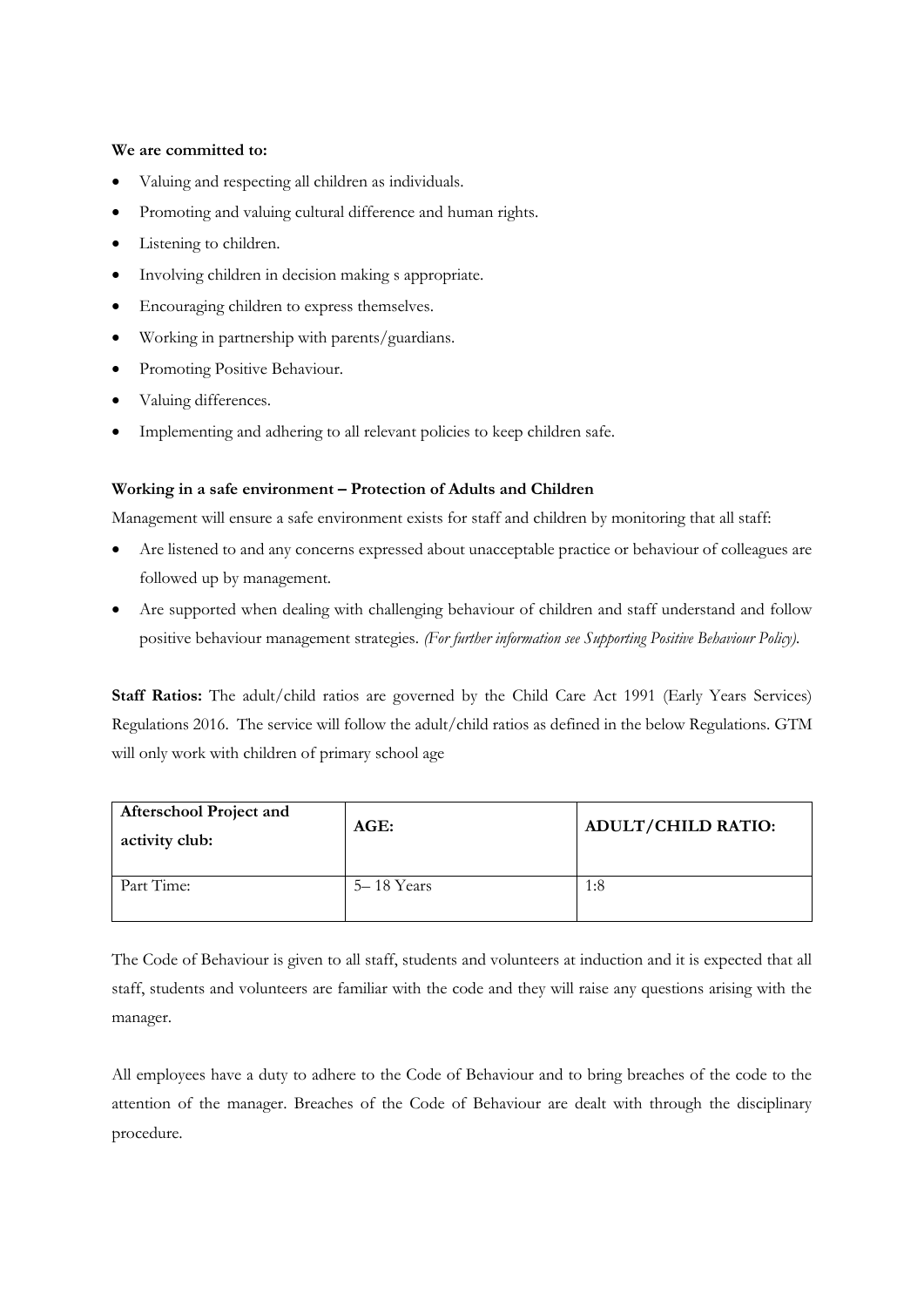## **Recruitment and Selection Procedure:**

The service carries out a comprehensive and detailed recruitment procedure in order to protect our children attending the service.

All applicants should be made aware and reminded throughout the recruitment period that their application and the follow up process of recruitment will be dealt with in the strictest of confidence. The information supplied by the applicant and any other information supplied on their behalf should only be seen by persons directly involved in the recruitment procedure.

Applicants will receive a clear job description and information on the organisation. Additional information, including a copy of the centre's Child Protection Policy should also be supplied to each applicant. *(For further information see our Recruitment Policy)*

### **Personnel File:**

An up to date and accurate personnel file is kept for each member of staff that includes the following records:

- Proof of identity and that the person is over 18 years of age.
- Proof of satisfactory Garda Vetting.
- Two validated references, including a reference from the most recent place of employment.
- Verification of qualifications.
- Investigation of any gaps of employment.

### **Induction:**

- As part of the induction process, all new management, staff, volunteers and students will be briefed on all the elements of the Child Protection and Welfare Policy including the ethos of the service, child centred practice and the Code of Behaviour, within the first week of employment.
- All management, staff, volunteers and students will be required to commit to and abide by the Child & Adult Protection Policy. They are required to confirm that they have read and understand the Child Protection & Adult Protection Policy with their signature and a record will be kept on file.
- The Code of Behaviour is given to all management staff, students and volunteers at induction and it is expected that all staff, students and volunteers are familiar with the code and they will raise any questions arising with the manager.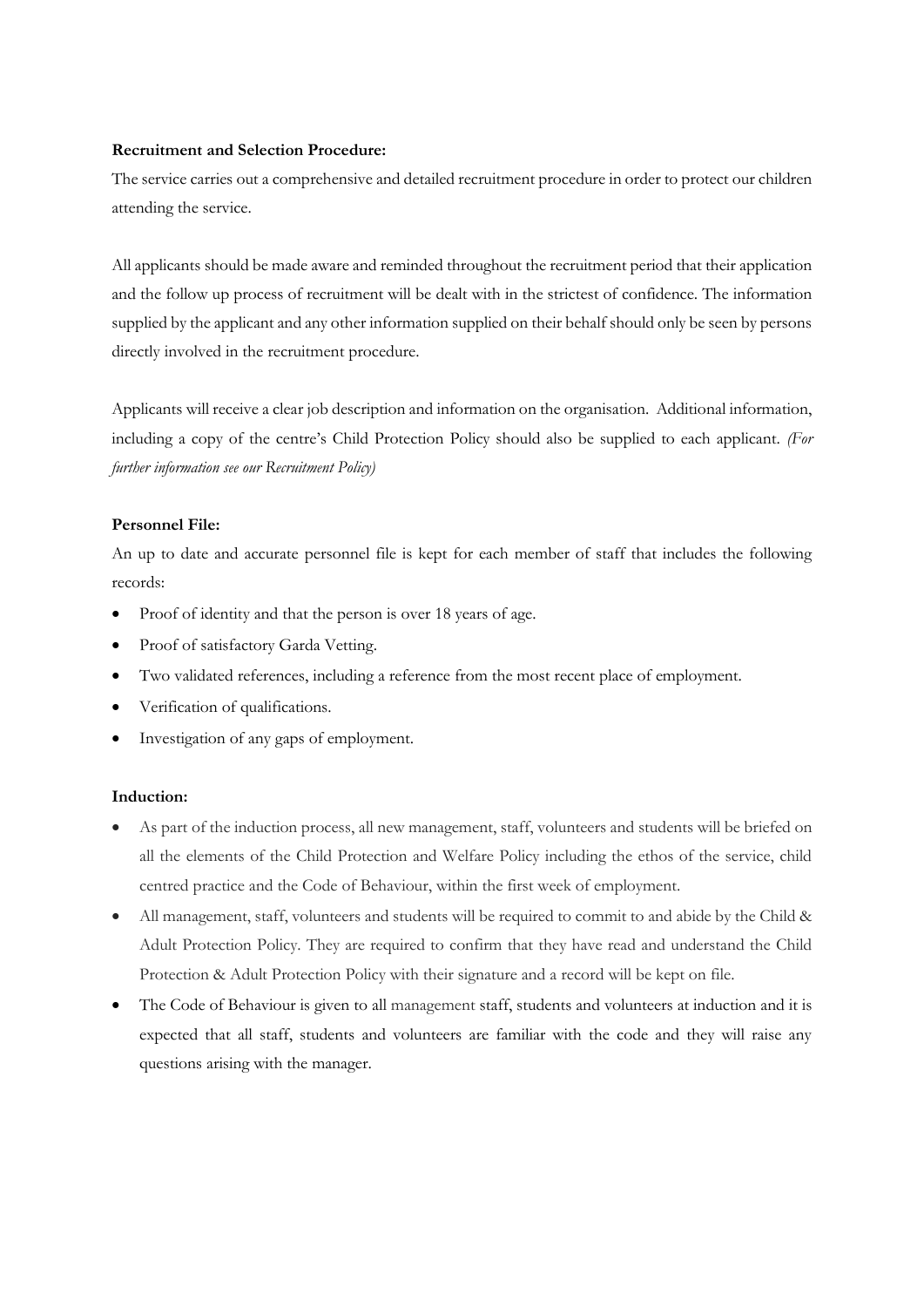#### **Staff Supervision and Support:**

- Regular supervision and support is available to staff and volunteers, through one to one meetings or group meetings.
- Staff will be supported while dealing with a child protection concern and outside support will be sought where necessary, the costs of this will be borne by the company.

#### **Garda Vetting:**

In accordance with the Child Care Act 1991 (Early Years Services) Regulations 2016 we will ensure that all staff members are Garda vetted.

Our policy is that Garda vetting will be completed **prior to starting work at the service for employees** working directly with children. Repeat Garda vetting may be completed at any time during a contract of employment and will be completed at three year intervals and records will be held for 5 years. *(See the Garda Vetting policy for further information).*

#### **Partnership with Parents/Guardians:**

The project recognises the importance of working with parents/guardians. It has an "open door" policy where families are always welcome but where the needs of all of the children in our care are always the first priority. Parents/guardians will be made feel welcome and regular exchange of information with parents/guardians and staff will enable a two-way process of support.

Parents/guardians will be made aware of any observations, records and notes kept by us about their children including patterns of behaviour, conversations and any injuries/bruising they may have upon arrival to the service.

All records will be made available upon request and are kept confidentially and securely.

All parents/guardians will be made aware of our policies and procedures.

#### **Complaints:**

- Our children/staff/parents/guardians have the right to voice their opinions and concerns. It is our policy to welcome all suggestions, comments and complaints in relation to our service. Any comments or suggestions can be made to any member of staff. We will give careful attention and prompt and courteous response to any suggestions, comments or complaints. *(For further information see our Complaints Policy).*
- If a complaint involves a child protection concern, the reporting procedure will be followed in line with this Child Protection Policy.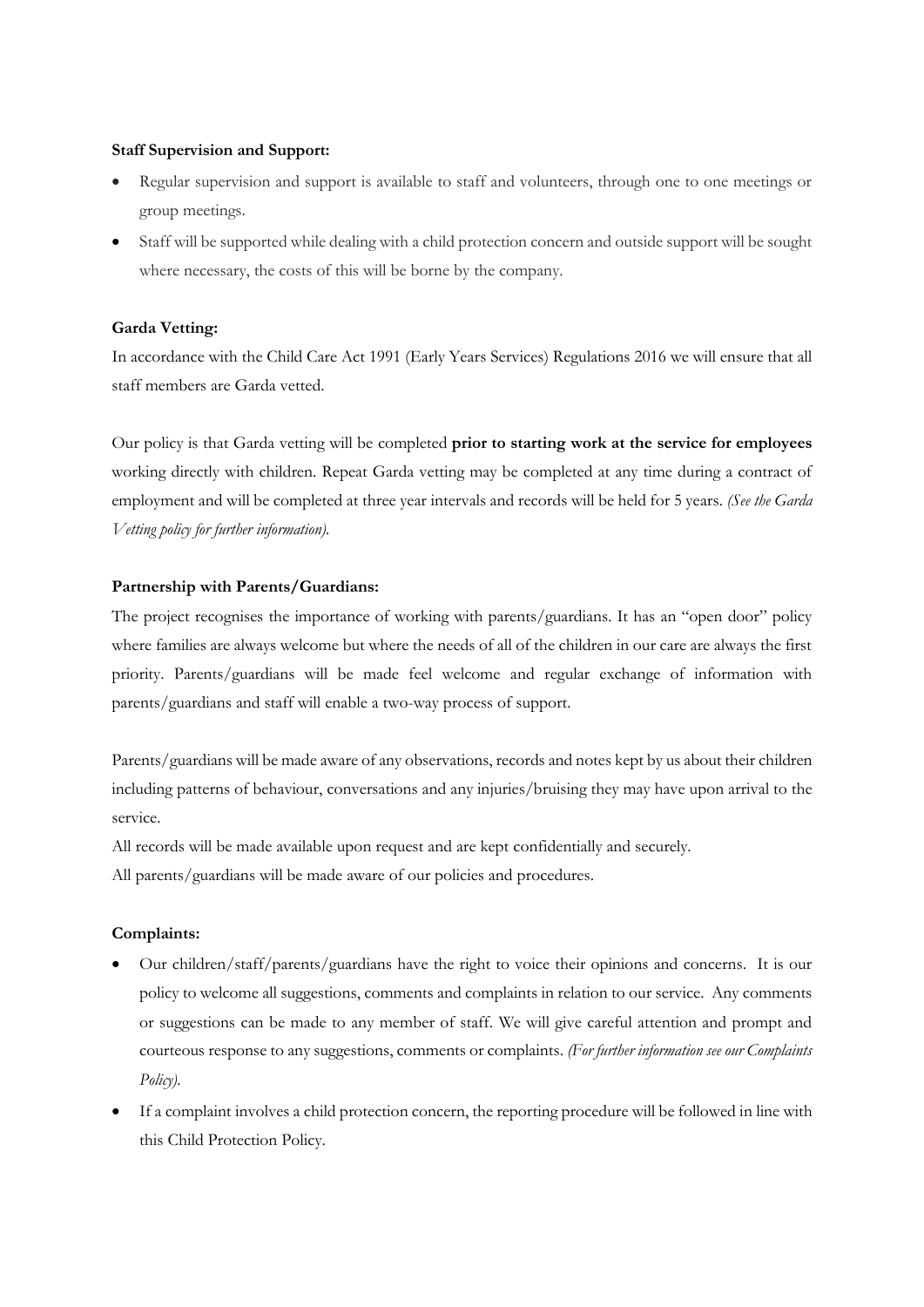# **Management of Day Trips/Outings:**

The project aims to provide children with a varied and wide experience and from time to time may organise day trips/outings. It is our policy to ensure the safety and well-being of children during these activities through planning, risk assessment, management and supervision of the activity. In managing and planning these activities we:

- Inform parents/guardians of the proposed outing, method of travel and supervision
- Seek written consent from the parents/guardians children will not be able to participate in the activity unless this has been obtained
- Ensure adequate number of personnel are present and that the children are supervised at all times
- Ensure that the person in charge has access to a mobile in case of an emergency
- A risk assessment of the venue or facility will be carried out and reviewed annually
- Ensure that adequate insurance is in place for the outing
- Ensure staff are familiar with emergency procedures
- Ensure that the method of transport complies with relevant safety requirements and insurance
- We will ensure that the appropriate staff/child ratios are maintained in line with the Child Care Act 1991 (Early Years Services) Regulations 2016 and the risk assessment
- Where appropriate, parents/guardians may be invited to accompany their children on the outing
- Emergency contact details for all children will be brought on the trip
- Safety measures such as: frequent head counts/ roll calls and name tags will be used.
- A first aid box will be brought and a qualified first aider will be present
- The service does its utmost to minimise risk and ensure safety at all times. However, it is important that staff are prepared for any emergencies that may arise.

# **Accidents and Incidents:**

The Safety, Health & Welfare at Work Act, 2005 and Child Care Act 1991 (Early Years Services) Regulations 2016, are the governing legislation.

It is our policy to promote the health, wellbeing and personal safety of all our children and staff. Through developing and regularly reviewing accident prevention procedures and fire safety. Although we adhere to all safety precautions and follow TUSLA guidelines, accidents can occur. *(For further information see our Accidents and Incidents Policy)*

### **Social Media, Social Networking and Blogging:**

• Personal blogs should have clear disclaimers that the views expressed by the author in the blog is the author's alone and do not represent the views of the service. Be clear and write in first person. Make your writing clear that you are speaking for yourself and not on behalf of the service.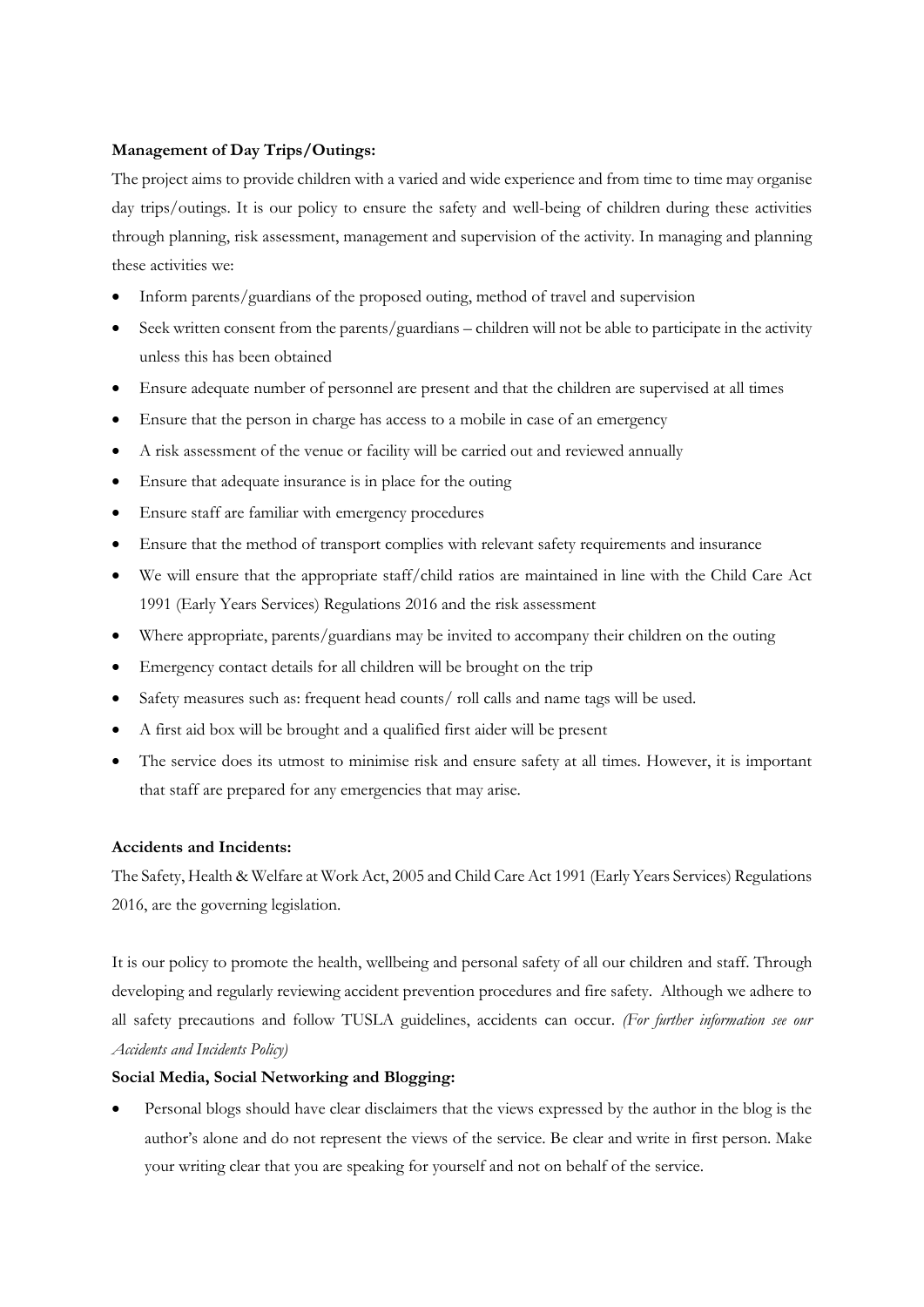- Information published on your blog(s) should comply with our confidentiality policy. This also applies to comments posted on other blogs, forums, and social networking sites.
- Be respectful to the Organisation, management, other employees, customers, partners, and competitors.
- Staff may not use social networking sites to befriend parents/guardians whose children attend the service or to exchange any information about the service or children attending the service
- Social media activities should not interfere with work commitments. Refer to Internet and Email Policy resource usage policies.
- Your online presence may reflect the service.
- Do not publish any information regarding any child, family or colleague.
- Respect copyright laws, and reference or cite sources appropriately. Plagiarism applies online as well.
- Company logos and trademarks may not be used.

# **Note: Social Networking websites includes a range of websites such as - Facebook, YouTube, and Twitter etc.**

Under no circumstances should a child be left in a situation that exposes him or her to harm or risk of harm pending intervention by Tusla. If you think the child is in immediate danger and you cannot contact Tusla, you should contact the Gardaí.

Any breach of this policy may invoke the disciplinary policy.

**This Child & Adult Protection Policy will be reviewed annually and updated from time to time either from within or in line with legislation.**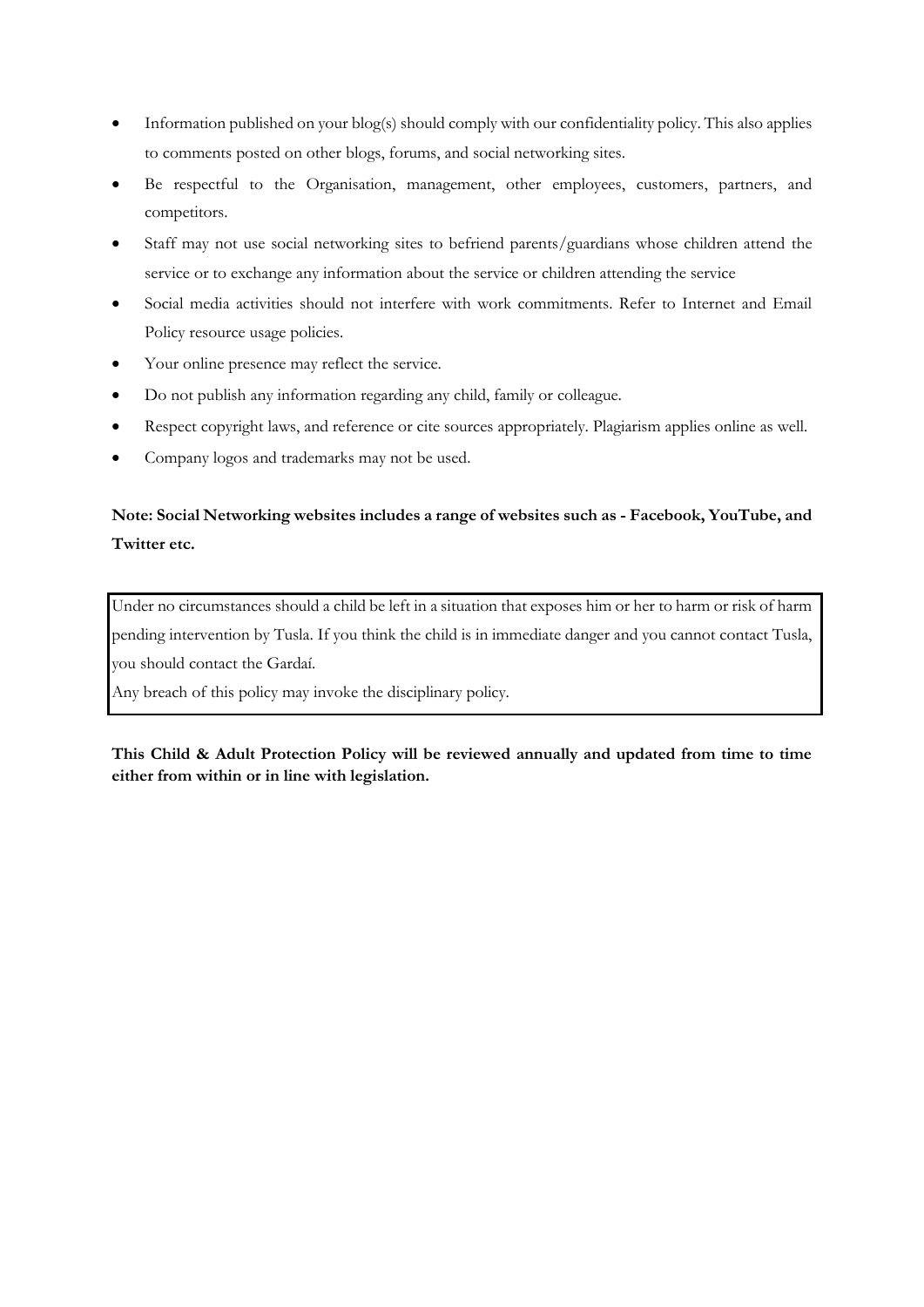**CHILD PROTECTION POLICY APPENDICES:** 

**APPENDIX 1: STANDARD REPORTING FORM APPENDIX 2: TYPES OF CHILD ABUSE AND HOW THEY MAY BE RECOGNISED APPENDIX 3: THE UN CONVENTION ON THE RIGHTS OF THE CHILD (1989) APPENDIX 4: DUTY SOCIAL WORKER AND LOCAL GARDA CONTACT INFORMATION APPENDIX 5: MANDATED PERSONS RESPONSIBILITIES APPENDIX 6: REASONABLE GROUNDS FORCONCERN APPENDIX 7: REPORTING PROCEDURES APPENDIX 8: CHILD SAFEGUARDING STATEMENT APPENDIX 9: LIST OF MANDATED PERSONS IN OUR SERVICE APPENDIX 10: CHILD PROTECTION PROCEDURES**

**APPENDIX 1: STANDARD REPORTING FORM**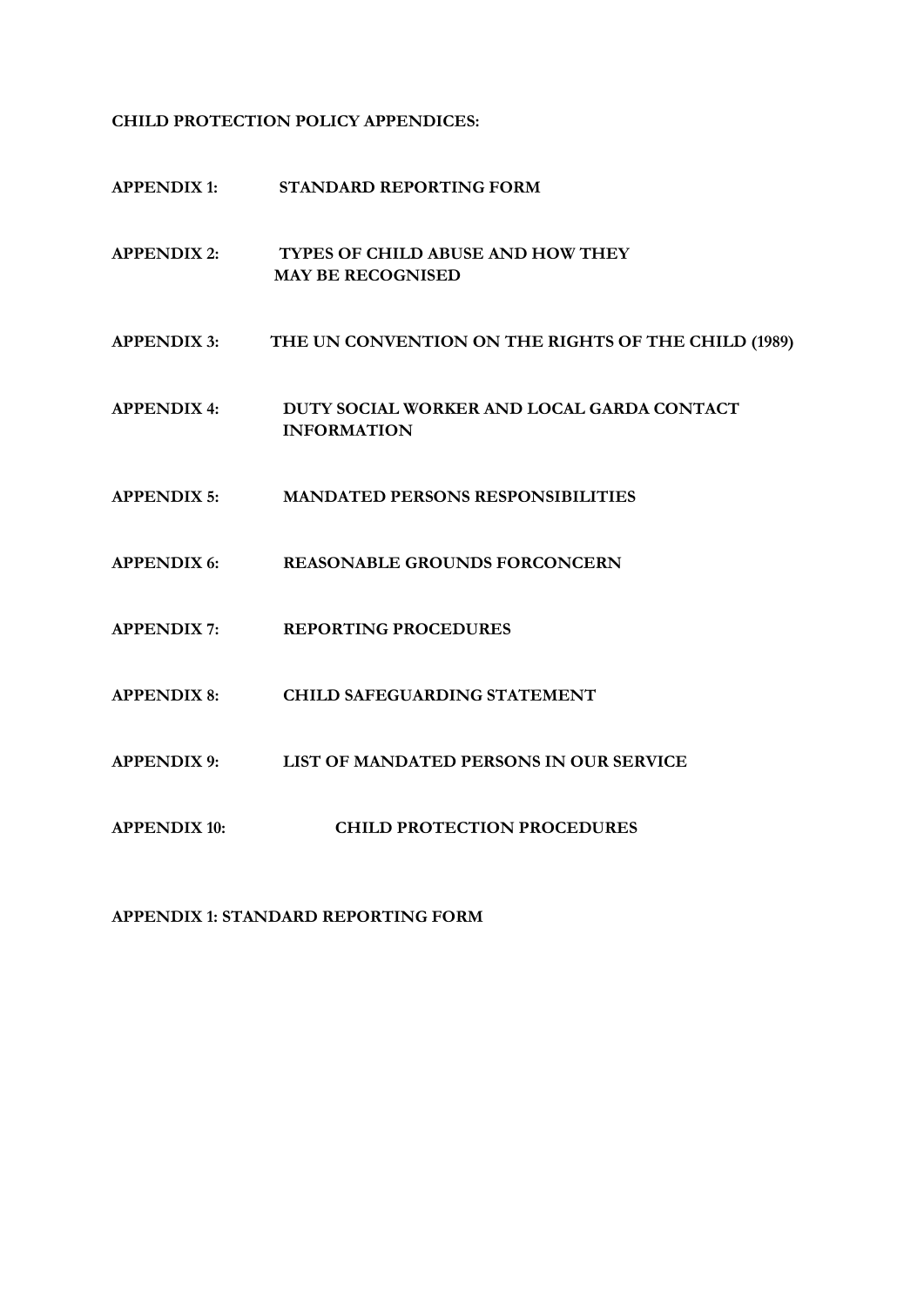FORM NUMBER: CC01:01:01

| <b>TUSIA</b> An Union Deaphlach<br>Child and Family Agency | An Ghníomhaireacht um       | <b>FORM</b> |
|------------------------------------------------------------|-----------------------------|-------------|
|                                                            | <b>STANDARD REPORT FORM</b> |             |

(For reporting CP&W Concerns)

| <b>Details of Mother</b>               | <b>Details of Father</b>               |  |
|----------------------------------------|----------------------------------------|--|
| Name:                                  | Name:                                  |  |
| Address:<br>(if different to<br>child) | Address:<br>(if different to<br>child) |  |
| Telephone No's:                        | Telephone No's:                        |  |

#### 7. Household composition

| <b>Name</b> | <b>Relationship</b> | <b>DOB</b> | <b>Additional Information e.g.</b><br><b>School/ Occupation/Other:</b> |
|-------------|---------------------|------------|------------------------------------------------------------------------|
|             |                     |            |                                                                        |
|             |                     |            |                                                                        |
|             |                     |            |                                                                        |
|             |                     |            |                                                                        |

# 8. Name and Address of other personnel or agencies involved with this child

|                      | <b>Name</b> | <b>Address</b> |
|----------------------|-------------|----------------|
| Social Worker        |             |                |
| PHN                  |             |                |
| GP                   |             |                |
| Hospital             |             |                |
| School               |             |                |
| Gardaí               |             |                |
| Pre-School/Crèche/YG |             |                |
| Other (specify):     |             |                |
|                      | $\omega$    |                |
|                      |             |                |
|                      |             |                |
|                      |             |                |

#### 9. Details of person(s) allegedly causing concern in relation to the child

| Relationship to child: | Age |            | Male | Female |  |
|------------------------|-----|------------|------|--------|--|
| Name:                  |     | Occupation |      |        |  |
| Address:               |     |            |      |        |  |

#### 10. Details of person completing form

| Name:    | Occupation:        |  |
|----------|--------------------|--|
| Address: | Telephone<br>No's: |  |
| Signed   | Date:              |  |

10 13 7 13 (14 Jan '14) (unp)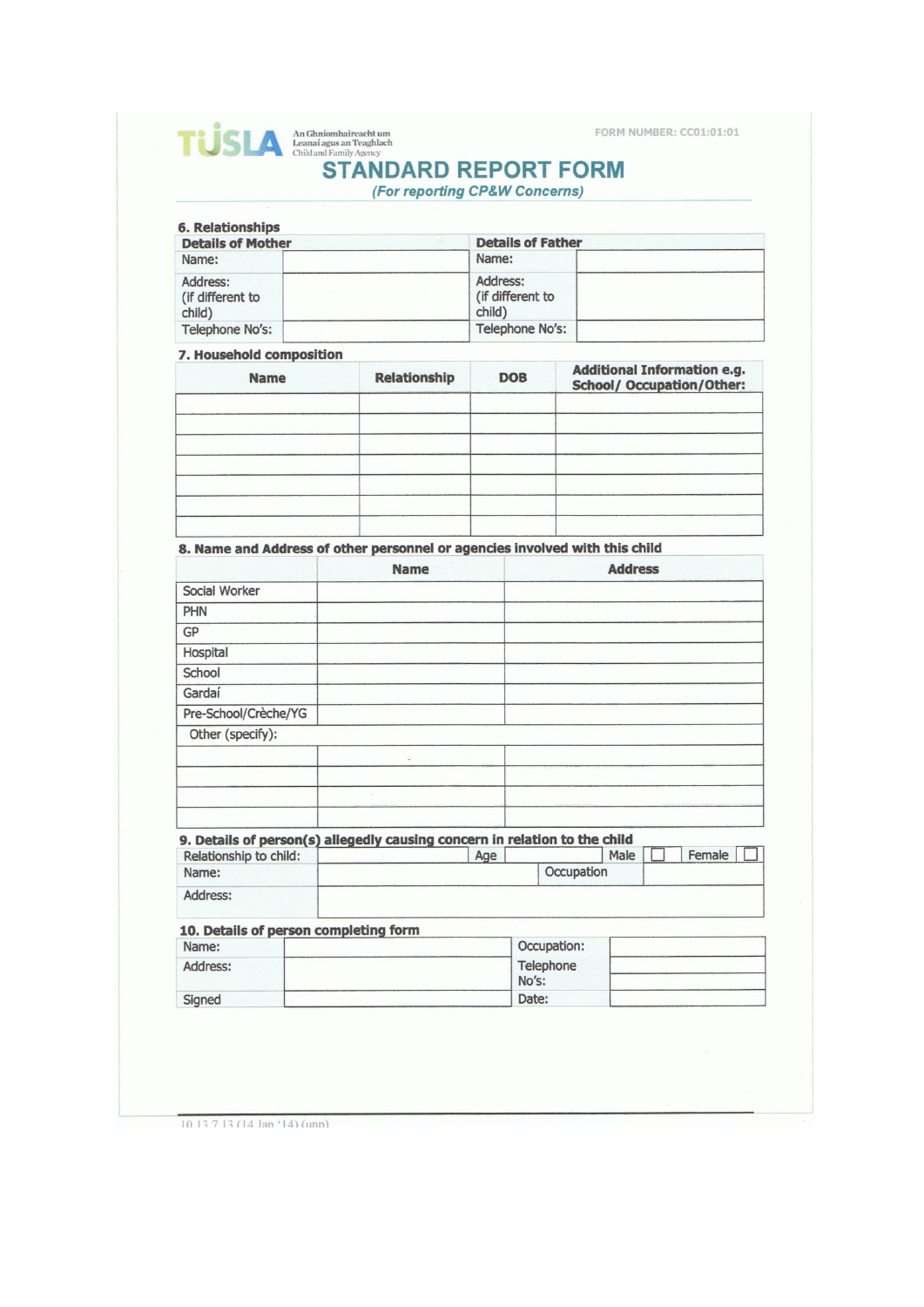| A. To Principal Social Worker/Designate:                                                                                                                                                                 |  |                                             |                                           |      |        |  |
|----------------------------------------------------------------------------------------------------------------------------------------------------------------------------------------------------------|--|---------------------------------------------|-------------------------------------------|------|--------|--|
| 1. Date of Report                                                                                                                                                                                        |  |                                             |                                           |      |        |  |
| 2. Details of Child                                                                                                                                                                                      |  |                                             |                                           |      |        |  |
| Name:                                                                                                                                                                                                    |  |                                             |                                           | Male | Female |  |
| Address:                                                                                                                                                                                                 |  | <b>DOB</b><br>School                        |                                           |      | Age    |  |
| Alias                                                                                                                                                                                                    |  | Correspondence<br>address<br>(if different) |                                           |      |        |  |
| Telephone                                                                                                                                                                                                |  | Telephone                                   |                                           |      |        |  |
| 3. Details of Persons Reporting Concern(s)                                                                                                                                                               |  |                                             |                                           |      |        |  |
| Name:                                                                                                                                                                                                    |  |                                             | Telephone No.                             |      |        |  |
| Address:                                                                                                                                                                                                 |  | Occupation                                  |                                           |      |        |  |
|                                                                                                                                                                                                          |  | client                                      | Relationship to                           |      |        |  |
| Reporter wishes to remain anonymous                                                                                                                                                                      |  |                                             | Reporter discussed with parents/guardians |      |        |  |
| Comment                                                                                                                                                                                                  |  |                                             |                                           |      |        |  |
| <b>5. Details of Report</b><br>(Details of concern(s), allegation(s) or incident(s) dates, times, who was present, description of any<br>observed injuries, parent's view(s), child's view(s) if known.) |  |                                             |                                           |      |        |  |
|                                                                                                                                                                                                          |  |                                             |                                           |      |        |  |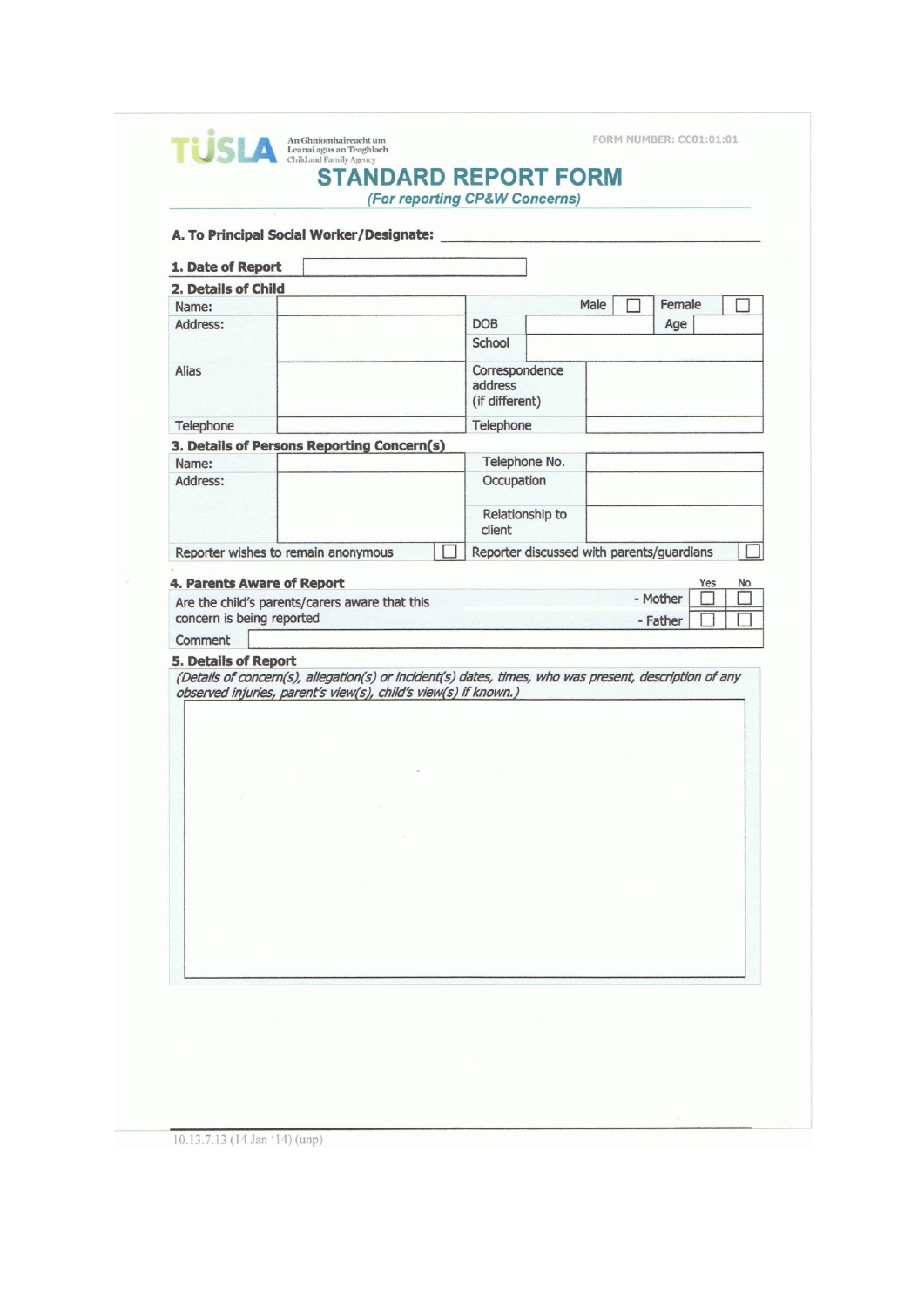# **APPENDIX 2: TYPES OF CHILD ABUSE AND HOW THEY MAY BE RECOGNISED Chapter 2, Page 07 Children First (2017)**

Child abuse can be categorised into four different types: neglect, emotional abuse, physical abuse and sexual abuse. A child may be subjected to one or more forms of abuse at any given time. Abuse and neglect can occur within the family, in the community or in an institutional setting. The abuser may be someone known to the child or a stranger, and can be an adult or another child. In a situation where abuse is alleged to have been carried out by another child, you should consider it a child welfare and protection issue for both children and you should follow child protection procedures for both the victim and the alleged abuser. The important factor in deciding whether the behaviour is abuse or neglect is the impact of that behaviour on the child rather than the intention of the parent/carer.

The definitions of neglect and abuse presented in this section are not legal definitions. They are intended to describe ways in which a child might experience abuse and how this abuse may be recognised.

#### **Neglect**

Child neglect is the most frequently reported category of abuse, both in Ireland and internationally. Ongoing chronic neglect is recognised as being extremely harmful to the development and well-being of the child and may have serious long-term negative consequences. Neglect occurs when a child does not receive adequate care or supervision to the extent that the child is harmed physically or developmentally. It is generally defined in terms of an omission of care, where a child's health, development or welfare is impaired by being deprived of food, clothing, warmth, hygiene, medical care, intellectual stimulation or supervision and safety. Emotional neglect may also lead to the child having attachment difficulties. The extent of the damage to the child's health, development or welfare is influenced by a range of factors. These factors include the extent, if any, of positive influence in the child's life as well as the age of the child and the frequency and consistency of neglect. Neglect is associated with poverty but not necessarily caused by it. It is strongly linked to parental substance misuse, domestic violence, and parental mental illness and disability. A reasonable concern for the child's welfare would exist when neglect becomes typical of the relationship between the child and the parent or carer. This may become apparent where you see the child over a period of time, or the effects of neglect may be obvious based on having seen the child once.

#### **The following are features of child neglect:**

- Children being left alone without adequate care and supervision
- Malnourishment, lacking food, unsuitable food or erratic feeding
- Non-organic failure to thrive, i.e. a child not gaining weight due not only
- to malnutrition but also emotional deprivation
- Failure to provide adequate care for the child's medical and developmental needs, including intellectual stimulation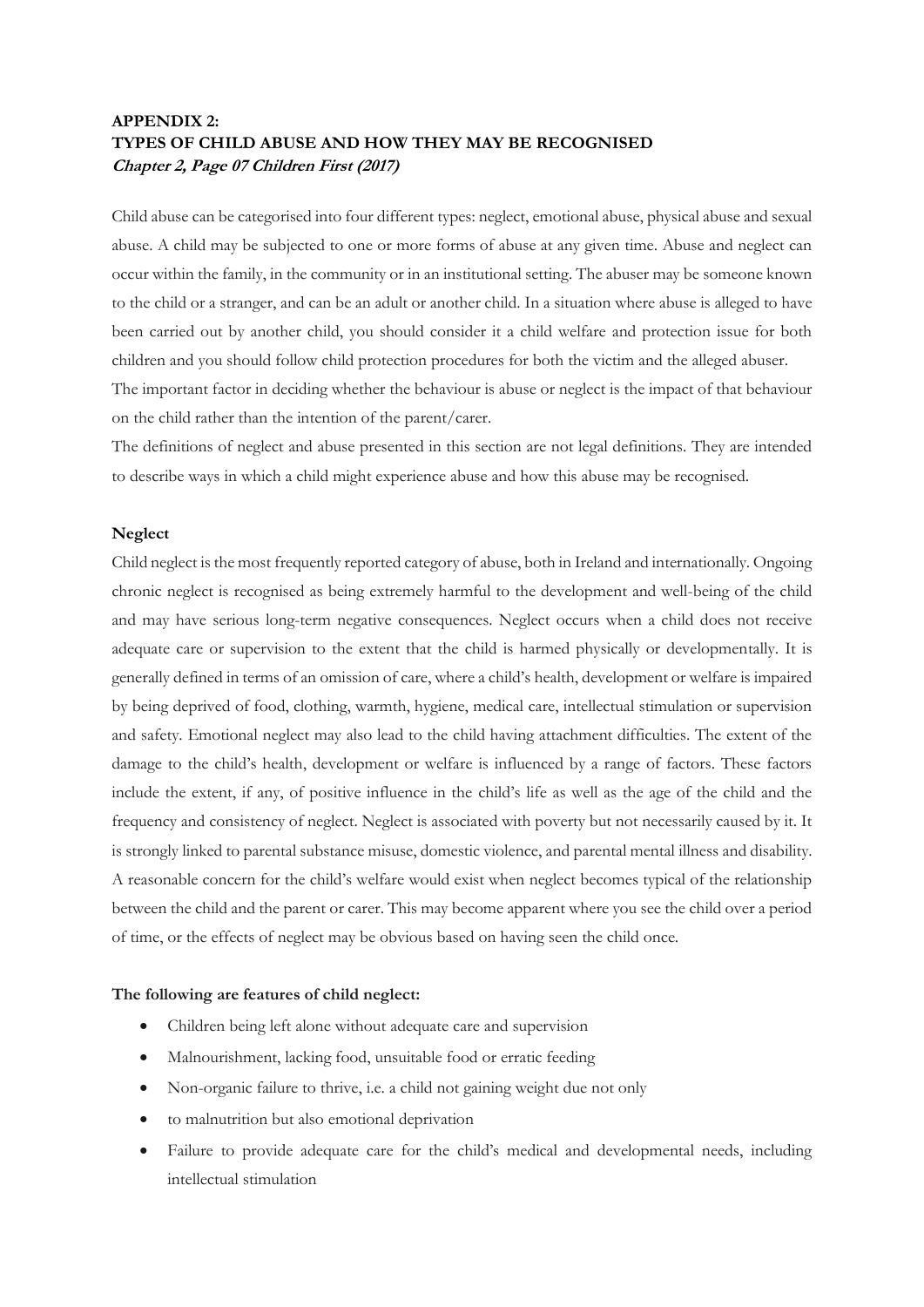- Inadequate living conditions unhygienic conditions, environmental
- issues, including lack of adequate heating and furniture
- Lack of adequate clothing
- Inattention to basic hygiene
- Lack of protection and exposure to danger, including moral danger, or lack of supervision appropriate to the child's age
- Persistent failure to attend school
- Abandonment or desertion

### **Emotional abuse**

Emotional abuse is the systematic emotional or psychological ill-treatment of a child as part of the overall relationship between a caregiver and a child. Once-off and occasional difficulties between a parent/carer and child are not considered emotional abuse. Abuse occurs when a child's basic need for attention, affection, approval, consistency and security are not met, due to incapacity or indifference from their parent or caregiver. Emotional abuse can also occur when adults responsible for taking care of children are unaware of and unable (for a range of reasons) to meet their children's emotional and developmental needs. Emotional abuse is not easy to recognise because the effects are not easily seen. A reasonable concern for the child's welfare would exist when the behaviour becomes typical of the relationship between the child and the parent or carer.

#### **Emotional abuse may be seen in some of the following ways:**

- Rejection
- Lack of comfort and love
- Lack of attachment
- Lack of proper stimulation (e.g. fun and play)
- Lack of continuity of care (e.g. frequent moves, particularly unplanned)
- Continuous lack of praise and encouragement
- Persistent criticism, sarcasm, hostility or blaming of the child
- Bullying
- Conditional parenting in which care or affection of a child depends on his or her behaviours or actions
- Extreme over protectiveness
- Inappropriate non-physical punishment (e.g. locking child in bedroom)
- Ongoing family conflicts and family violence
- Seriously inappropriate expectations of a child relative to his/her age and stage of development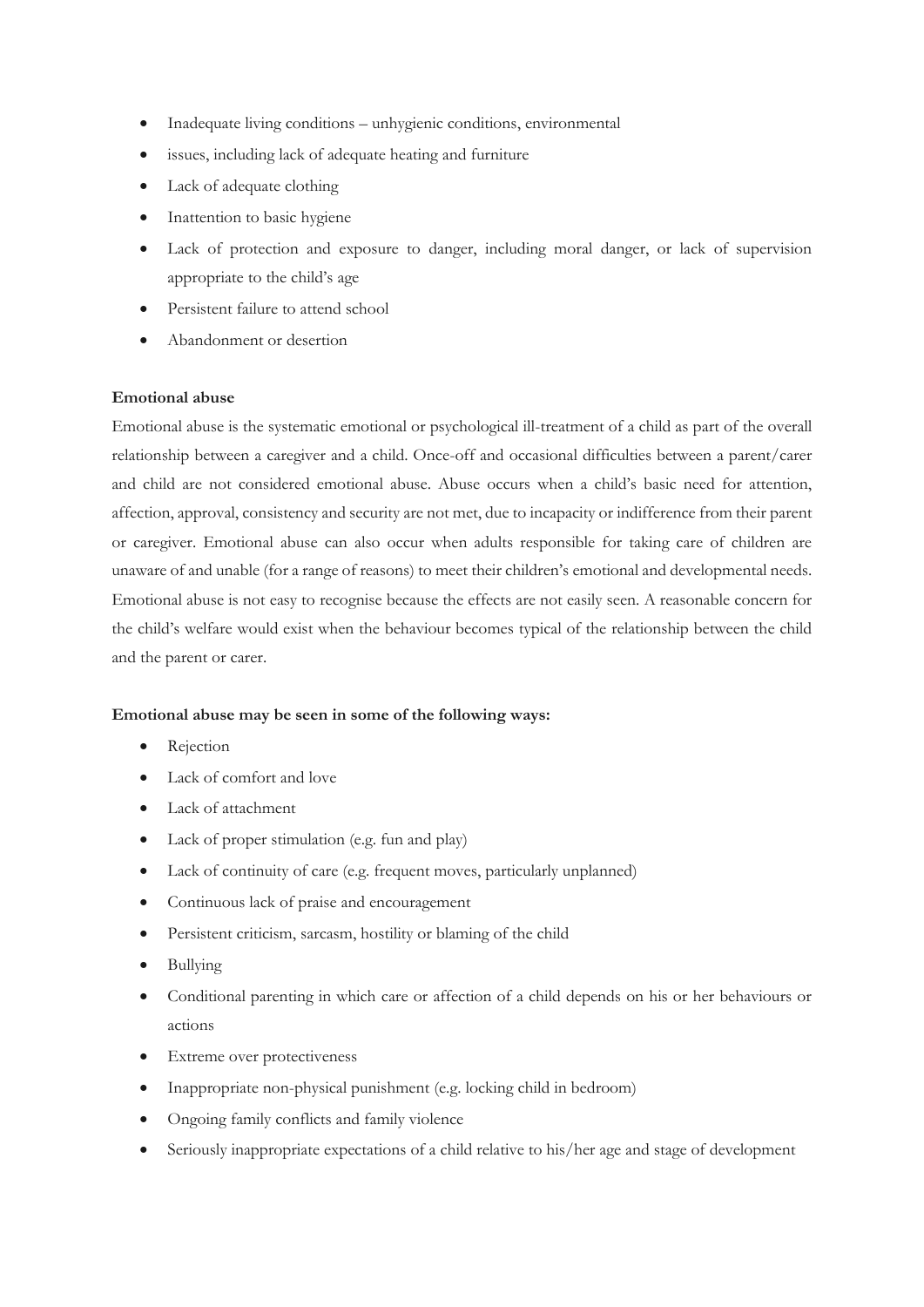There may be no physical signs of emotional abuse unless it occurs with another type of abuse. A child may show signs of emotional abuse through their actions or emotions in several ways. These include insecure attachment, unhappiness, low self-esteem, educational and developmental underachievement, risk taking and aggressive behaviour. It should be noted that no one indicator is conclusive evidence of emotional abuse. Emotional abuse is more likely to impact negatively on a child where it is persistent over time and where there is a lack of other protective factors.

#### **Physical abuse**

Physical abuse is when someone deliberately hurts a child physically or puts them at risk of being physically hurt. It may occur as a single incident or as a pattern of incidents. A reasonable concern exists where the child's health and/ or development is, may be, or has been damaged as a result of suspected physical abuse.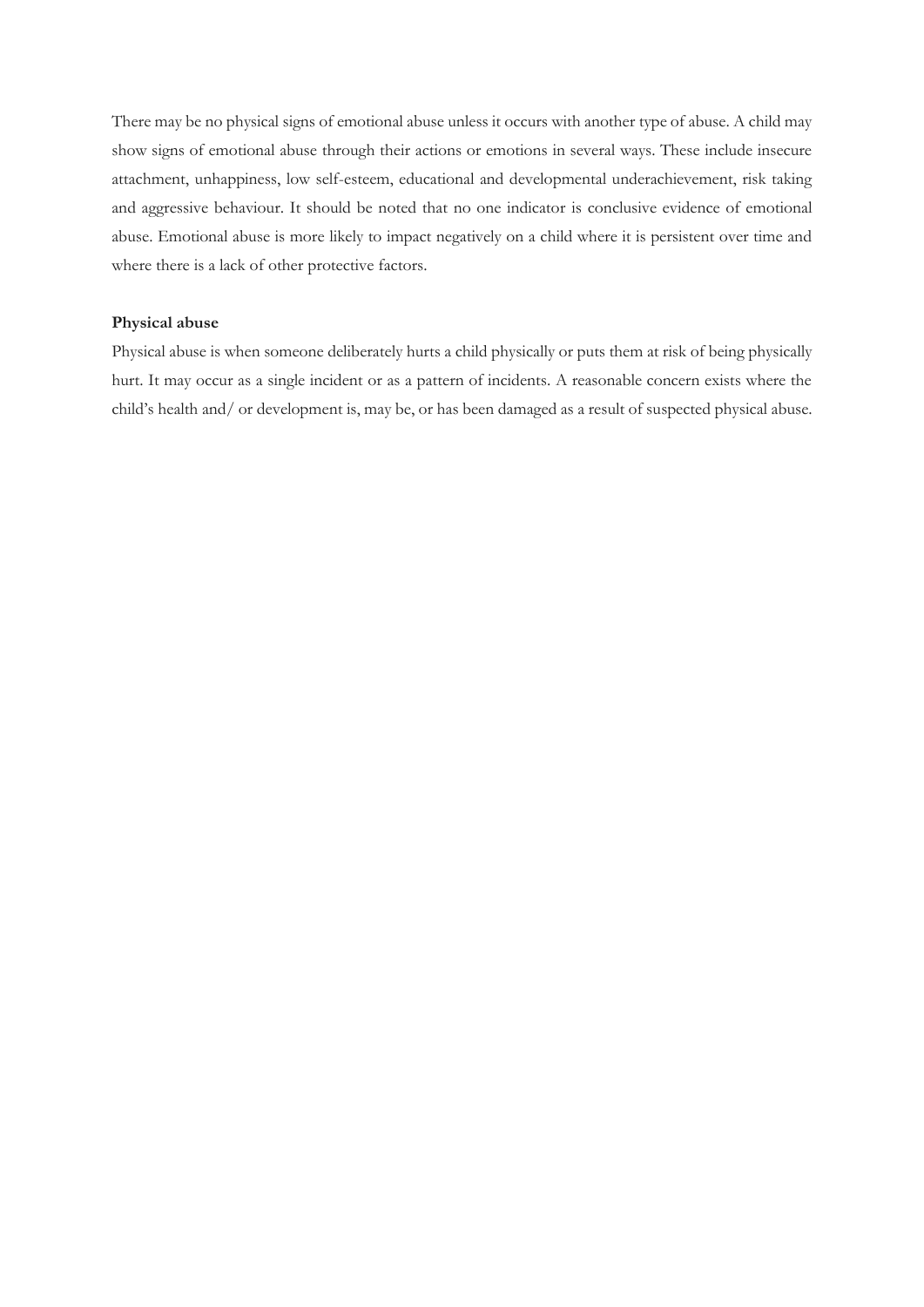#### **Physical abuse can include the following:**

- Physical punishment
- Beating, slapping, hitting or kicking
- Pushing, shaking or throwing
- Pinching, biting, choking or hair-pulling
- Use of excessive force in handling
- Deliberate poisoning
- Suffocation
- Fabricated/induced illness
- Female genital mutilation

The Children First Act 2015 includes a provision that abolishes the common law defence of reasonable chastisement in court proceedings. This defence could previously be invoked by a parent or other person in authority who physically disciplined a child. The change in the legislation now means that in prosecutions relating to assault or physical cruelty, a person who administers such punishment to a child cannot rely on the defence of reasonable chastisement in the legal proceedings. The result of this is that the protections in law relating to assault now apply to a child in the same way as they do to an adult.

#### **Sexual abuse**

Sexual abuse occurs when a child is used by another person for his or her gratification or arousal, or for that of others. It includes the child being involved in sexual acts (masturbation, fondling, oral or penetrative sex) or exposing the child to sexual activity directly or through pornography. Child sexual abuse may cover a wide spectrum of abusive activities. It rarely involves just a single incident and in some instances occurs over a number of years. Child sexual abuse most commonly happens within the family, including older siblings and extended family members. Cases of sexual abuse mainly come to light through disclosure by the child or his or her siblings/friends, from the suspicions of an adult, and/or by physical symptoms.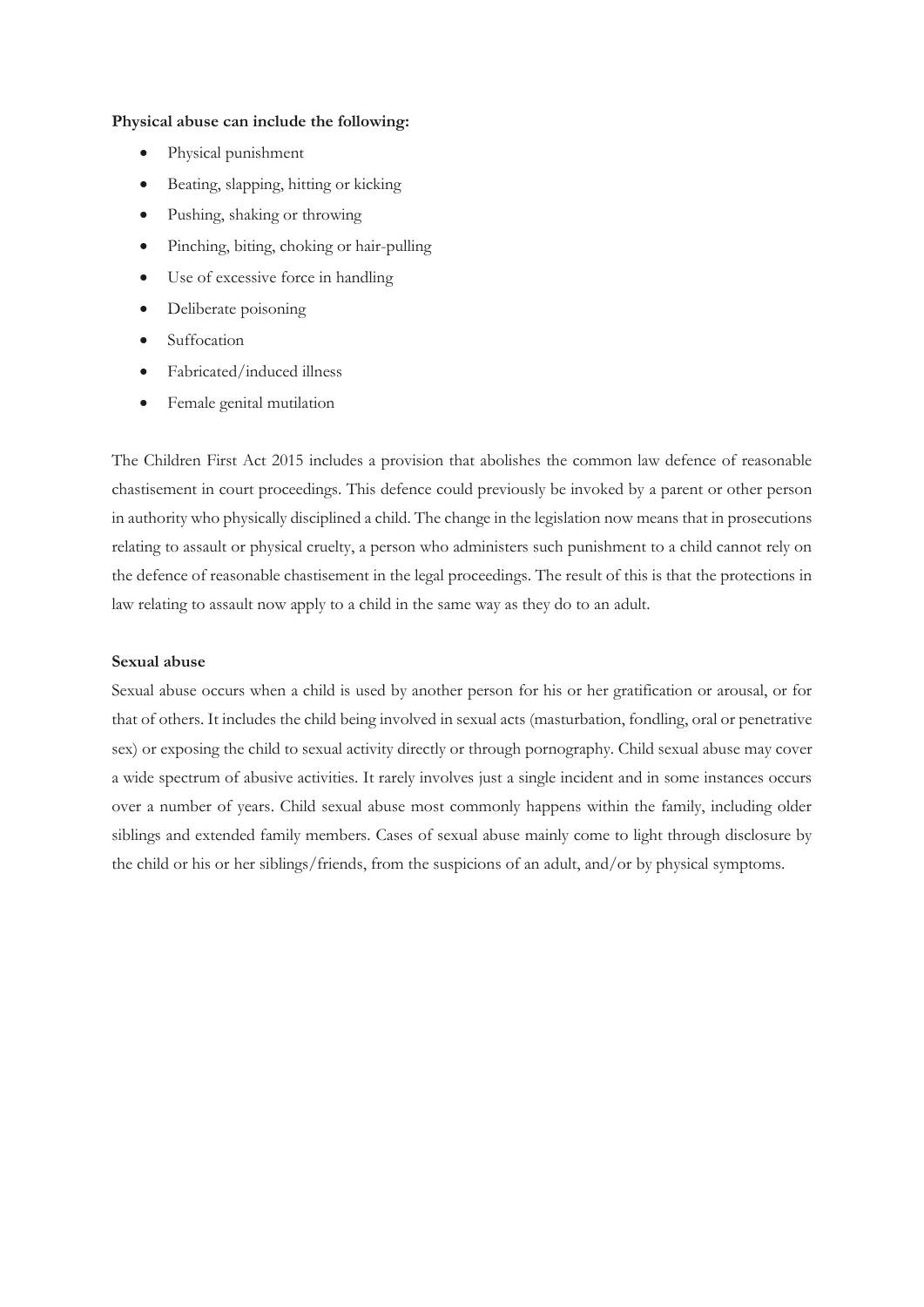## **Examples of child sexual abuse include the following:**

- Any sexual act intentionally performed in the presence of a child
- An invitation to sexual touching or intentional touching or molesting of a child's body whether by a person or object for the purpose of sexual arousal or gratification
- Masturbation in the presence of a child or the involvement of a child in an act of masturbation
- Sexual intercourse with a child, whether oral, vaginal or anal
- Sexual exploitation of a child, which includes:
	- o Inviting, inducing or coercing a child to engage in prostitution or the production of child pornography [for example, exhibition, modelling or posing for the purpose of sexual arousal, gratification or sexual act, including its recording (on film, videotape or other media) or the manipulation, for those purposes, of an image by computer or other means]
	- o Inviting, coercing or inducing a child to participate in, or to observe, any sexual, indecent or obscene act
	- o Showing sexually explicit material to children, which is often a feature of the 'grooming' process by perpetrators of abuse
- Exposing a child to inappropriate or abusive material through information and communication technology
- Consensual sexual activity involving an adult and an underage person

An Garda Síochána will deal with any criminal aspects of a sexual abuse case under the relevant criminal justice legislation. The prosecution of a sexual offence against a child will be considered within the wider objective of child welfare and protection. The safety of the child is paramount and at no stage should a child's safety be compromised because of concern for the integrity of a criminal investigation. In relation to child sexual abuse, it should be noted that in criminal law the age of consent to sexual intercourse is 17 years for both boys and girls. Any sexual relationship where one or both parties are under the age of 17 is illegal. However, it may not necessarily be regarded as child sexual abuse. Details on exemptions for mandated reporting of certain cases of underage consensual sexual activity can be found in **Chapter 3 of Children First (2017).**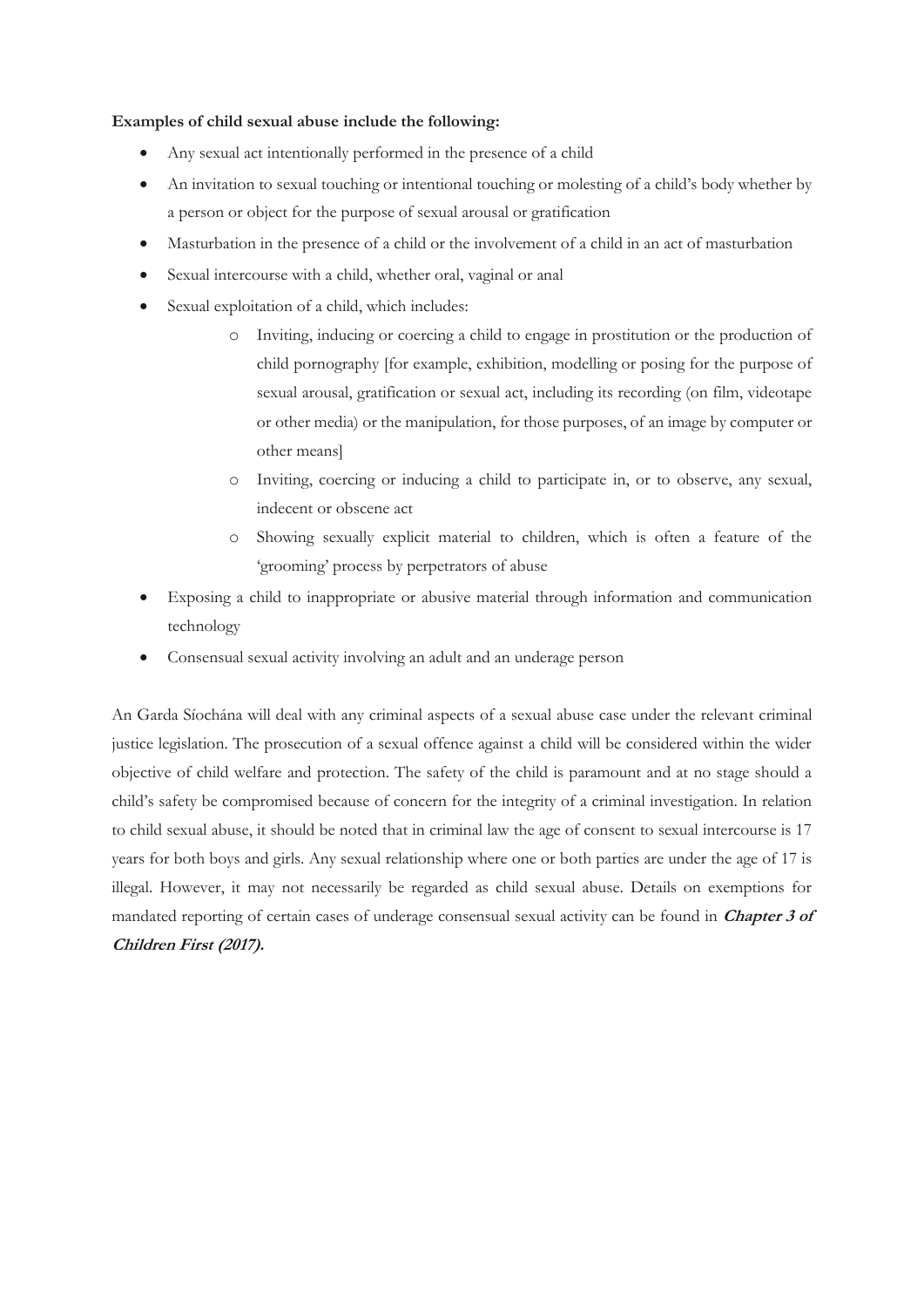# **APPENDIX 3: THE UN CONVENTION ON THE RIGHTS OF THE CHILD (1989)**

The Convention stipulates the following general principles:

- States shall ensure each child enjoys full rights without discrimination or distinctions of any kind.
- The child's best interests shall be a primary consideration in all actions concerning children, whether undertaken by public or private social institutions, courts, administrative authorities or legislative bodies.
- Every child has the right to life and states shall ensure, to the maximum extent possible, child survival and development.
- Children have the right to be heard.

The Convention stipulates the following substantive provisions:

### **Civil Rights and Freedom:**

- The right to a name and a nationality.
- The right to a sense of identity.
- The right to freedom of expression.
- The right to freedom of thought, conscience and religion.
- The right to freedom of association.
- The right to privacy.
- No child shall be subjected to torture, or other cruel, inhuman or degrading treatment or punishment.

### **Family Environment and Parental Guidance:**

- States must respect the responsibilities of parents/guardians and extended family members to provide guidance for children.
- The convention gives parents/guardians a joint and primary responsibility for raising their children.
- Children should not be separated from their parents/guardians unless this is deemed to be in the child's best interests.
- Children and their parents/guardians have the right to leave any country and to enter their own for purposes of reunion.
- Children have the right to an adequate standard of living.
- The Convention obliges the state to provide special protection for children deprived of a family environment.
- The state has the obligation to prevent and remedy the kidnapping or retention of children abroad by a parent or third party.
- To protect children from all forms of abuse or neglect.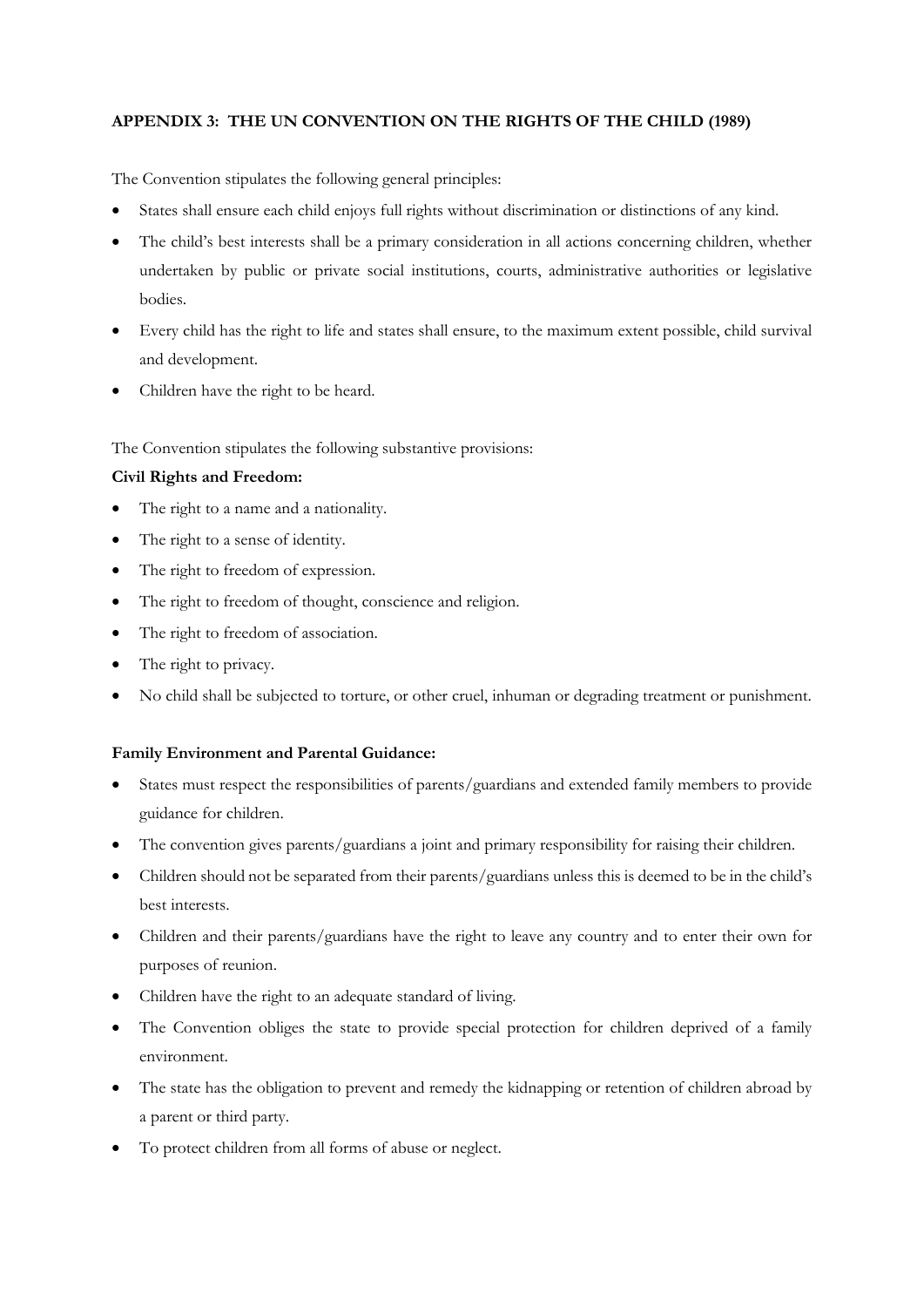- It is the responsibility of the state to ensure in cases of children victims of armed conflict, torture, neglect, maltreatment or exploitation – that they receive appropriate rehabilitative care and treatment to facilitate their recovery and social integration into society.
- A child placed by the state for reasons of care, protection or treatment is entitled to have that placement regularly evaluated.

# **Basic Health and Welfare of Children:**

- Every child has the right to life.
- Parties shall ensure to the maximum extent the survival and development of the child.
- The child has the right to the highest attainable standard of health.
- Disabled children have the right to special treatment, education and care.
- Children have the right to benefit from social security.
- Every child has the right to a standard of living adequate for the child's mental, physical, spiritual, value systems and social development.

## **Education, Leisure and Recreation:**

- Children have the right to education.
- The aims of education are geared towards developing children's personalities as well as their mental and physical abilities to the fullest extent.
- Children have a right to enjoy leisure, recreation and cultural activities.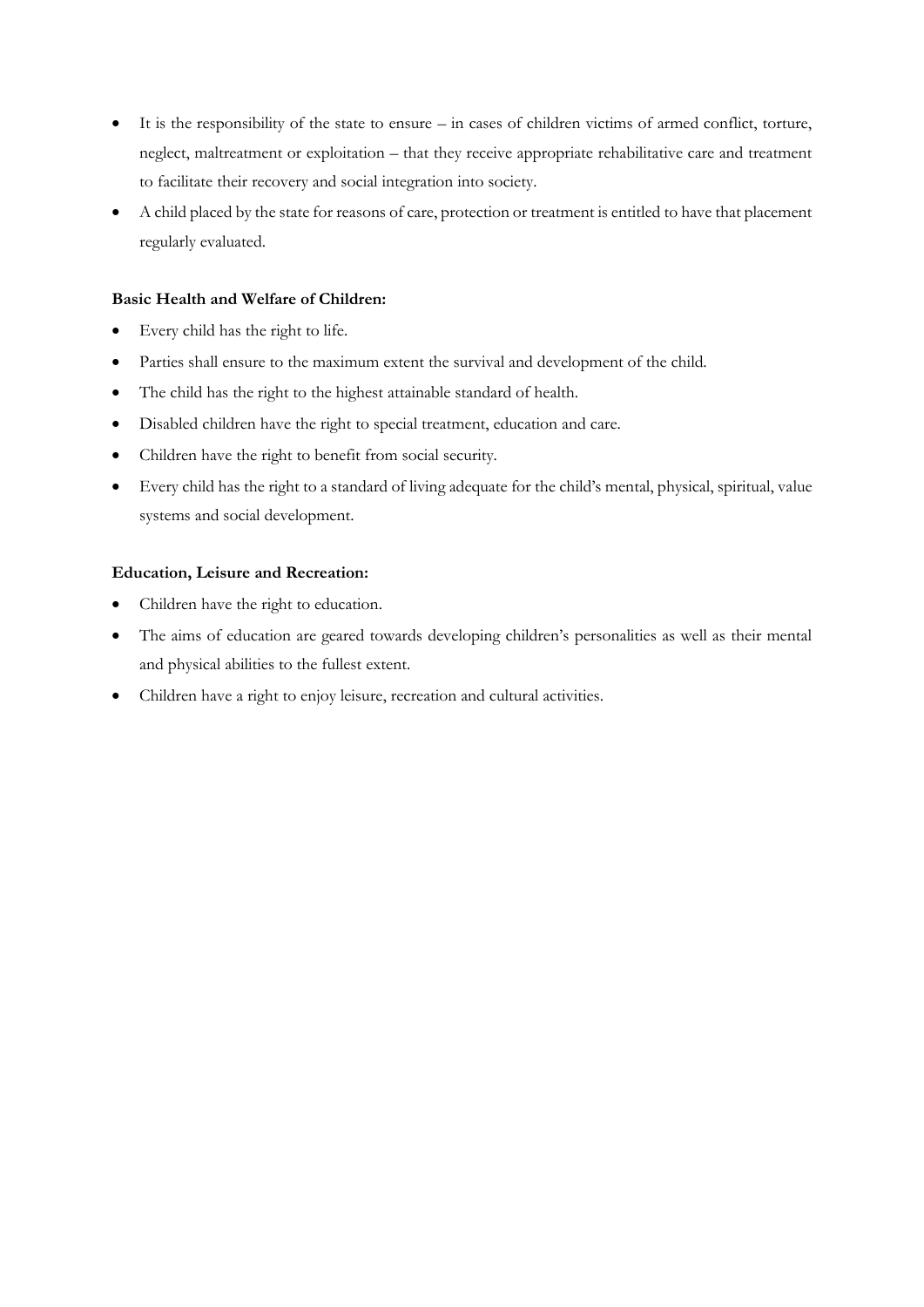# **SPECIAL PROTECTION MEASURES:**

### **(a) Situations of armed conflict:**

- State parties shall take all feasible measures to ensure that children under 15 years of age take no part in hostilities and that no child below 15 is recruited into the armed forces.
- State parties shall take all feasible measures to ensure protection and care of children who are affected by armed conflict.
- Children have the right to appropriate treatment for their recovery and social reintegration.
- Special protection shall be given to refugee children or to a child seeking refugee status.

# **(b) In situations where children are in conflict with the law:**

- Regarding the administration of juvenile justice, children who come in conflict with the law have the right to treatment that promotes their dignity and self-worth, and also takes into account the child's age and aims at his/her integration into society.
- Children are entitled to basic guarantees as well as legal or other assistance for their defence and judicial proceedings and institutional placements shall be provided wherever possible.
- Any child deprived of liberty shall not be kept apart from adults unless it is in the child's best interests to do so.
- A child who is detained shall have legal and other assistance as well as contact with his/her family.

# **(c) In situations of exploitation:**

- Children have the right to be protected from economic exploitation and from work that threatens their health.
- Children have the right to protection from the use of narcotic and psychotropic drugs as well as from being involved in their production and distribution.
- Children have the right to protection from sexual exploitation, and abuse, including prostitution and pornography.
- It is the States obligation to make every effort to prevent the sale, trafficking and abduction of children.

# **(d) In situations of children belonging to a minority or indigenous group:**

• Children of minority communities and indigenous populations have the right to enjoy their own culture and to practice their own religion and language.

# **APPENDIX 4: DUTY SOCIAL WORKER & LOCAL GARDA CONTACT INFORMATION**

# **Child Protection Social Work Services:**

Tusla - Child and Family Agency, 25 Newcastle Road, Galway. Tele: 091 546235 (9am-5pm)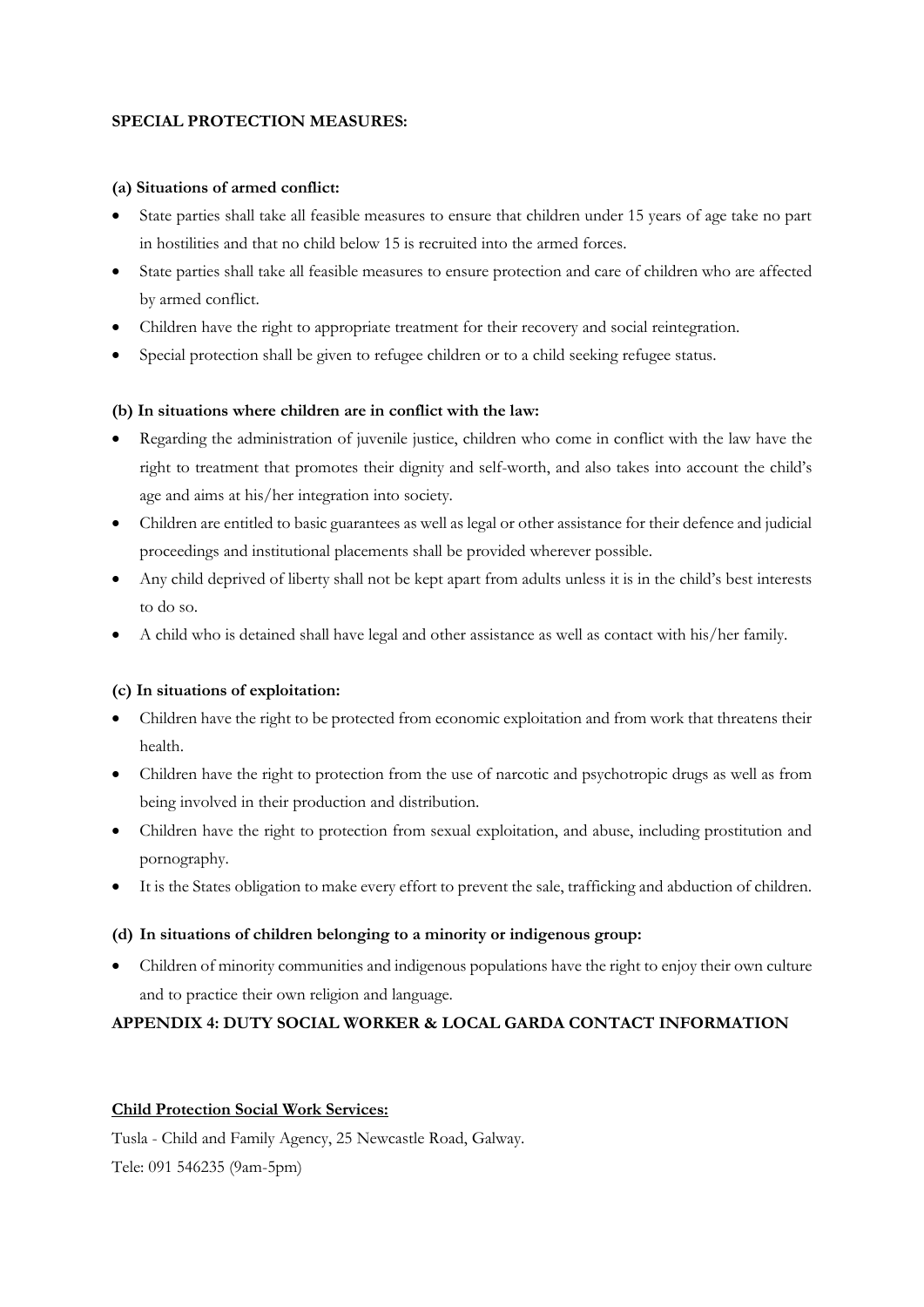If the Duty Social Worker is not available at the time of contact the caller should give sufficient details to the secretary to enable the Duty Social Worker to prioritise a response.

**Local Garda Station:** GALWAY (MILL ST) Garda Station Tele: 091 538000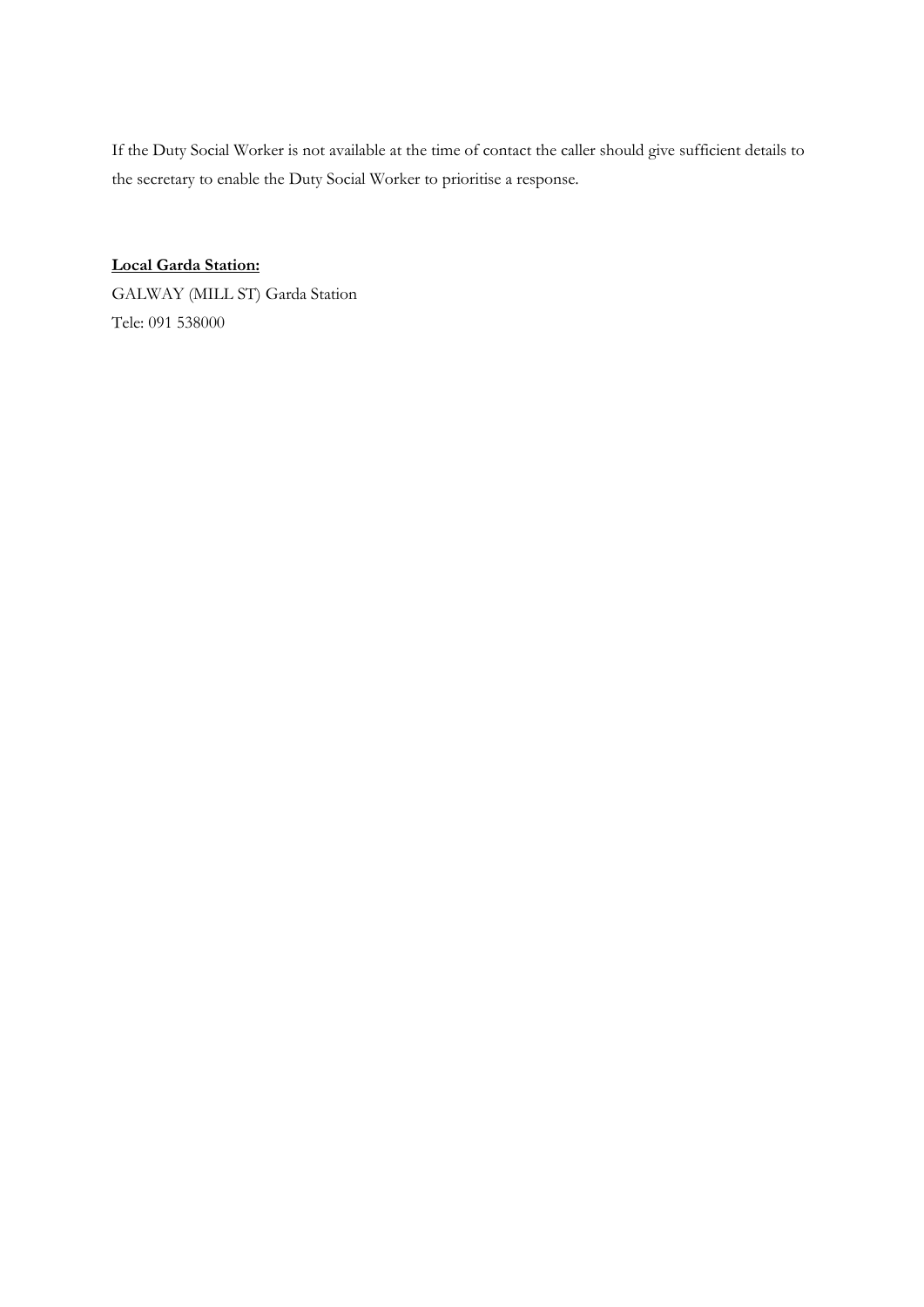#### **APPENDIX 5 MANDATED PERSONS RESPONSIBILITIES**

**(Children First Act 2015) Section 14(1) of the Children First Act 2015 states: '…where a mandated person knows, believes or has reasonable grounds to suspect, on the basis of information that he or she has received, acquired or becomes aware of in the course of his or her employment or profession as such a mandated person, that a child– (a) has been harmed, (b) is being harmed, or**

**(c) is at risk of being harmed,**

**he or she shall, as soon as practicable, report that knowledge, belief or suspicion, as the case may be, to the Agency.'**

**Section 14(2) of the Children First Act 2015 also places obligations on mandated persons to report any disclosures made by a child:**

**'Where a child believes that he or she–**

**(a) has been harmed,**

**(b) is being harmed, or**

**(c) is at risk of being harmed,**

**and discloses this belief to a mandated person in the course of a mandated person's employment or profession as such a person, the mandated person shall, … as soon as practicable, report that disclosure to the Agency.'**

**Section 2 of the Children First Act 2015 defines harm as follows:**

**'harm means in relation to a child–**

**(a) assault, ill-treatment or neglect of the child in a manner that seriously affects, or is likely to seriously affect the child's health, development or welfare, or, (b) sexual abuse of the child.'**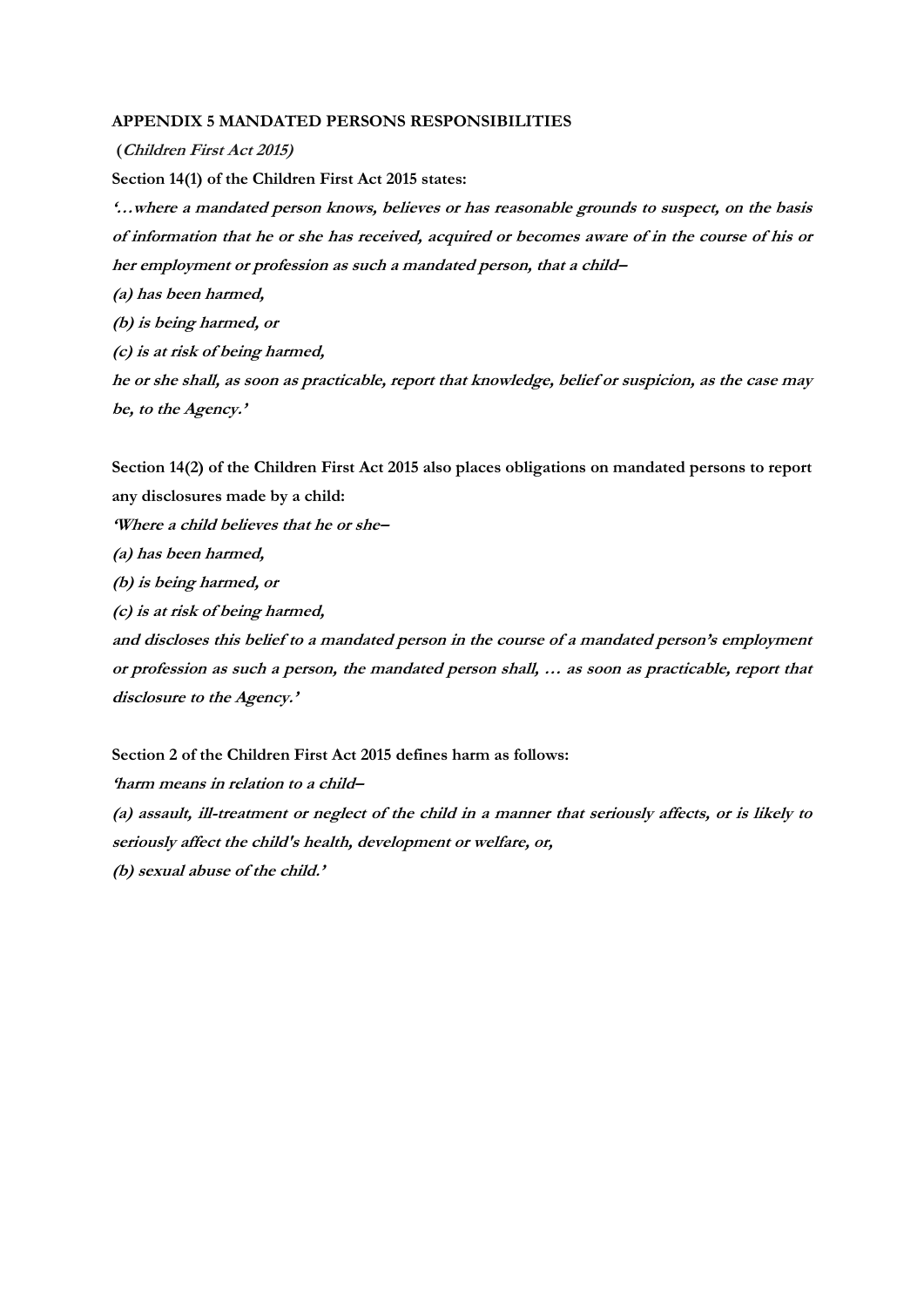# **APPENDIX 6: REASONABLE GROUNDS CONCERN**

*Chapter 2, Page 06 Children First (2017)*

You should always inform Tusla when you have **reasonable grounds for concern** that a child may have been, is being, or is at risk of being abused or neglected. If you ignore what may be symptoms of abuse, it could result in ongoing harm to the child. It is not necessary for you to prove that abuse has occurred to report a concern to Tusla. All that is required is that you have reasonable grounds for concern. It is Tusla's role to assess concerns that are reported to it. If you report a concern, you can be assured that your information will be carefully considered with any other information available and a child protection assessment will be carried out where sufficient risk is identified.

### **Reasonable grounds for a child protection or welfare concern include:**

- Evidence, for example an injury or behaviour, that is consistent with abuse and is unlikely to have been caused in any other way
- Any concern about possible sexual abuse
- Consistent signs that a child is suffering from emotional or physical neglect
- A child saying or indicating by other means that he or she has been abused
- Admission or indication by an adult or a child of an alleged abuse they committed
- An account from a person who saw the child being abused

The guiding principles on reporting child abuse or neglect may be summarised as follows:

1. The safety and well-being of the child must take priority over concerns about adults against whom an allegation may be made

2. Reports of concerns should be made without delay to Tusla

**If you think a child is in immediate danger and you cannot contact Tusla, you should contact the Gardaí without delay.**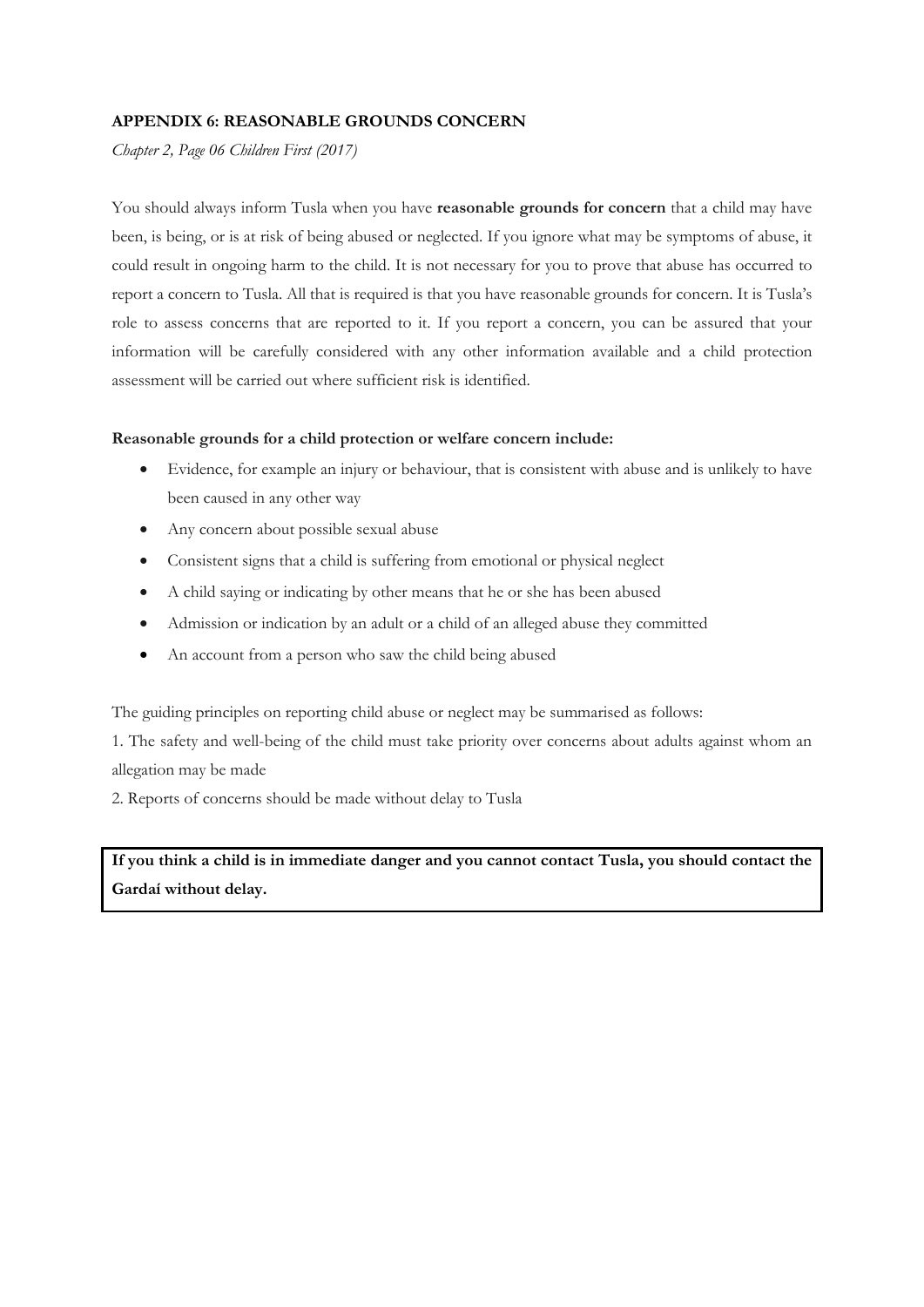

**APPENDIX 7: Child Protection Reporting Procedure Steps 1 – 4**

**NOTE: In the case where the Designated Liaison Person reaches the conclusion that reasonable grounds do not exist that they will not report the concern of the employee, student or volunteer to the relevant TUSLA Social Work Department or An Garda Síochána, the individual employee, student or volunteer who raised the concern should be given a clear written statement of the reasons why the DLP is not taking action. The employee, student or volunteer should be advised that, if they remain concerned about the situation, they are free to consult with, or report to, the TUSLA Social Work Department or An Garda Síochána.**

**As a mandated person, you should be aware that the legal obligations under the Children First Act 2015 to report mandated concerns rest with you and not with the designated liaison person.**

**Designated Liaison Person:** Margaret O' Riada

**Social Worker:** Child and Family Agency, 25 Newcastle Road,Galway.

Tele: 091 546235

**Garda:** Mill Street Garda Station Tele: 091 538000

# **APPENDIX 8: CHILD SAFEGUARDING STATEMENT**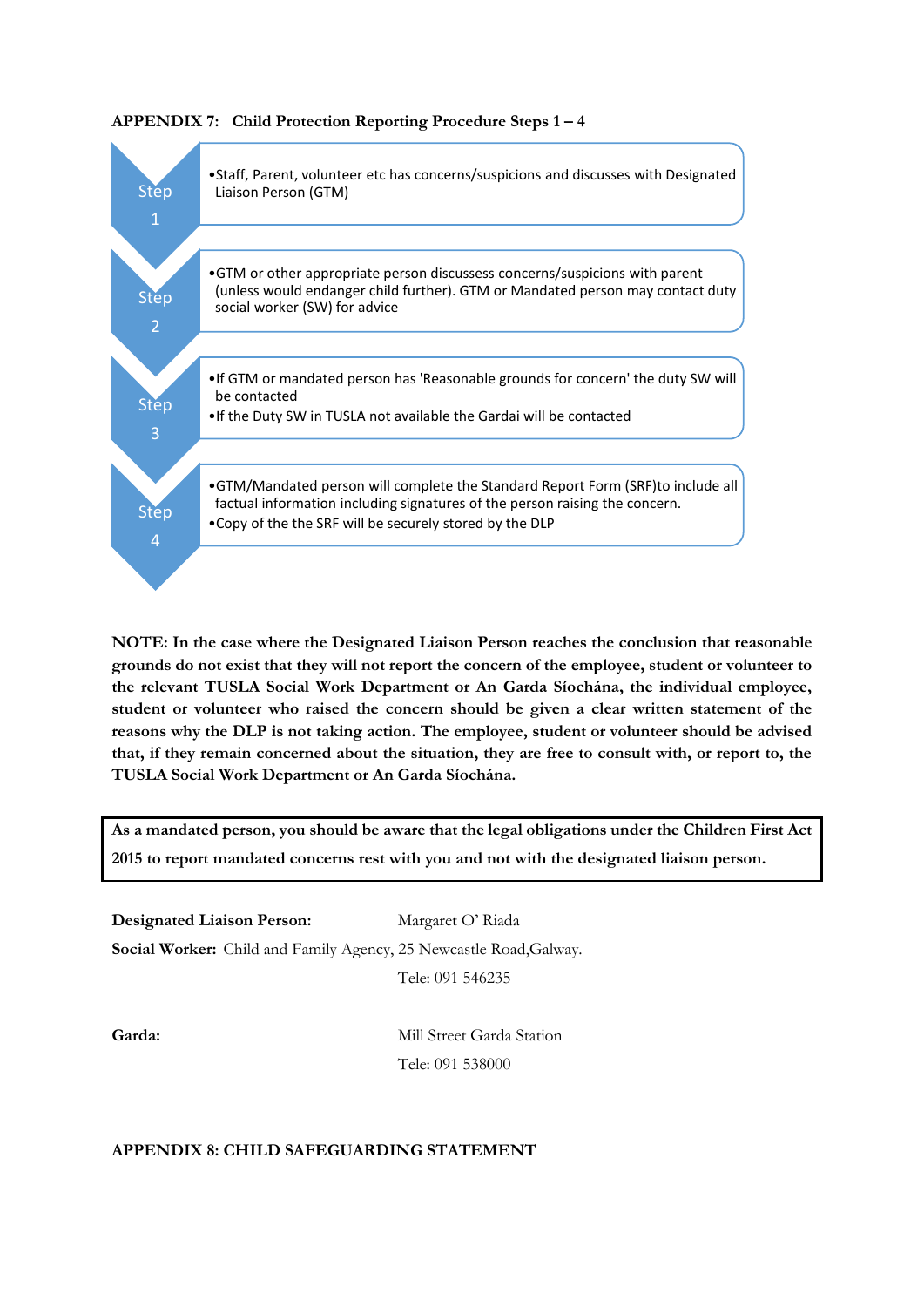| Document Title:                      | <b>Child Safeguarding Statement</b> |
|--------------------------------------|-------------------------------------|
| Document Author:                     | <b>Galway Traveller Movement</b>    |
| Document Approved:                   | Margaret O' Riada                   |
| Date the Document is Effective From: | November 2017                       |
| <b>Scheduled Review Date:</b>        | Annually                            |
| <b>Number of Pages:</b>              |                                     |

**Type of Service: Galway Traveller Movement (GTM) was set up as an independent Traveller organisation in 1994. It is a Company limited by guarantee and is a not for profit organisation. It was established by Travellers and non-Travellers in Galway with the ultimate aim to achieve equality and self-determination for the Traveller community in Galway City and County. GTM has a long history of working from community work and human rights based approaches and operates as a values-based organisation. GTM provides a range of empowerment programmes and development work to Traveller children and adults in communities across Galway. GTM directly employs 60 staff which includes 15 on a community employment scheme, 18 part time(12 hours each)Community Health Workers. 15 on a community Services Programme and 10 core staff team funded by the HSE and the Department of Children, Equality, Disability, Integration and Youth under the National Traveller Partnership.** 

**KEY INFORMATION** 

| GTM programmes:                 | Outreach programme Peer led Primary Health Care Programme Galway<br>City and County<br>Afterschools activity club, Tuam Road Site<br>Local Traveller Action Groups monthly meetings.<br>Social enterprises<br>Local Area Traveller cultural events- Traveller Pride, Annual masses<br>promoting resilience ,participation in St St Patricks Day Parade,<br>workshops, campaigning, seminars.<br>Summer, Easter, Halloween, Christmas events<br>Development and research |
|---------------------------------|-------------------------------------------------------------------------------------------------------------------------------------------------------------------------------------------------------------------------------------------------------------------------------------------------------------------------------------------------------------------------------------------------------------------------------------------------------------------------|
| No of Weeks per year<br>opened: | $(50 \text{ weeks})$                                                                                                                                                                                                                                                                                                                                                                                                                                                    |
| Capacity:                       | GTM have a core staff team of community workers and community<br>employment scheme participants. We run a Community Services<br>programme which supports 2 social enterprises - and Mattress recycling<br>and Upcycling                                                                                                                                                                                                                                                 |
| Age Range:                      | Afterschool activities 5 years to 18 years, GTM programmes work with<br>adults and families                                                                                                                                                                                                                                                                                                                                                                             |
| Ratios:                         | 1:8                                                                                                                                                                                                                                                                                                                                                                                                                                                                     |
| Address:                        | The Plaza, Headford Road, Galway.                                                                                                                                                                                                                                                                                                                                                                                                                                       |
| Phone number and email          | 091 765390<br>$info$ @gtmtrav.ie                                                                                                                                                                                                                                                                                                                                                                                                                                        |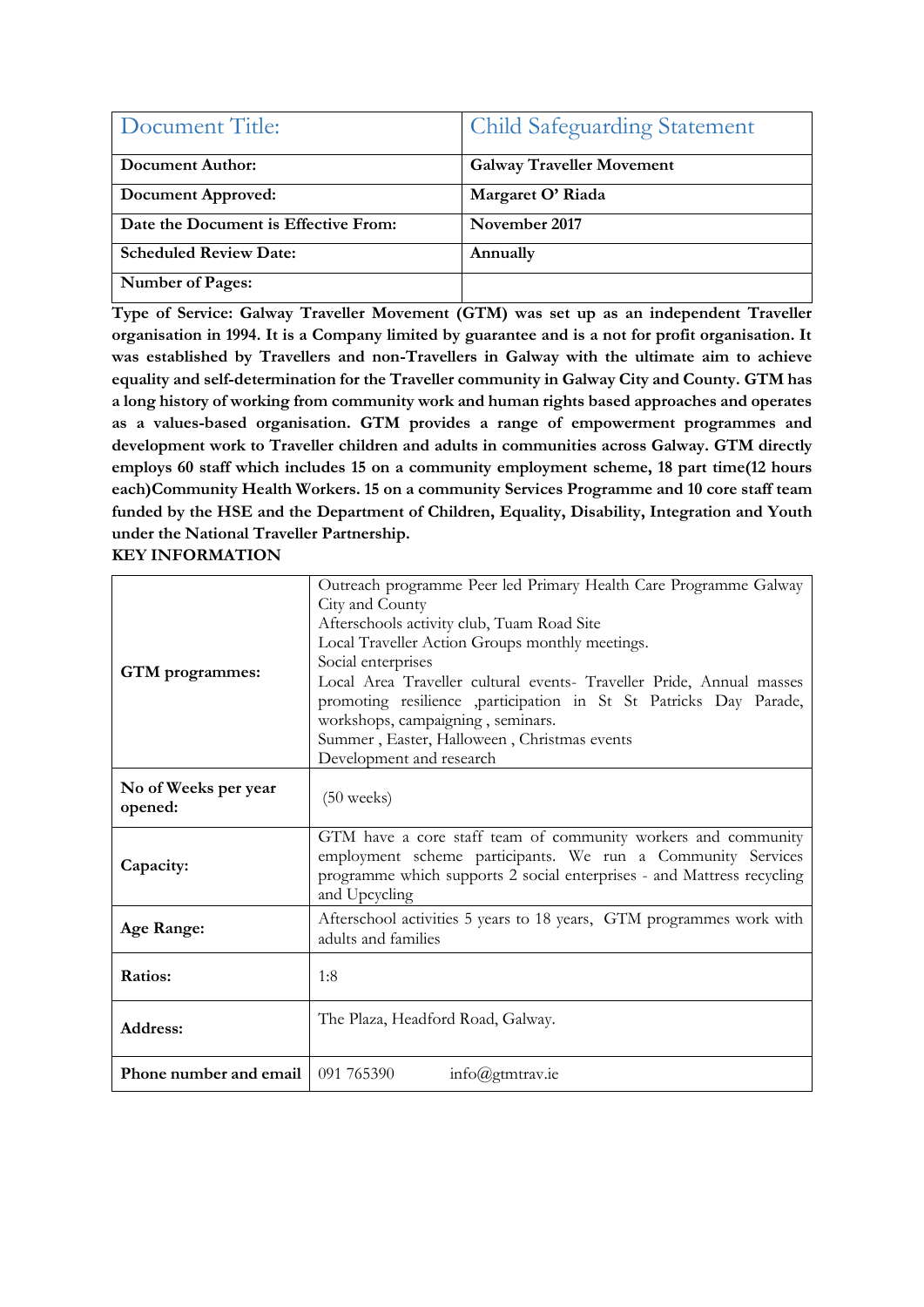# **Key Personnel: In-House**

| (Person in charge): GTM Joint<br>Manager     | Margaret O' Riada, Martin ward |
|----------------------------------------------|--------------------------------|
| Coordinators                                 |                                |
|                                              |                                |
| Deputy in the absence of Joint Coordinators: | Regina Faherty                 |
| Health and Safety Officer:                   | Martin Ward                    |
| Fire Officer:                                | Martin Ward                    |
| First Aid Co-ordinator:                      | Regina Faherty                 |
| Designated Liaison Officer:                  | Margaret Ó Riada               |
| Deputy Designated Liaison Officer:           | Ruth Sheridan                  |
| Data Controller:                             | Regina Faherty                 |

# **2. Principles**

Protecting children and young people is everyone's responsibility. The welfare of the child is paramount to us. Therefore, we want to make sure that the children in the projects are protected and kept safe from harm while they are with the staff and the students in this organisation by:

- Showing respect and dignity for the child's Traveller culture.
- Working from intercultural, antibias, equality and human rights based approaches.
- By continuing to advocate for Traveller children rights and protection from discrimination.
- Making sure our staff and students are carefully selected, trained and supervised.
- Having procedures to recognise, respond to and report concerns about children's protection and welfare.
- Making sure all staff are Garda vetted prior to engagement.
- Having clear codes of behaviour for management, staff and students.
- Having a procedure to respond to accidents and incidents.
- Giving parents/guardians, children and workers information about what we do and what to expect from us.
- Letting parents/guardians and children know how to voice their concerns or complain if there is anything they are not happy about. Having a procedure to respond to these complaints.
- We have a clear reporting procedure to be followed should a staff member have a concern about a child with regard to *Children First (2017) and The Children First Act 2015*
- Having a procedure to respond to allegations of abuse and neglect against staff members.
- The Child and Adult Protection policy will be reviewed annually by the Management.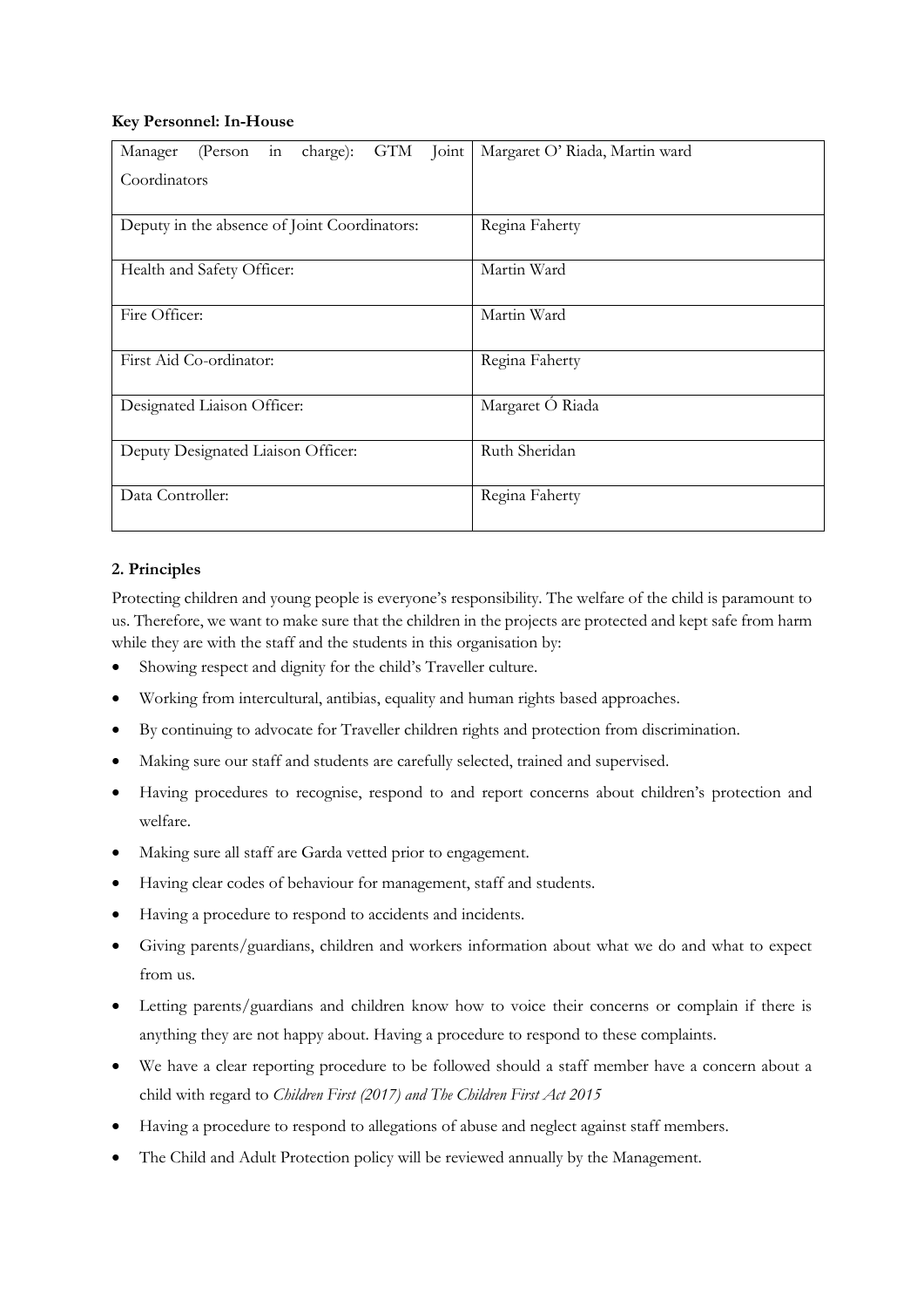# **3. Risk Assessment**

We have carried out an assessment of any potential for harm to a child while availing of GTM programmes (including GTM afterschools programmes on the Headford Roads and Tuam road sites/Primary Health Care Teams *–*Below is a list of the areas of risk identified and the list of procedures for managing these risks.

| <b>RISK IDENTIFIED</b>                                                                                                          | PROCEDURES IN PLACE TO MANAGE RISK                                                                      |  |
|---------------------------------------------------------------------------------------------------------------------------------|---------------------------------------------------------------------------------------------------------|--|
| Age Appropriate Curriculum and<br>Activities                                                                                    | Curriculum Policy, Child Development, Observations and<br>Assessment Policy                             |  |
| Accidents and Incidents                                                                                                         | Risk Assessments, Health and Safety Policy, Regular review                                              |  |
| Outings                                                                                                                         | Risk Assessment, Outing Policy                                                                          |  |
| Visitors                                                                                                                        | Sign in Sign out book. No entry without permission. Doors<br>supervised                                 |  |
| Indoor Play                                                                                                                     | Risk Assessments, Health and Safety Policy                                                              |  |
| Child not Collected                                                                                                             | Collections Policy, Parental Agreement, Child Registration Form                                         |  |
| <b>Staff Recruitment</b>                                                                                                        | Recruitment and Selection Policy, Garda vetting policy, Relevant<br>References, Child Protection Policy |  |
| Lack of Staff Training                                                                                                          | Staff Training Policy, Supervision Policy                                                               |  |
| Volunteers/Students,                                                                                                            | Garda Vetting Policy, Students and Volunteers policy                                                    |  |
| Internet and Photographic and<br><b>Recording Devices</b>                                                                       | Internet and Photographic and recording devices policy, Parental<br>Consent Forms                       |  |
| Working Alone                                                                                                                   | Risk Assessments, working alone policy , Staff Training Policy                                          |  |
| Slips, trips and falls                                                                                                          | Health and Safety Policy                                                                                |  |
| Assaults, threats and abuse from<br>members of the public/Traveller<br>family members                                           | GTM Safety Statement, Health and Safety Policy, GTM staff<br>handbook including GTM policies            |  |
| Falls from play equipment,<br>lacerations from rough or sharp<br>edged equipment, struck<br>by/against some balls, swings, etc. | <b>GTM Safety Statement</b><br>Child Protection Policy                                                  |  |
| Uneven ground<br>conditions/slippery surfaces,<br>serious injury/fatality                                                       | <b>GTM Safety Statement</b><br>Galway City Council Safety statement                                     |  |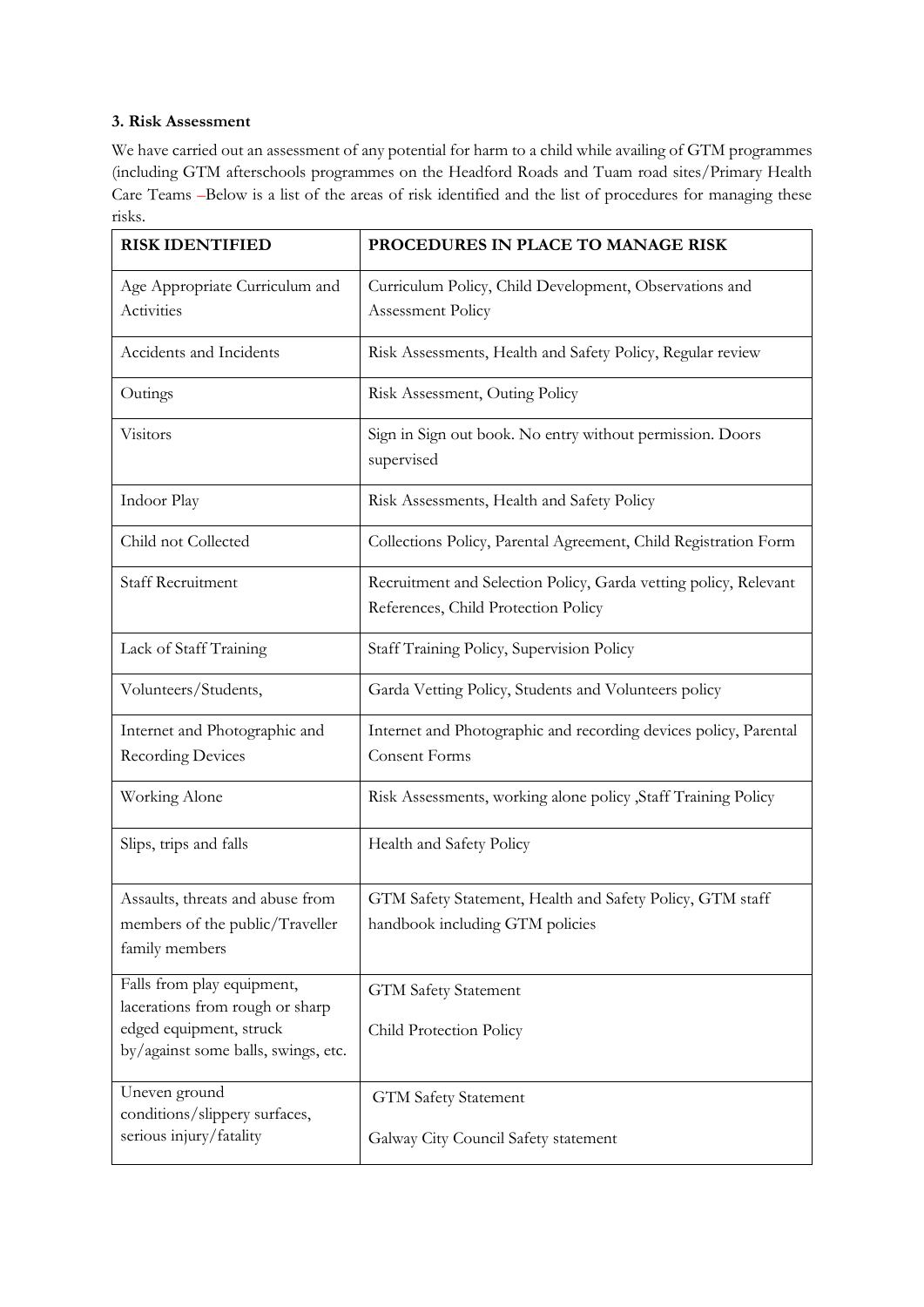|                                                                                                  | Public Liability insurance                                                                                                                                                                                                                                                              |
|--------------------------------------------------------------------------------------------------|-----------------------------------------------------------------------------------------------------------------------------------------------------------------------------------------------------------------------------------------------------------------------------------------|
| Home Visits                                                                                      | As per GTM Safety Statement (Aggressive and abusive members<br>of the Public) (working alone policy) (Substances hazards to<br>health) (Training) (House Calls and Home Visits) (Fire Safety)<br>(Smoking) (Harassment at Work) DVR policy .Children's First<br>Policy. Outreach policy |
| Substandard conditions on<br>Traveller Sites and the lack of<br>adequate outdoor play facilities | Ongoing calls to Galway City and County Councils maintenance<br>office. Issues raised in the housing Department. Formal<br>complaints made.                                                                                                                                             |

# **4. Procedures**

Our Child Safeguarding Statement has been developed in line with requirements under the Children First Act 2015, the *Children First: National Guidance*, and Tusla's *Child Safeguarding: A Guide for Policy, Procedure and Practice*. In addition to the procedures listed in our risk assessment, the following procedures support our intention to safeguard children while they are availing of our service:

- Procedure for the management of allegations of abuse or misconduct against workers/volunteers of a child availing of our service *See Child & Adult Protection Policy.*
- Procedure for the safe recruitment and selection of workers and volunteers to work with children *See Recruitment and Selection Policy, Garda Vetting Policy, Student and Volunteer Policy.*
- Procedure for provision of and access to child safeguarding training and information, including the identification of the occurrence of harm. *See Staff Training Policy, Child and Adult Protection Policy*
- Procedure for the reporting of child protection or welfare concerns to Tusla *Child and Adult Protection Policy*
- Procedure for maintaining a list of the persons (if any) in the relevant service who are mandated persons.

*See Child and Adult Protection Policy APPENDIX 9* 

- Procedure for appointing a relevant person *See Child and Adult Protection Policy 'Designated Liaison Person'*
- Full and comprehensive Policies and Procedures, Safety Statement and Risk Assessments are periodically reviewed and updated as appropriate.(All procedures listed are available upon request)

# **5. Implementation**

We recognise that implementation is an ongoing process. Our service is committed to the implementation of this Child Safeguarding Statement and the procedures that support our intention to keep children safe from harm while availing of our service. This Child Safeguarding Statement will be reviewed annually or as soon as practicable after there has been a material change in any matter to which the statement refers.

|                                                                                           | Signed: Margaret Offiacles (Provider) Date 26/4/2018 |
|-------------------------------------------------------------------------------------------|------------------------------------------------------|
| Name Margaret Ó Riada Tel 0870517321<br>Relevant Person under the Children First Act 2015 |                                                      |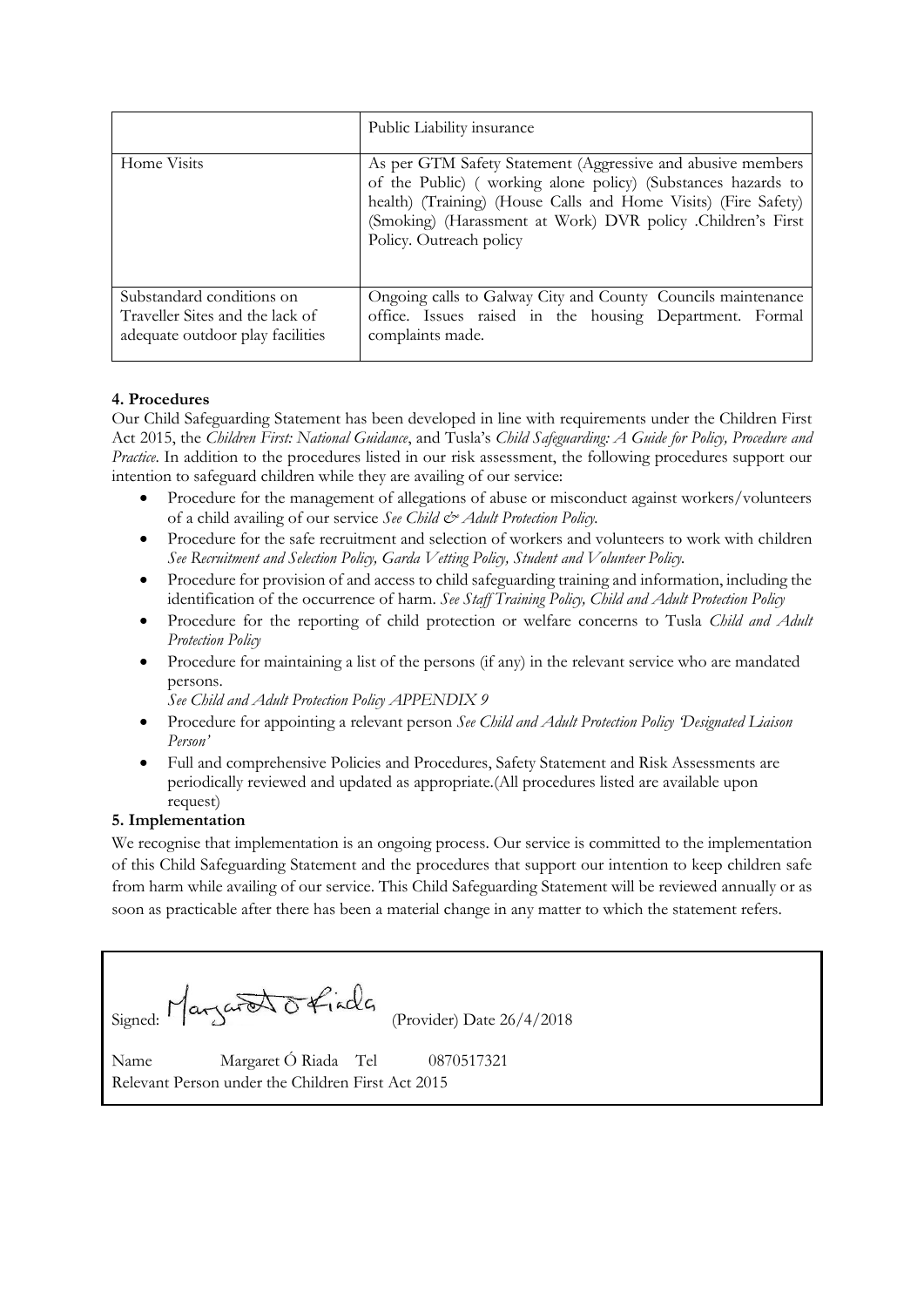| <b>NAME</b>       | <b>POSITION</b>       |
|-------------------|-----------------------|
| Margaret O' Riada | GTM Joint coordinator |
|                   |                       |
|                   |                       |
|                   |                       |
|                   |                       |
|                   |                       |
|                   |                       |
|                   |                       |
|                   |                       |
|                   |                       |
|                   |                       |
|                   |                       |
|                   |                       |
|                   |                       |
|                   |                       |
|                   |                       |
|                   |                       |

# **APPENDIX 9: LIST OF MANDATED PERSONS IN OUR SERVICE**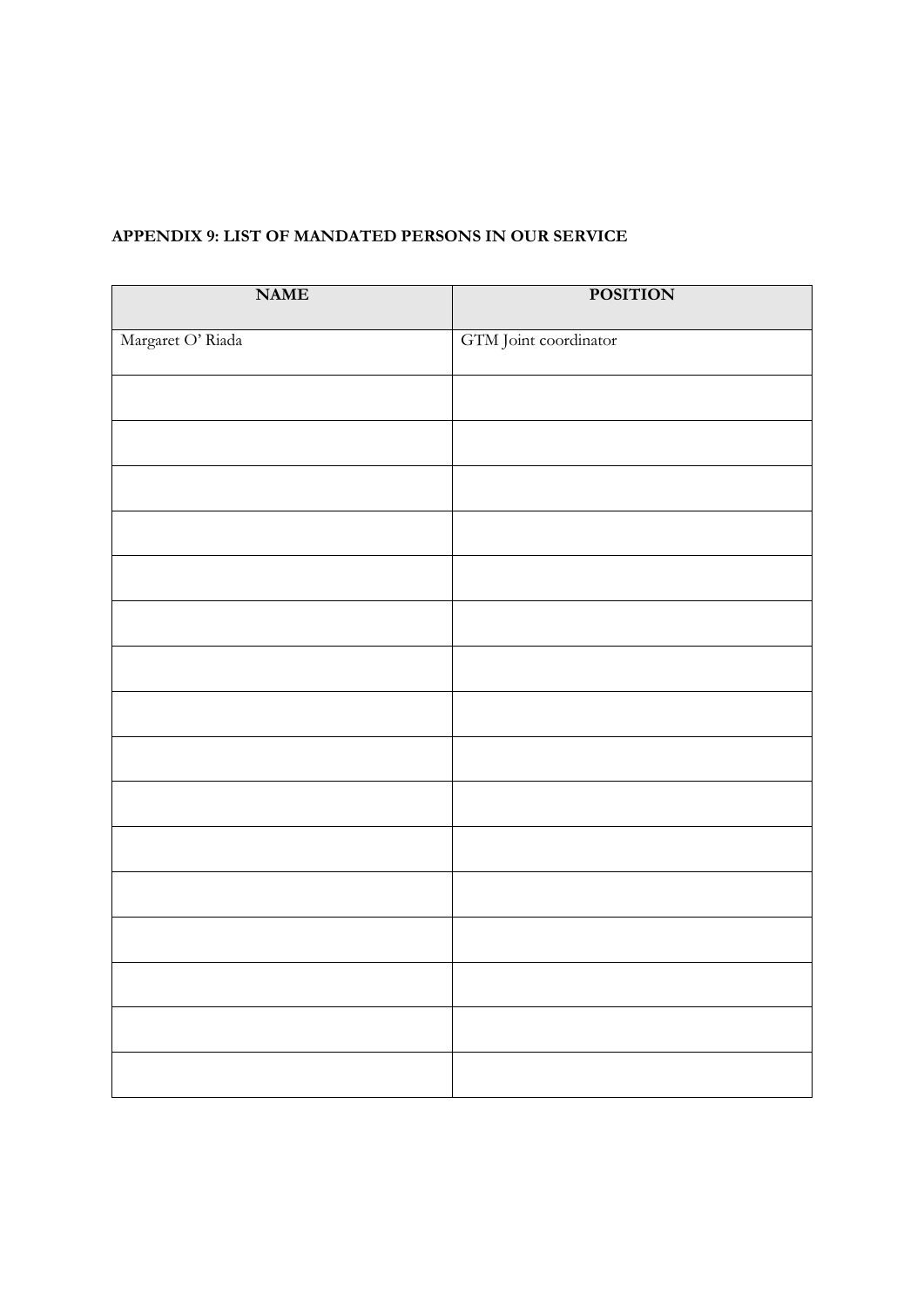### **APPENDIX 10: CHILD PROTECTION POLICY**

The Management recognises that child protection and welfare considerations permeate all aspects of preschool life and must be reflected in all policies, practices and activities. Accordingly, the Management has agreed the following child protection policy.

- 1. The Management has adopted and will implement fully, and without modification, the Child Protection Procedures as part of this overall Child Protection Policy.
- 2. The Designated Liaison Person (GTM) is: Margaret O' Riada
- 3. The Deputy Designated Liaison Person (Deputy DLP) is: Ruth Sheridan
- 4. In its policies, practices and activities, this service will adhere to the following principles of best practice in child protection and welfare. We will:
	- Recognise that the protection and welfare of children is of paramount importance, regardless of all other considerations.
	- Fully co-operate with the relevant statutory authorities in relation to child protection and welfare matters.
	- Adopt safe practices to minimise the possibility of harm or accidents happening to children and protect workers from the necessity to take unnecessary risks that may leave themselves open to accusations of abuse or neglect.
	- Develop a practice of openness with parents and encourage parental involvement in the education of their children.
	- Fully respect confidentiality requirements in dealing with child protection matters.

The service will also adhere to the above principles in relation to any child with a special vulnerability.

5. This section of the child protection policy should be used to list policies, practices and activities that are particularly relevant to child protection, (e.g. Code of Behaviour/Anti-Bullying/Supervision/Outings etc.)

The Management has ensured that the necessary policies, protocols and practices, as appropriate, are in place in respect of each of the above listed items.

- 6. This policy has been made available to staff and is readily accessible to Parents, on request.
- 7. This policy will be reviewed every year.

This policy was adopted by Management on April 2018

Signed: Margaret Offiacles 26th /April / 2018 Manager Date

Date of next review: April 2019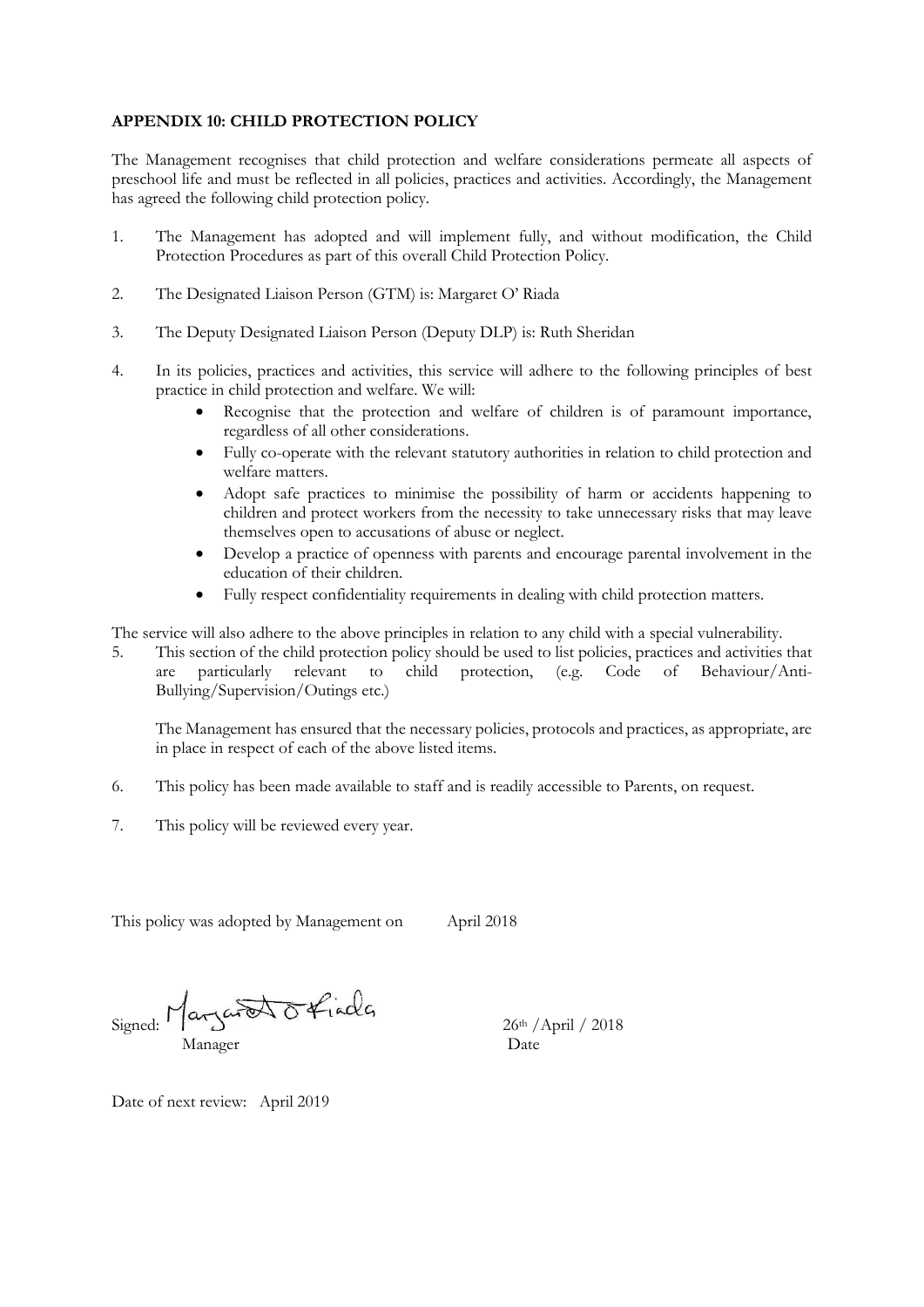## **Annual Review of the Child Protection Policy**

The Management must undertake an annual review of the Child Protection Policy and the following checklist shall be used for this purpose.

The checklist is designed as an aid to conducting this review and it not intended as an exhaustive list. Management may wish to include other items in the checklist that are of particular relevance to their service.

As part of the overall review process, Management should also assess other policies, practices and activities vis-a-vis their adherence to the principles of best practice in child protection and welfare, as set out in this policy.

|                                                                                   | Yes/No |
|-----------------------------------------------------------------------------------|--------|
|                                                                                   |        |
| Has Management formally adopted Child Protection Procedures in this Child         |        |
| Protection Policy?                                                                |        |
| As part of their Policy, has Management formally adopted, without                 |        |
| modification, these Procedures?                                                   |        |
| Are there both a DLP and Deputy DLP currently appointed?                          |        |
| Are the relevant contact details (Tusla and An Garda Siochana) to hand?           |        |
| Has the DLP attended available Child Protection Training?                         |        |
| Has the Deputy DLP attended available Child Protection Training?                  |        |
| Has the services' Child Protection Policy identified other policies, practices    |        |
| and activities that are regarded as having particular child protection relevance? |        |
| Has Management ensured that the Child Protection Policy is available to all       |        |
| staff?                                                                            |        |
| Has Management arrangements in placed to communicate the services' Child          |        |
| Protection Policy to new staff members?                                           |        |
|                                                                                   | Yes/No |
|                                                                                   |        |
| Is Management satisfied that all staff have been made aware of their              |        |
| responsibilities under the Child Protection Policy?                               |        |
| Since the last review, was Management informed of any child protection            |        |
| report made to Tusla/An Garda Síochana?                                           |        |